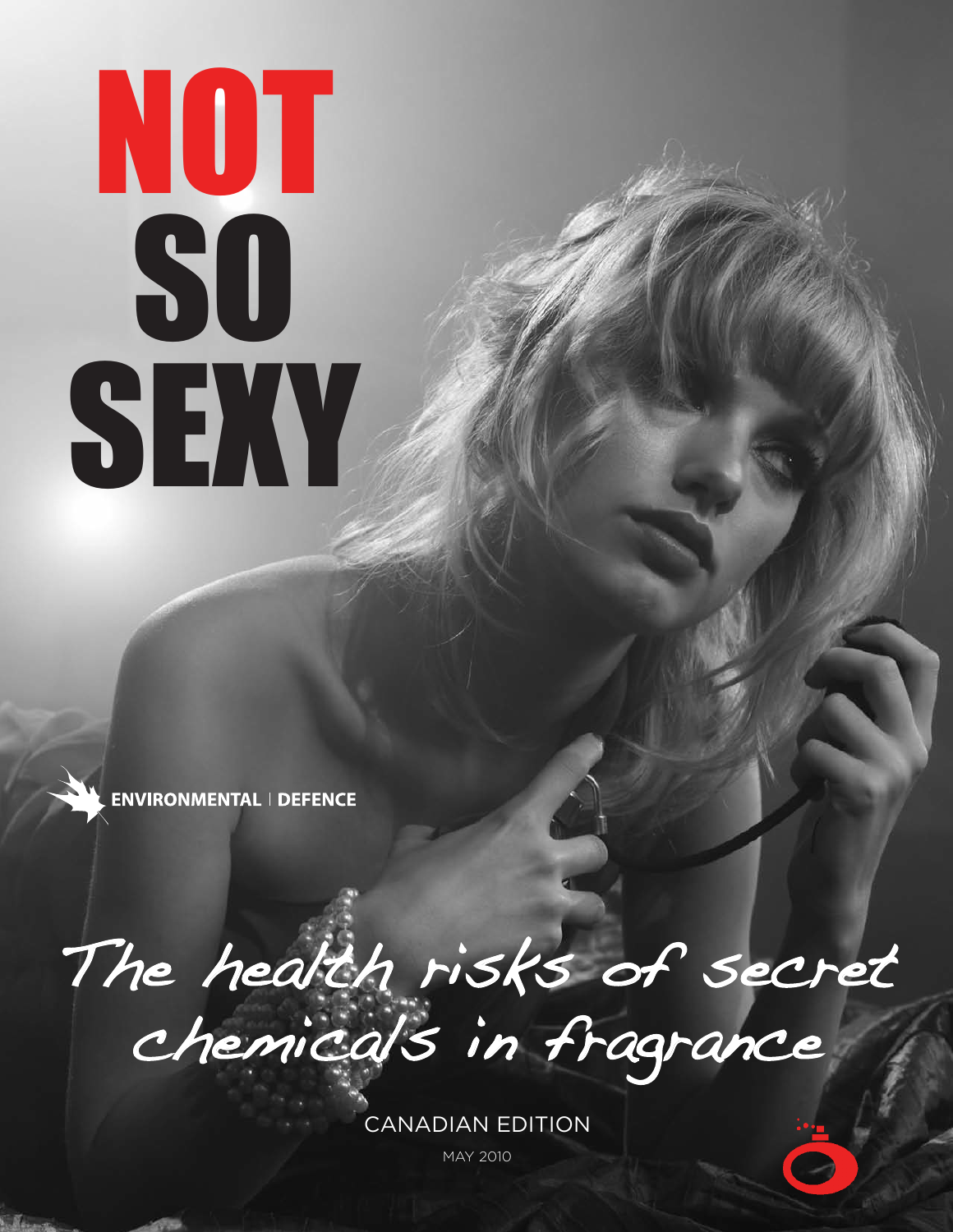## **NOT SO SEXY:**

*The health risks of secret chemicals in fragrance*

#### **CANADIAN EDITION**

by Heather Sarantis, MS, Commonweal; Olga V. Naidenko, PhD, Sean Gray, MS, and Jane Houlihan, MSCE, Environmental Working Group; and Stacy Malkan, Campaign for Safe Cosmetics

Canadian Edition Edits by Environmental Defence Canada.

Additional contributors: Lisa Archer, Breast Cancer Fund; Alexandra Gorman Scranton, Women's Voices for the Earth; Janet Nudelman, Breast Cancer Fund; Mia Davis, Clean Water Action.

The Campaign for Safe Cosmetics would like to thank the following people for their review of sections of this report: Janet Gray, PhD, Vassar College; Russ Hauser, MD, ScD, MPH, Frederick Lee Hisaw Professor of Reproductive Physiology, Professor of Environmental and Occupational Epidemiology, Harvard School of Public Health and Professor of Obstetrics, Gynecology and Reproductive Biology Harvard Medical School; Ted Schettler, MD, MPH, Science and Environmental Health Network; and Anne C. Steinemann, PhD, Professor of Civil and Environmental Engineering, Professor of Public Affairs, University of Washington.

Any errors or omissions in this report are the responsibility of the Campaign for Safe Cosmetics and Environmental Defence Canada.

Support for this project was provided by The As You Sow Foundation, The Jacob and Hilda Blaustein Fund, Johnson Family Foundation and The Richard and Rhoda Goldman Fund. Canadian product testing funding provided by Environmental Defence Canada. Environmental Defence Canada thanks the John Merck Fund and the Marisla Foundation for their support.

#### ABOUT THE **CAMPAIGN FOR SAFE COSMETICS**

*The Campaign for Safe Cosmetics is a national coalition of nonprofit women's, environmental, public health, faith and worker safety organizations. Our mission is to protect the health of consumers and workers by securing the corporate, regulatory and legislative reforms necessary to eliminate dangerous chemicals from cosmetics and personal care products.* 

#### ABOUT THE **ENVIRONMENTAL WORKING GROUP**

*Environmental Working Group (EWG) is a nonprofit research and advocacy organization based in Washington DC and founded in 1993. Our team of scientists, engineers, policy experts, lawyers and computer programmers pores over government data, legal documents, scientific studies and our own laboratory tests to expose threats to your health and the environment, and to find solutions. The mission of the Environmental Working Group (EWG) is to use the power of public information to protect public health and the environment. EWG specializes in providing useful resources (like Skin Deep and the Shoppers' Guide to Pesticides in Produce) to consumers while simultaneously pushing for national policy change.*

#### ABOUT **ENVIRONMENTAL DEFENCE CANADA**

*Environmental Defence protects the environment and human health. We research. We educate. We go to court when we have to. All in order to ensure clean air, clean water and thriving ecosystems nationwide, and to bring a halt to Canada's contribution to climate change. Nationwide.* 

#### **www.environmentaldefence.ca**

Copyright May 2010 by the Breast Cancer Fund, Commonweal and Environmental Working Group.

Visit **www.environmentaldefence.ca**, **www.SafeCosmetics.org** and **www.CosmeticDatabase.com** for more information.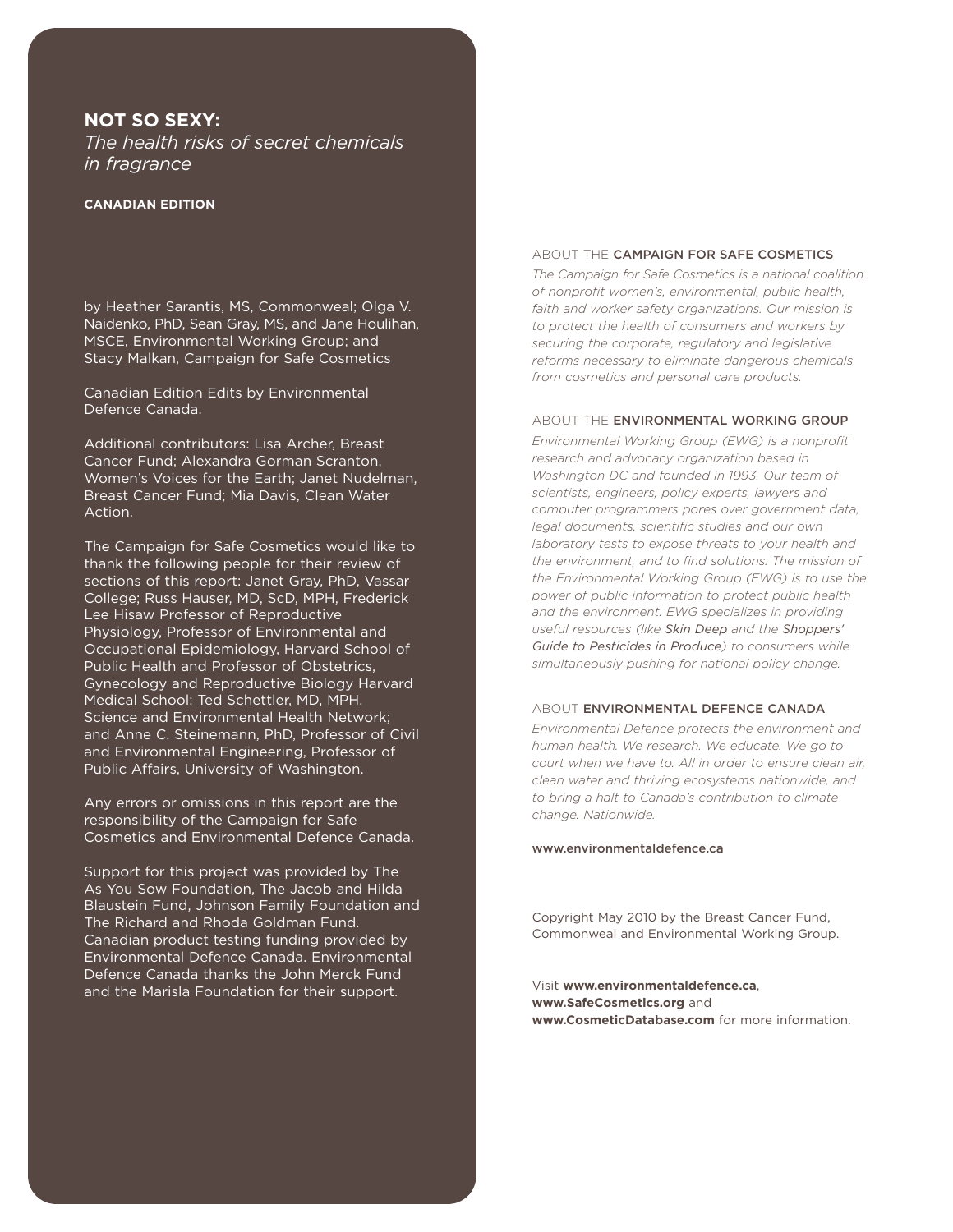# **EXECUTIVE SUMMARY**

A rose may be a rose. But that rose-like fragrance in your perfume may be something else entirely, concocted from any number of the fragrance industry's 3,100 stock chemical ingredients, the blend of which is almost always kept hidden from the consumer.

Laboratory tests commissioned by the Campaign for Safe Cosmetics and analyzed by Environmental Working Group found, in all, 40 chemicals in the 17 name-brand tested fragrance products. 38 of these were secret, or unlabelled, for at least one of the products containing them, while the other 2 were listed on all relevant product labels. Ingredient labels disclosed the presence of another 51 chemical ingredients, giving a total of 91 chemical ingredients altogether in the tested products, including hidden and disclosed ingredients combined. Of the 17 products tested, 13 were purchased in the U.S. and four in Canada. The Canadian-purchased products are American Eagle Seventy Seven, Acqua Di Gio by Giorgio Armani, Light Blue by Dolce & Gabbana, and Quiksilver (for men) and were, in fact, some of the highest scoring products in terms of number of total chemicals, secret chemicals, and sensitizing chemicals. Acqua Di Gio contained the highest number of total chemicals and the highest number of sensitizing chemicals, and American Eagle Seventy Seven contained the highest number of secret chemicals. Quiksilver (for men) was tied with two others for the highest number of hormone disrupting chemicals. **The Canadian products are highlighted in red in the report's charts.** None of the chemicals labelled or found in the Canadian products are on the Canadian Cosmetic Ingredient Hotlist, a list of prohibited substances in cosmetics, although some are restricted in European cosmetics. Products were tested by Analytical Sciences, an independent laboratory in Petaluma, California.

Key findings:

- **• Secret chemicals:** Laboratory tests revealed 38 secret chemicals in 17 name-brand products, with an average of 14 secret chemicals per product. American Eagle Seventy Seven contained 24 secret chemicals, nearly twice the average found in other products tested.
- **• Multiple sensitizers:** The products tested contained an average of 10 chemicals that are known to be sensitizers and can trigger allergic reactions, such as asthma, wheezing, headaches and contact dermatitis. All of these were listed on product labels. Giorgio Armani Acqua Di Gio contained 19 different sensitizing chemicals that can trigger allergic reactions, more than any other product tested.
- **• Multiple hormone disruptors:** A total of 12 different hormone-disrupting chemicals were found in the tested products, with an average of four in each product. Three products each contained seven different chemicals with the potential to disrupt the hormone system: Halle by Halle Berry, Quiksilver and Jennifer Lopez J. Lo Glow. In each product, six of these chemicals mimic the hormone estrogen, and the seventh is associated with thyroid effects. Some of these potential hormone disruptors were listed on labels; others were undisclosed and were uncovered in product testing.

*continued on next page…*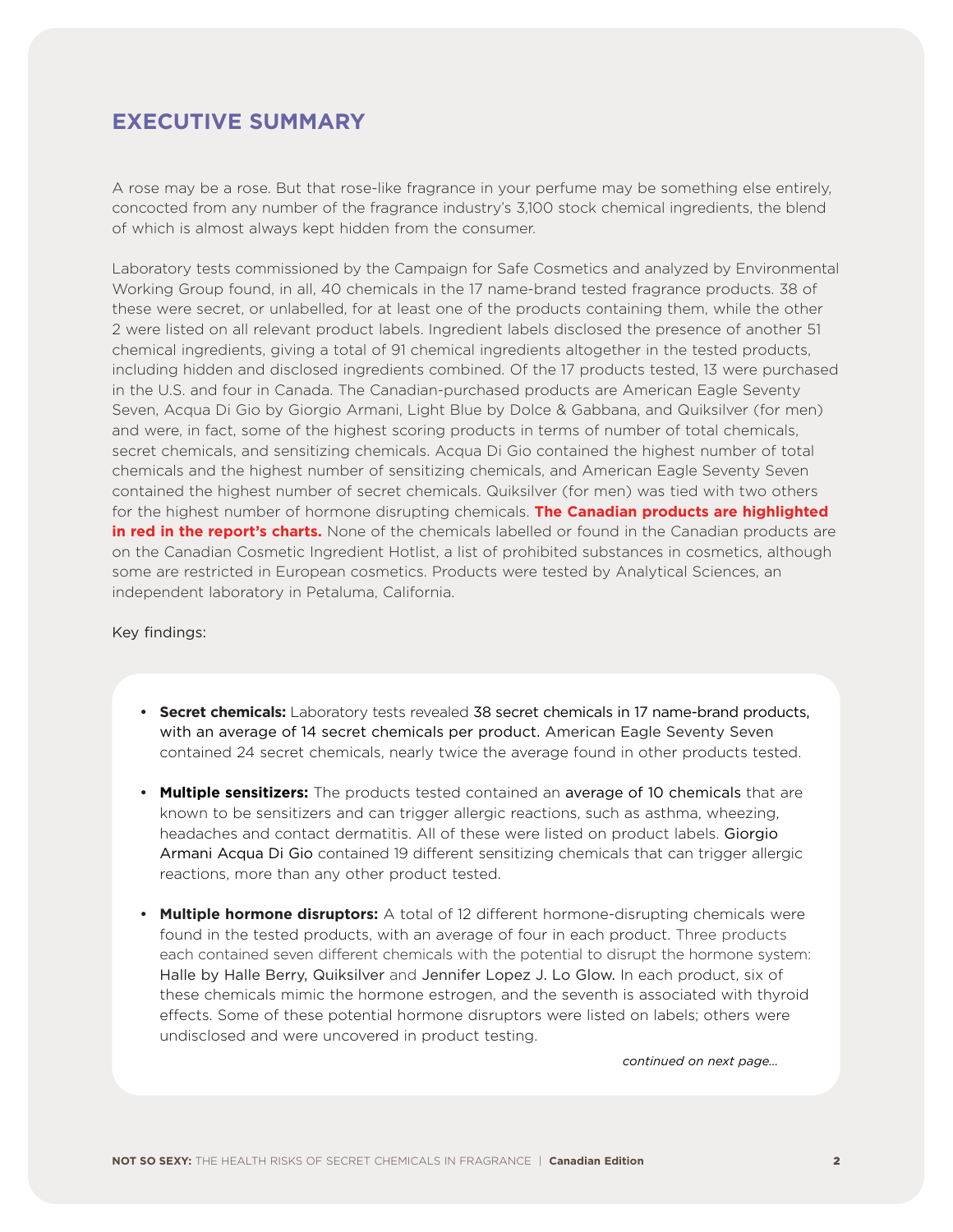**• Widespread use of chemicals that have not been assessed for safety:** Health Canada does not systematically test fragrance ingredients for safety in personal care products. The Cosmetic Ingredient Review (CIR), an industry-funded and self-policing body, has assessed only 19 of the 91 ingredients listed on labels or found in testing for the 17 products assessed in this study. The International Fragrance Association (IFRA) and the Research Institute for Fragrance Materials (RIFM), which develop and set voluntary standards for chemicals in the "fragrance" component of products, have assessed only 27 of the 91 ingredients listed on labels or found in testing for the 17 products assessed in this study, based on a review of assessments published in the past 25 years.

#### *Results at a glance for all fragrance ingredients combined (disclosed on label or revealed in product tests)*

|                                                                     | Average<br>for all 17<br>fragrances | Extreme product (highest number)                                                                       |
|---------------------------------------------------------------------|-------------------------------------|--------------------------------------------------------------------------------------------------------|
| <b>Chemical ingredients</b><br>(tested + labeled)                   | 29                                  | 40 Giorgio Armani Acqua Di Gio                                                                         |
| Secret chemicals<br>(found in testing, not on label)                | 14                                  | 24 American Eagle Seventy Seven                                                                        |
| Sensitizing chemicals<br>(can trigger allergic reactions)           | 10                                  | 19 Giorgio Armani Acqua Di Gio                                                                         |
| Hormone disruptors<br>(can disrupt natural hormones)                | 4                                   | 7 Halle by Halle Berry, <b>Quiksilver</b> ,<br>Jennifer Lopez J. Lo Glow                               |
| Chemicals not assessed<br>for safety (by government or<br>industry) | 12                                  | 16<br>Coco Mademoiselle Chanel.<br>Halle by Halle Berry, <b>American</b><br><b>Eagle Seventy Seven</b> |

Source: Environmental Working Group analysis of product labels and tests commissioned by the Campaign for Safe Cosmetics. Health risks from secret chemicals depend on the mixture in each product, the chemicals hazards, the amounts that absorb into the body, and individual vulnerability to health problems.

**Note:** Products purchased in Canada are highlighted in red.

People have the right to know which chemicals they are being exposed to. They have the right to expect the government to protect people, especially vulnerable populations, from hazardous chemicals. In addition to required safety assessments of ingredients in cosmetics, the laws must be changed to require the chemicals in fragrance to be fully disclosed and publicly accessible on ingredient labels.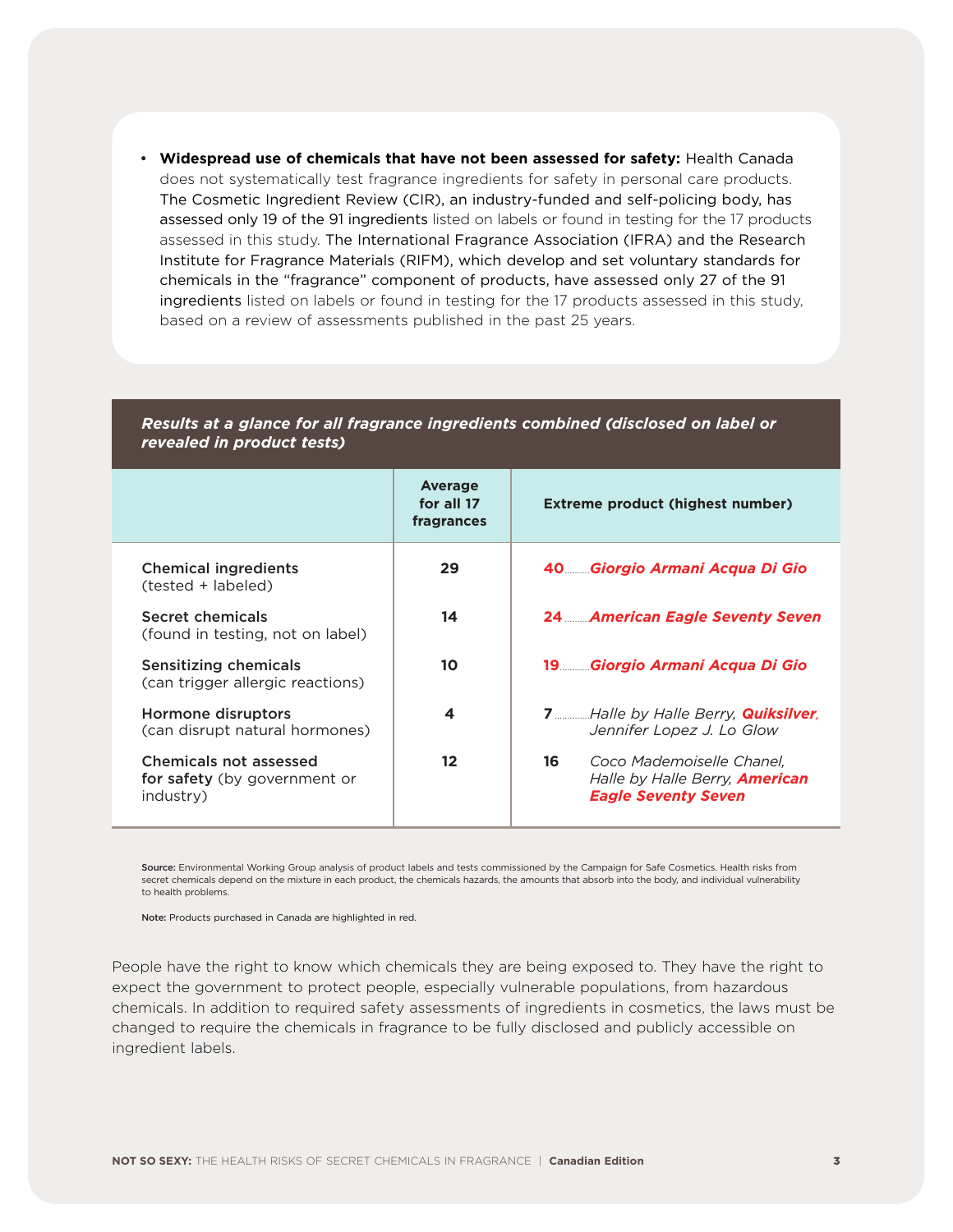# **INTRODUCTION**

When sprayed or applied on the skin, many chemicals from perfumes, cosmetics and personal care products are inhaled. Others are absorbed through the skin. Either way, many of these chemicals can accumulate in the body. As a result, the bodies of most Americans and Canadians are polluted with multiple cosmetics ingredients. This pollution begins in the womb and continues through life.

Most unfortunately, widespread exposure and a long-standing culture of secrecy within the fragrance industry continue to put countless people at risk of contact sensitization to fragrances with poorly-tested and intentionally unlabeled ingredients (Schnuch 2007).

Product tests initiated by the Campaign for Safe Cosmetics and subsequent analyses, detailed in this report, reveal that widely recognized brand-name perfumes and colognes contain secret chemicals, sensitizers, potential hormone disruptors and chemicals not assessed for safety. Fragrance secrecy in Canada is due to a loophole in the Canadian *Cosmetic Regulations,* which took effect in 2004. Under the regulations, while all intentional nonfragrance ingredients must be listed on cosmetics and personal care products, companies can choose to lump intentional fragrance ingredients under the generic term "parfum" (Health Canada 2008). By taking advantage of this loophole, the cosmetics industry has kept the public in the dark about the ingredients in fragrance, even those that present potential health risks or build up in people's bodies.

Additionally, Canada does not require manufacturers to systematically test the chemicals used in personal care products for safety. After these products are on the market, government product testing is often only done in special circumstances. As a result, people using perfume, cologne, body spray and other scented cosmetics, such as lotion and aftershave, are unknowingly exposed to chemicals that may increase their risk for certain health problems.

# **Fragrance, perfume & cologne – what's the difference?**

Perfumes, colognes and body sprays are often called "fragrances." But in Canada, fragrance is considered "an ingredient that has been added to the cosmetic product in order to produce or mask a particular odour" (Health Canada 2008). Fragrance ingredients may be produced by chemical synthesis or derived from petroleum or natural raw materials. Companies that manufacture perfume or cologne purchase fragrance mixtures from fragrance houses (companies that specialize in developing fragrances) to develop their own proprietary blends. In addition to "scent" chemicals that we actually smell, perfumes and colognes also contain solvents, stabilizers, UV-absorbers, preservatives and dyes. These additives are frequently, but not always, listed on product labels. In contrast, the chemical components in fragrance can be lumped together and described on the label only as "parfum" although the term "fragrance" is frequently used as well.

In addition to the secret chemicals found via testing, some chemicals that are disclosed on the labels of the products in this report also raise safety concerns. They include sunscreen and ultraviolet-protector chemicals associated with hormone disruption (Schlumpf 2004) and 24 chemical sensitizers that can trigger allergic reactions (European Commission Scientific Committee on Cosmetic Products and Non-Food Products (EC) 1999).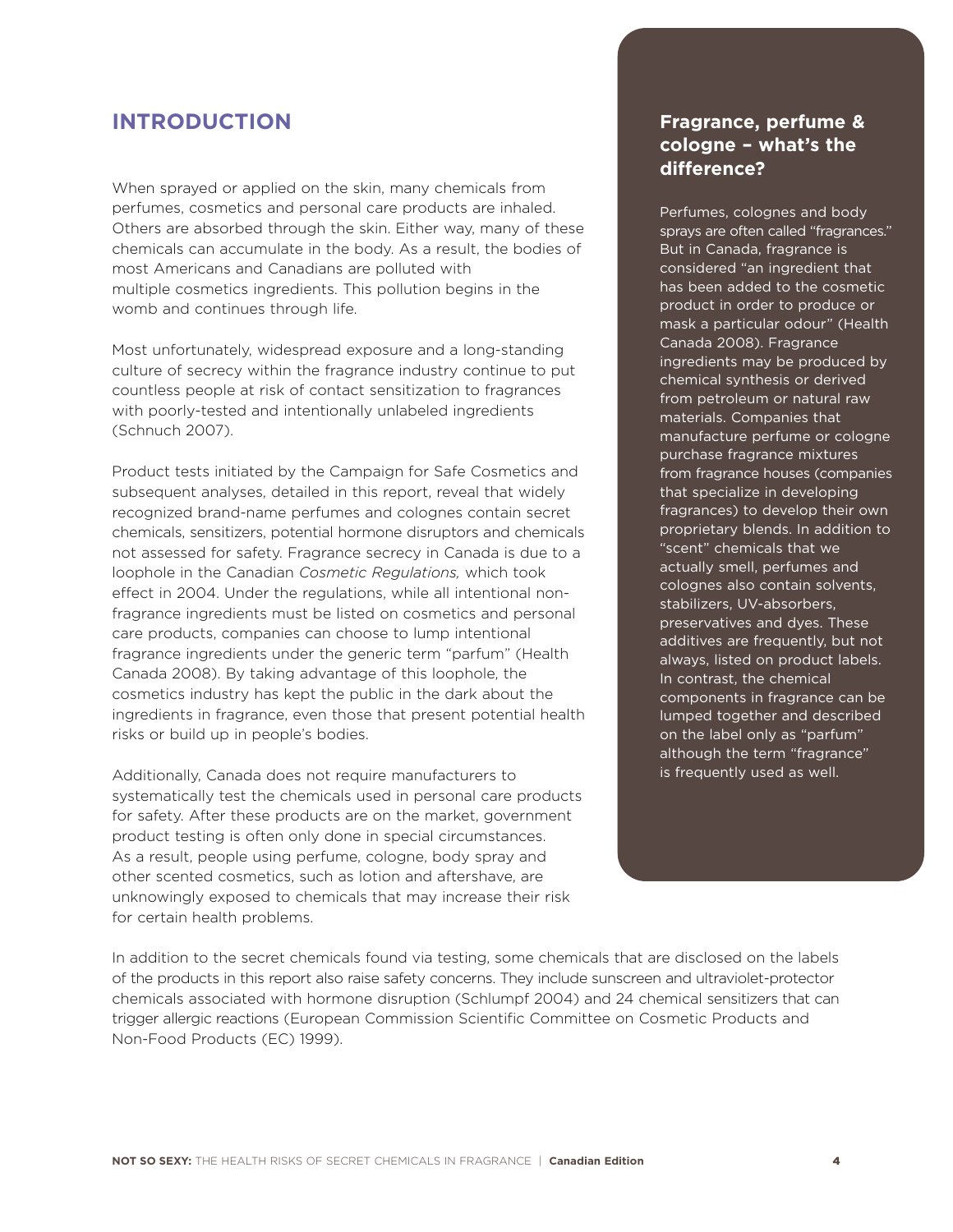As our test results show, short of sending your favorite perfume to a lab for testing, shoppers have no way of knowing exactly which of the 3,100 fragrance ingredients may be hiding in their beauty products or even in their child's baby shampoo. This study focused on several categories of chemicals – specifically volatile compounds, semi-volatile compounds and synthetic musks. The laboratory analyses, while thorough, were not exhaustive, which means that additional chemicals of concern may also be present in the tested products.

# *Most secret chemicals revealed in fragrance testing have not been assessed for safety*



# SECTION 1: **SECRET CHEMICALS**

Avoiding questionable fragrance ingredients in personal care products, under current laws, is nearly impossible. Numerous products used daily, such as shampoos, lotions, bath products, cleaning sprays, air fresheners and laundry

#### *Percentage of chemicals not assessed for safety by fragrance industry.*

**Source:** EWG analysis of product labels, tests commissioned by the Campaign for Safe Cosmetics, and reports of safety assessments by the Personal Care Products Council and International Fragrance Association in the past 25 years.

and dishwashing detergents, contain strongly scented, volatile ingredients that are hidden behind the word "parfum" or "fragrance." Some of these ingredients react with ozone in the indoor air, generating many potentially harmful secondary air pollutants such as formaldehyde and ultrafine particles (Nazaroff 2004).

Increasingly, personal care products have claims like "natural fragrance," "pure fragrance" or "organic fragrance." None of these terms has an enforceable legal definition. All can be misleading. One study found that 82 per cent of perfumes based on "natural ingredients" contained synthetic fragrances (Rastogi 1996). Moreover, just because a fragrance ingredient is derived from a plant or an animal source does not mean it is safe for everyone, since many all-natural and herbal products contain fragrance allergens (Scheinman 2001).

Ingredients not in a product's hidden fragrance mixture must be listed on the label. As a result, manufacturers disclose some chemical constituents on ingredient lists but lump others together in the generic category of "parfum" or "fragrance." In fact, "fragrances" are typically mixtures of many different secret chemicals, like those uncovered in this study.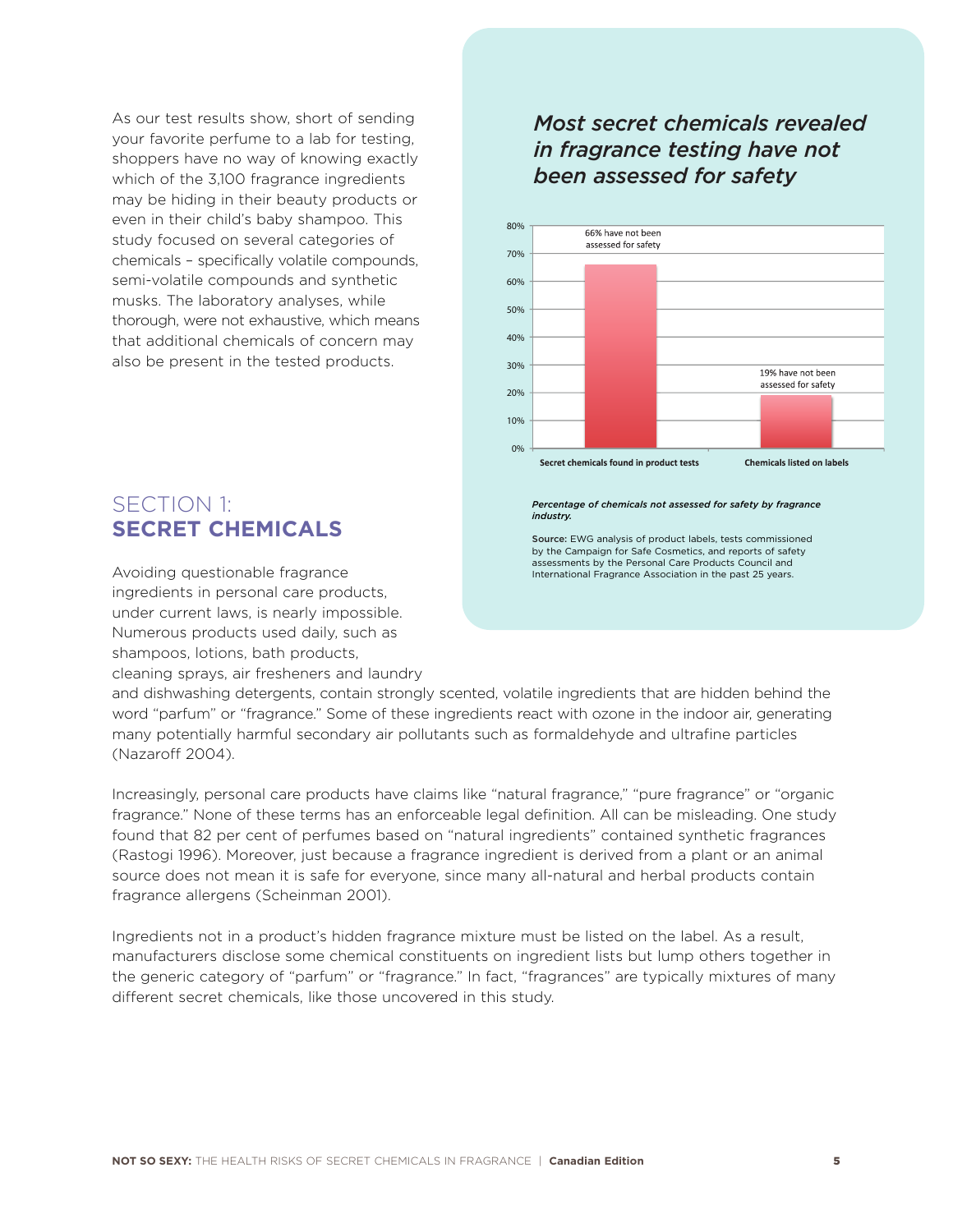#### **What Was Found**

Laboratory tests commissioned by the Campaign for Safe Cosmetics revealed 38 secret chemicals in 17 name-brand fragrance products, compounds detected in tests but not listed on labels. American Eagle Seventy Seven contained the greatest number, with 24, followed by Coco Mademoiselle Chanel with 18, and Britney Spears Curious and Giorgio Armani Acqua Di Gio with 17. On average, the fragrance products tested contained 14 secret chemicals not disclosed on labels. Among them are chemicals associated with hormone disruption and allergic reactions, and many substances that have not been assessed for safety in personal care products.

The Environmental Working Group assessed these compounds against the published scientific literature, uncovering a wide range of troubling evidence pointing to potential health hazards and the likelihood for some of these compounds to accumulate in human tissues or cross the placenta when pregnant women are exposed. For many of the secret chemicals, no safety studies are publicly available in the open scientific literature.

When it comes to their use in fragrance, the safety of many of the secret compounds identified in this study cannot be assessed from the scant records of toxicity data in the public scientific literature.

#### Of 38 undisclosed chemicals in the 17 fragrance products assessed:

- **•** 10 undisclosed chemicals lack any public toxicity information whatsoever in published scientific literature, according to EWG's survey of the federal government's comprehensive PubMed online scientific library.
- **•** At least 6 other undisclosed compounds have three or fewer published toxicity studies, or have been deemed by a government agency to be completely lacking toxicity data for critical health risks of concern, such as cancer or birth defects. One notable example is the jasmine-scented chemical called hedione (methyl dihydrojasmonate), one of the most commonly used fragrances in perfumes and colognes. PubMed contains only one published toxicity study on hedione (Politano 2008), even though more than 1,000 metric tons of the fragrance compound are used every year worldwide.
- **•** 9 undisclosed chemicals are potential sensitizers or contact allergens, based on laboratory studies or investigations of human volunteers, including four compounds that companies must explicitly list on product labels in the EU so consumers can avoid them if they choose.
- **•** 6 undisclosed chemicals are potential hormone disruptors based on published laboratory or epidemiology studies, including diethyl phthalate, a chemical found in 97 per cent of Americans (Silva 2004) and linked to sperm damage in human epidemiological studies (Swan 2008); musk ketone, a synthetic fragrance ingredient that concentrates in human fat tissue and breast milk (Reiner 2007); octinoxate, a sunscreen chemical that may affect estrogen and thyroid hormones (Schlumpf 2004); and Tonalide, a synthetic musk that may interfere with estrogen and androgens (male hormones) (Schreurs 2005).

*continued on next page…*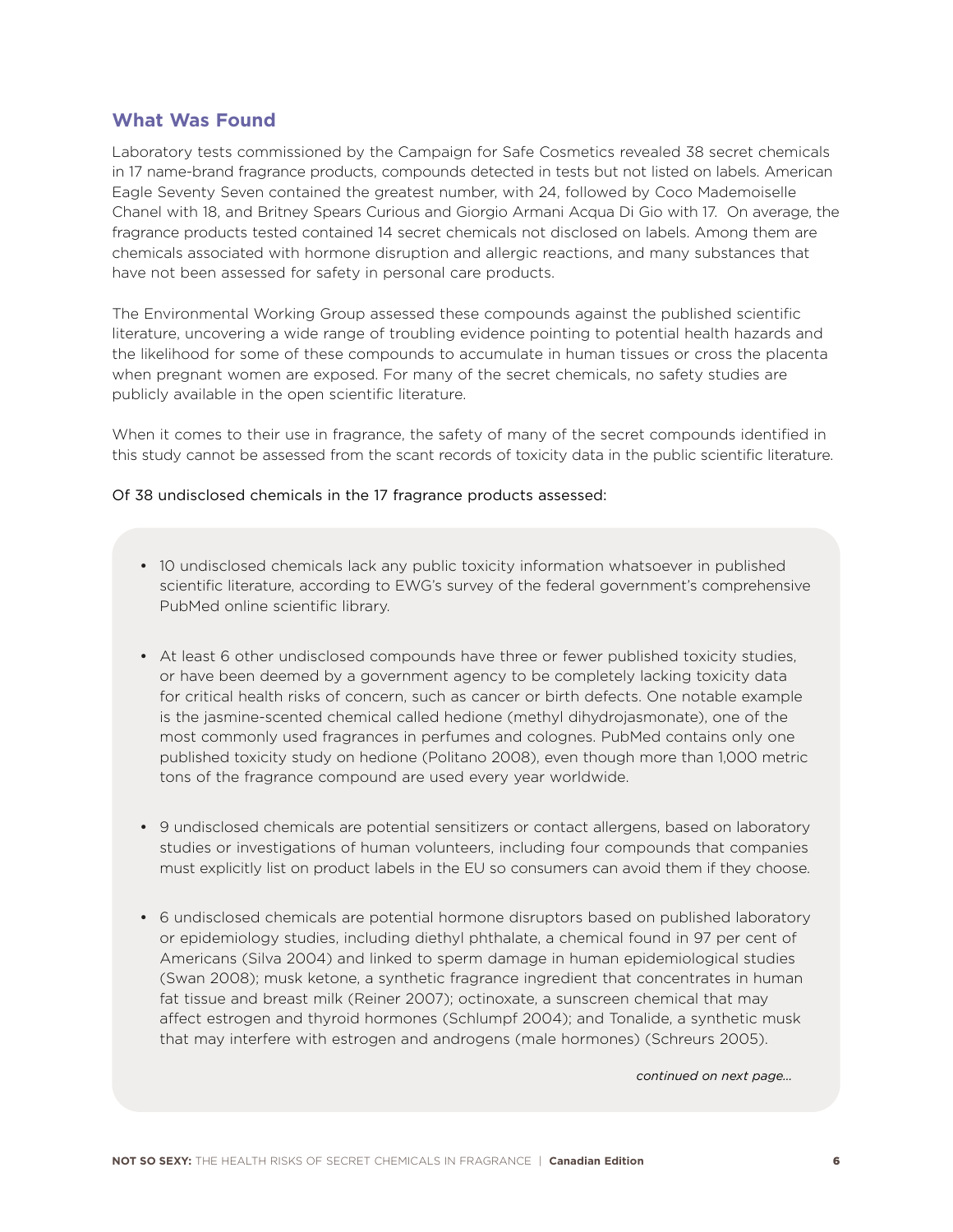- **•** 12 undisclosed chemicals pose other potential health risks. For example, in a recently published, two-year study of laboratory animals, the National Toxicology Program found evidence of carcinogenicity for the fragrance compound myrcene (NTP 2009), an ingredient in 16 of 17 fragrance products assessed in this study. Another study indicates that inhalation exposure to the fragrance compound p-cymene is associated with neurotoxicity (reduced density and number of synapses) in laboratory animals (Lam 1996). This compound was found in 11 of 17 products.
- **•** On average, the 17 name-brand fragrances tested in this study contained nearly equal numbers of secret and labeled ingredients, with 14 chemicals kept secret but found through testing, and 15 disclosed on labels.

For most undisclosed ingredients, very few toxicity studies are available. Much of the data that is available, including studies highlighted above and in Appendix D, indicate cause for concern and the need for further study.





**Source:** Environmental Working Group analysis of product labels and tests commissioned by the Campaign for Safe Cosmetics. Health risks from secret chemicals depend on the mixture in each product, the chemicals hazards, the amounts that absorb into the body, and individual vulnerability to health problems.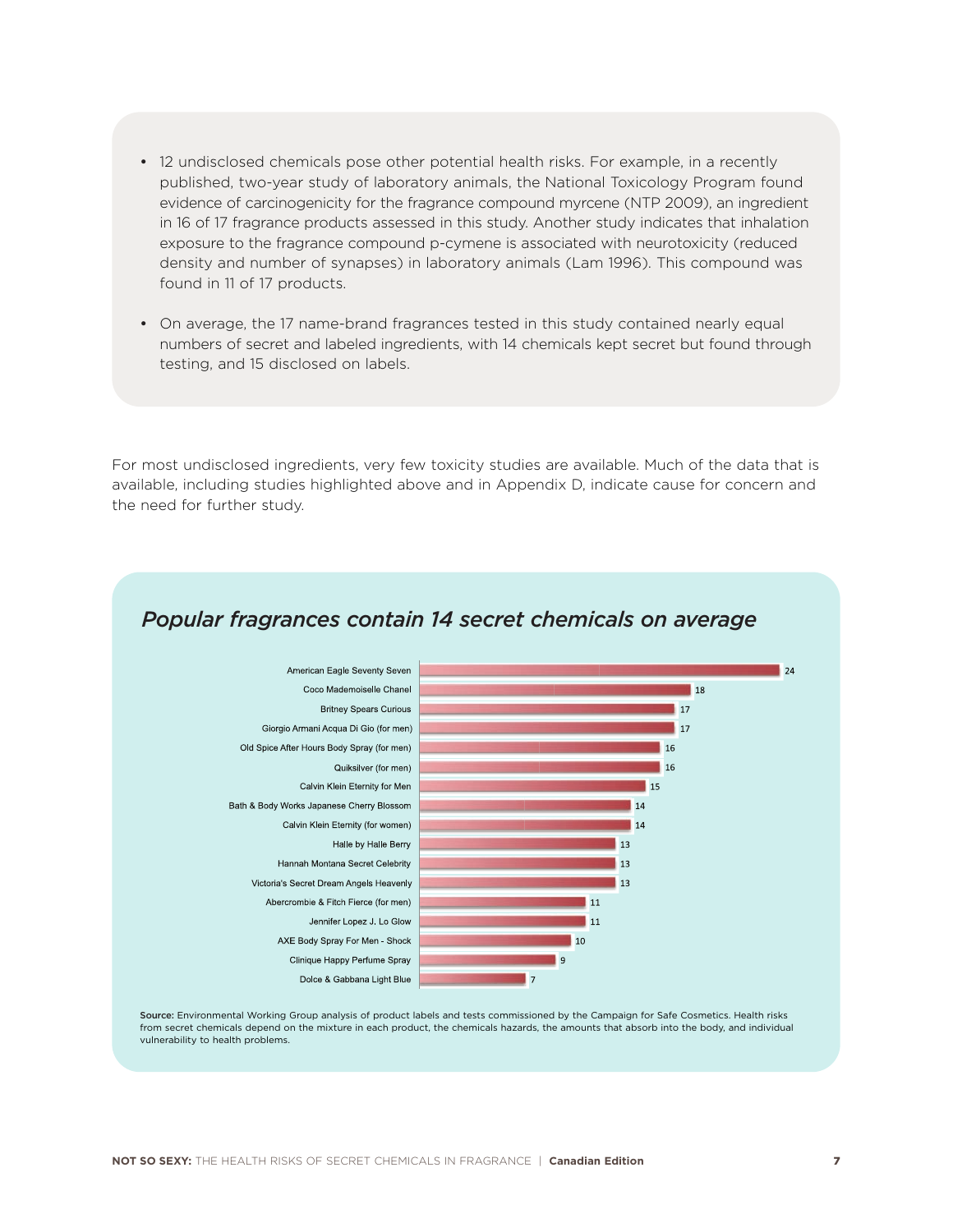# SECTION 2: **SENSITIZERS**

During the last 20 years, fragrance contact allergy has become a major global health problem (Scheinman 2002). Many scientists attribute this phenomenon to a steady increase in the use of fragrance in cosmetics and household products (Johansen 2000; Karlberg 2008). Fragrance is now considered among the top five allergens in North America and European countries (de Groot 1997; Jansson 2001) and is associated with a wide range of skin, eye and respiratory reactions. Repeated, cumulative exposure to chemical sensitizers like allergenic fragrance ingredients increases the chance that a person will develop allergic symptoms later in life (Buckley 2003). A clinical review of fragrance ingredients found that at least 100 are known to cause contact allergy (Johansen 2003), a potentially debilitating condition that can result in itchy, scaly, painful skin. Fragranceinduced dermatitis (eczema) can develop anywhere on the body, but the hands, face and axillae (underarm, from use of deodorants) are most often affected. Hand eczema impairs quality of life and is also of economic consequence for society, due to allergy sufferers' missed workdays and need for medical treatment. Unfortunately, many consumers do not know which specific chemical ingredient may trigger their fragrance sensitivity and contact allergy.

# **Allergic effects associated with exposure to fragranced products**

#### Headaches

Chest tightness and wheezing Infant diarrhea and vomiting Mucosal irritation Reduced pulmonary function Asthma and asthmatic exacerbation Rhinitis and airway irritation Sense organ irritation Contact dermatitis

Table adapted from Caress and Steinemann 2009.

# In 2007, the American Contact Dermatitis Society named fragrance" Allergen of the Year."20

#### — **American Contact Dermatitis Society 2010**

Also unfortunately, scientists have not determined precisely how inhaling perfume chemicals can cause respiratory distress (Eberling 2004; Schnuch 2010) or how exposures to traces of a fragrance can trigger contact allergy (EC 1999). They are trying to establish whether reactions are triggered by scent chemicals themselves (Lastbom 2003), their oxidation products (Christensson 2009) or other ingredients such as phthalates, which are strongly associated with asthma and other reactive airway symptoms (Bornehag 2010; Mendel 2007).

Companies using these compounds can choose to comply with concentration limits recommended by the International Fragrance Association to help prevent users from developing allergies or contact dermatitis. But these limits are based on the assumption that people are exposed to just one sensitizer at a time. The prevalence of fragrance allergies suggests that the fragrance industry's self-imposed concentration limits are either not followed or not sufficiently protective.

Compared to companies selling in Canada, those marketing fragrances in Europe are required to fully disclose common allergens. In 1999, the European Commission's Scientific Committee on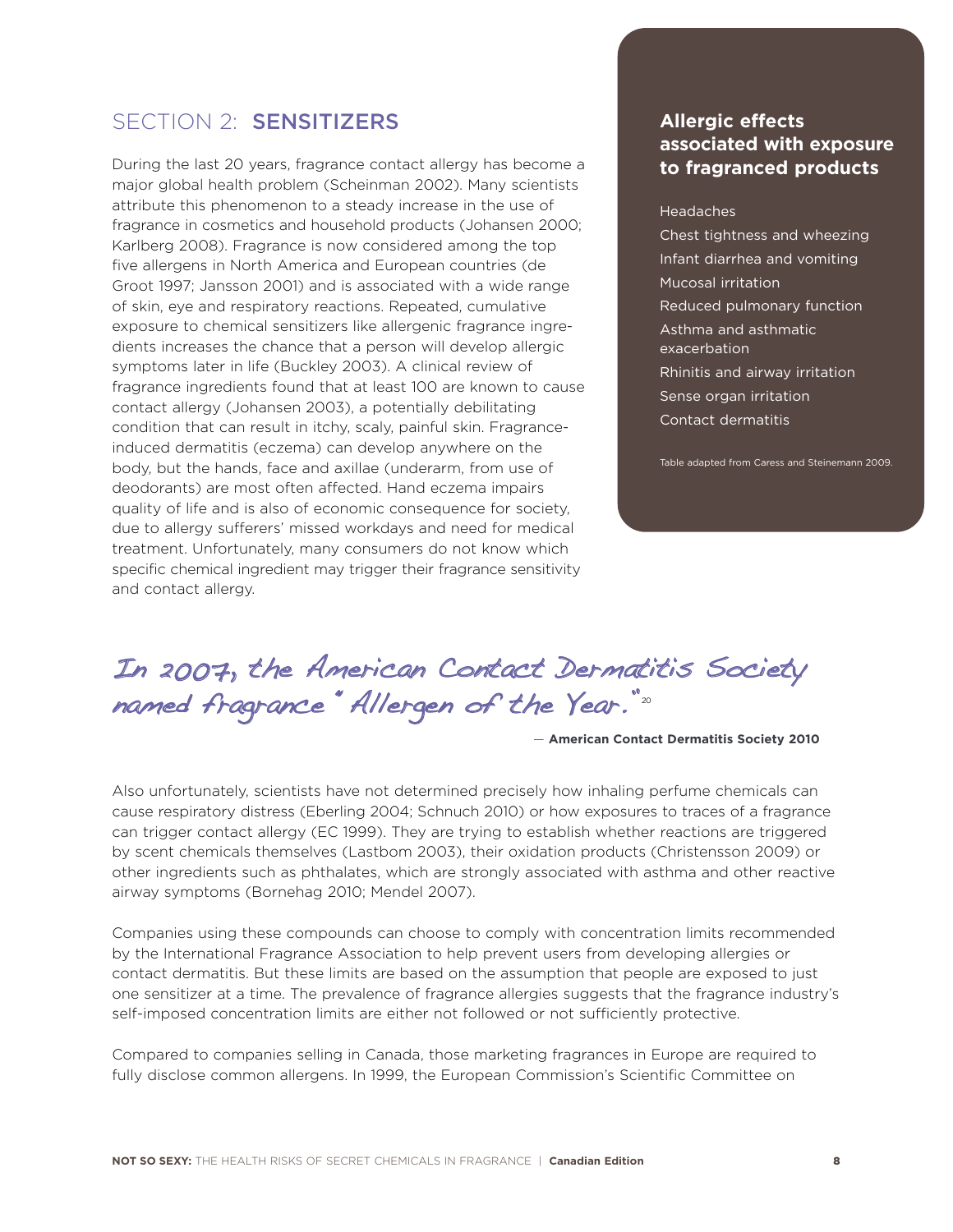Cosmetic Products and Non-Food Products (SCCNFP) published a list of well-known allergenic substances comprised of 24 chemicals and two botanical preparations. These ingredients are all used as scents, are recognized to be allergens or to form allergenic oxidation products upon storage, and must be listed on the labels of any personal care product containing them (EC 1999; van Oosten 2009). The EU's SCCNFP committee decided these allergenic substances must be listed on the label whenever their concentration in a leave-on product exceeds 0.001 per cent (10 parts per million or ppm).

Many of the sensitizing chemicals in perfumes and colognes are also found in a wide range of other products, increasing a consumer's total exposures and overall risk for developing allergies. For example, limonene is a fragrance chemical that is commonly used as a solvent in cleaning products and degreasers where it may be listed as "citrus oil." While on the shelf or in the warehouse, limonene breaks down to form potent sensitizers (Karlberg 1997; Topham 2003). Of additional concern, limonene can react readily with ozone, both indoors and outdoors, to generate a range of hazardous pollutants such as formaldehyde, acetaldehyde and ultrafine particles. (Nazaroff 2004; Singer 2006). Some of these secondary pollutants are carcinogens and pose a variety of other health concerns such as asthma (USEPA 2005; USEPA 2007a). Another common sensitizer is the lavender oil component linalool and its derivatives linalyl acetate and linalyl anthranilate, which form contact allergens when exposed to air (Hagvall, 2008; Skold, 2008). Similarly, geraniol, a rose oil component, becomes more allergenic upon storage and oxidation (Hagvall, 2007).

# **What Was Found**

Sensitizing chemicals that can trigger allergic reactions were common in the 17 name-brand fragrances assessed in this study:

- **•** Perfumes, colognes and body sprays contained an average of 10 sensitizing ingredients each.
- **•** Giorgio Armani Acqua Di Gio contained 19 different sensitizing chemicals, more than any other product assessed.
- **•** Limonene was found in 16 tested products, the lavender oil component linalool was found in 14 tested products, and geraniol was found in 12 tested products
- **•** 22 of the 26 EU-recognized sensitizers were found in the products tested in this study.
- **•** Altogether, the 17 products assessed contained 24 chemicals classified as sensitizers or chemicals with sensitizing potential according to the International Fragrance Association, the European Union or the peer-reviewed scientific literature (Api 2008; EC 1999).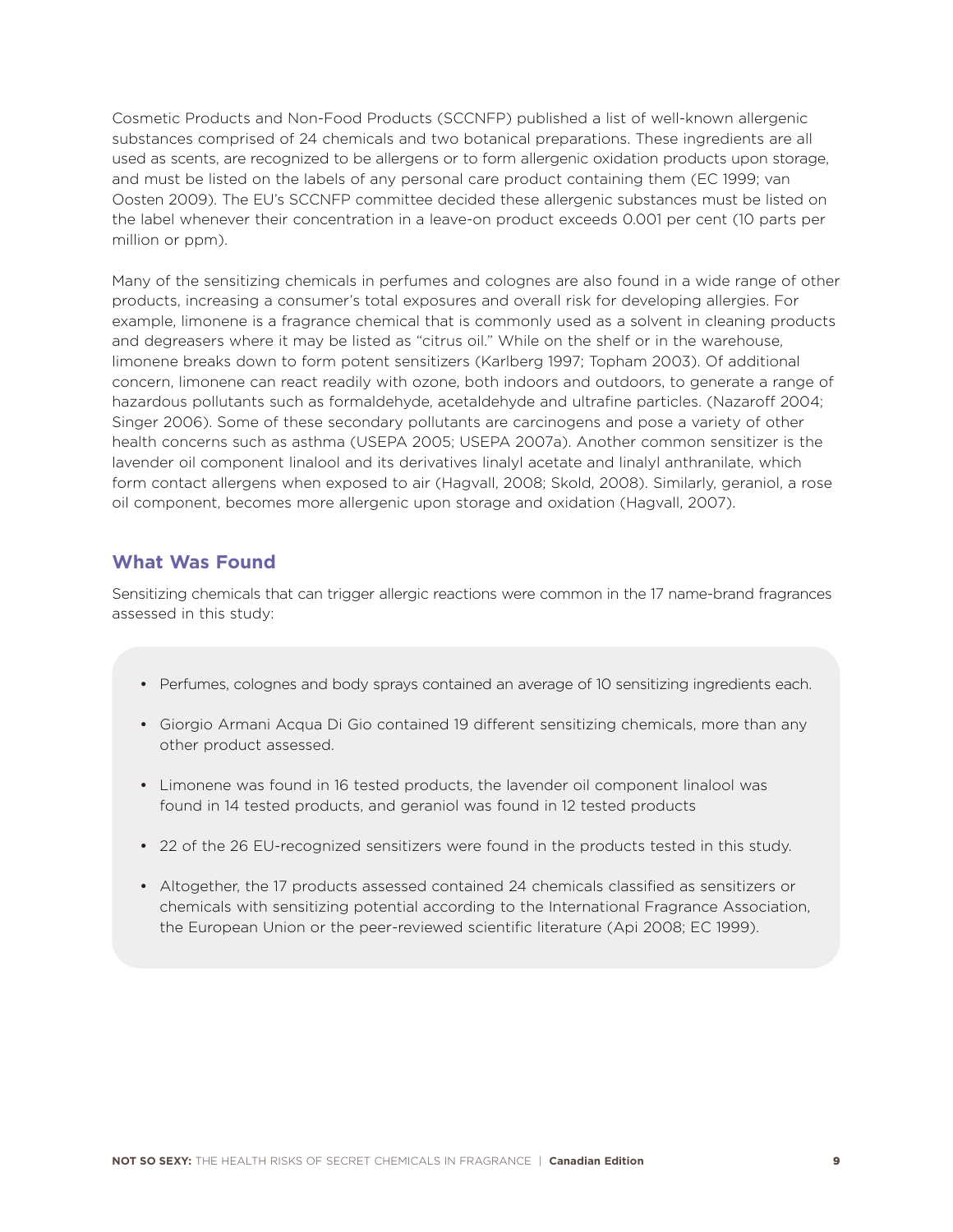| Table 1:<br><b>Chemical</b><br>sensitizers<br>in popular<br>perfumes,<br>colognes<br>and body<br>sprays                                                                                                                                                                                                                                                                                                                         | CHEMICALS<br><b>SENSITIZING</b><br><b>TOTAL</b> | <b>IONONE</b><br>ALPHA-ISOMETHYL | AMYLCINNAMALDEHYDE | ALCOHOL<br>ENZYL<br>$\omega$ | <b>BENZOATE</b><br>ENZYL<br>$\omega$ | ENZYL CINNAMATE<br>$\Omega$ | <b>SALICYLATE</b><br><b>BENZYL</b> | CINNAMAL | CINNAMYL ALCOHOL | CITRAL | CITRONELLOL | COUMARIN | EUGENOL | EVERNIA FURFURACEA EXTRACT | FARNESOL | GERANIOL | <b>HEXYL CINNAMAL</b> | HYDROXYCITRONELLAL | SOEUGENOL | LILIAL | <b>IMONENE</b> | <b>LINALOOL</b> | <b>YRAL</b> | LINALYL ACETATE | INALYL ANTRANILATE |
|---------------------------------------------------------------------------------------------------------------------------------------------------------------------------------------------------------------------------------------------------------------------------------------------------------------------------------------------------------------------------------------------------------------------------------|-------------------------------------------------|----------------------------------|--------------------|------------------------------|--------------------------------------|-----------------------------|------------------------------------|----------|------------------|--------|-------------|----------|---------|----------------------------|----------|----------|-----------------------|--------------------|-----------|--------|----------------|-----------------|-------------|-----------------|--------------------|
| <b>Giorgio Armani</b><br><b>Acqua Di Gio</b>                                                                                                                                                                                                                                                                                                                                                                                    | 19                                              |                                  |                    |                              |                                      |                             |                                    |          |                  |        |             |          |         |                            |          |          |                       |                    |           |        |                |                 |             |                 |                    |
| Jennifer Lopez<br>J. Lo Glow                                                                                                                                                                                                                                                                                                                                                                                                    | 16                                              |                                  |                    |                              |                                      |                             |                                    |          |                  |        |             |          |         |                            |          |          |                       |                    |           |        |                |                 |             |                 |                    |
| Calvin Klein<br>Eternity (for women)                                                                                                                                                                                                                                                                                                                                                                                            | 15                                              |                                  |                    |                              |                                      |                             |                                    |          |                  |        |             |          |         |                            |          |          |                       |                    |           |        |                |                 |             |                 |                    |
| <b>Bath &amp; Body</b><br><b>Works Japanese</b><br><b>Cherry Blossom</b>                                                                                                                                                                                                                                                                                                                                                        | 13                                              |                                  |                    |                              |                                      |                             |                                    |          |                  |        |             |          |         |                            |          |          |                       |                    |           |        |                |                 |             |                 |                    |
| Britney Spears<br>Curious                                                                                                                                                                                                                                                                                                                                                                                                       | 13                                              |                                  |                    |                              |                                      |                             |                                    |          |                  |        |             |          |         |                            |          |          |                       |                    |           |        |                |                 |             |                 |                    |
| Calvin Klein<br>Eternity (for men)                                                                                                                                                                                                                                                                                                                                                                                              | 13                                              |                                  |                    |                              |                                      |                             |                                    |          |                  |        |             |          |         |                            |          |          |                       |                    |           |        |                |                 |             |                 |                    |
| <b>Quiksilver</b> (for men)                                                                                                                                                                                                                                                                                                                                                                                                     | 13                                              | $\bullet$                        |                    |                              |                                      |                             |                                    |          |                  |        |             |          |         |                            |          |          |                       |                    |           |        |                |                 |             |                 |                    |
| <b>Victoria's Secret Dream</b><br><b>Angels Heavenly</b>                                                                                                                                                                                                                                                                                                                                                                        | 13                                              |                                  |                    |                              |                                      |                             |                                    |          |                  |        |             |          |         |                            |          |          |                       |                    |           |        |                |                 |             |                 |                    |
| Coco Mademoiselle<br><b>Chanel</b>                                                                                                                                                                                                                                                                                                                                                                                              | 12                                              |                                  |                    |                              |                                      |                             |                                    |          |                  |        |             |          |         |                            |          |          |                       |                    |           |        |                |                 |             |                 |                    |
| <b>Clinique Happy</b>                                                                                                                                                                                                                                                                                                                                                                                                           | 10                                              |                                  |                    |                              |                                      |                             |                                    |          |                  |        |             |          |         |                            |          |          |                       |                    |           |        |                |                 |             |                 |                    |
| Abercrombie &<br><b>Fitch Fierce</b>                                                                                                                                                                                                                                                                                                                                                                                            | 8                                               |                                  |                    |                              |                                      |                             |                                    |          |                  |        |             |          |         |                            |          |          |                       |                    |           |        |                |                 |             |                 |                    |
| <b>American Eagle</b><br><b>Seventy Seven</b>                                                                                                                                                                                                                                                                                                                                                                                   | 7                                               |                                  |                    |                              |                                      |                             |                                    |          |                  |        |             |          |         |                            |          |          |                       |                    |           |        |                |                 |             |                 |                    |
| Hannah Montana<br><b>Secret Celebrity</b>                                                                                                                                                                                                                                                                                                                                                                                       | 5                                               |                                  |                    |                              |                                      |                             |                                    |          |                  |        |             |          |         |                            |          |          |                       |                    |           |        |                |                 |             |                 |                    |
| Dolce & Gabbana<br><b>Light Blue</b>                                                                                                                                                                                                                                                                                                                                                                                            | 4                                               |                                  |                    |                              |                                      |                             |                                    |          |                  |        |             |          |         |                            |          |          |                       |                    |           |        |                |                 |             |                 |                    |
| <b>Old Spice After</b><br><b>Hours Body Spray</b>                                                                                                                                                                                                                                                                                                                                                                               | 4                                               |                                  |                    |                              |                                      |                             |                                    |          |                  |        |             |          |         |                            |          |          |                       |                    |           |        |                |                 |             |                 |                    |
| <b>AXE Bodyspray</b><br>For Men - Shock                                                                                                                                                                                                                                                                                                                                                                                         | 3                                               |                                  |                    |                              |                                      |                             |                                    |          |                  |        |             |          |         |                            |          |          |                       |                    |           |        |                |                 |             |                 |                    |
| Sensitizing chemical listed on ingredient label or found in product testing. Some of these chemicals such as eugenol, lilial or<br>limonene, were listed on some but not all product labels, while others, such as linalool derivatives linalyl acetate and linalyl<br>anthranilate, were not listed on any product label.<br>Source: EWG analysis of product labels and tests commissioned by the Campaign for Safe Cosmetics. |                                                 |                                  |                    |                              |                                      |                             |                                    |          |                  |        |             |          |         |                            |          |          |                       |                    |           |        |                |                 |             |                 |                    |

**Source:** EWG analysis of product labels and tests commissioned by the Campaign for Safe Cosmetics.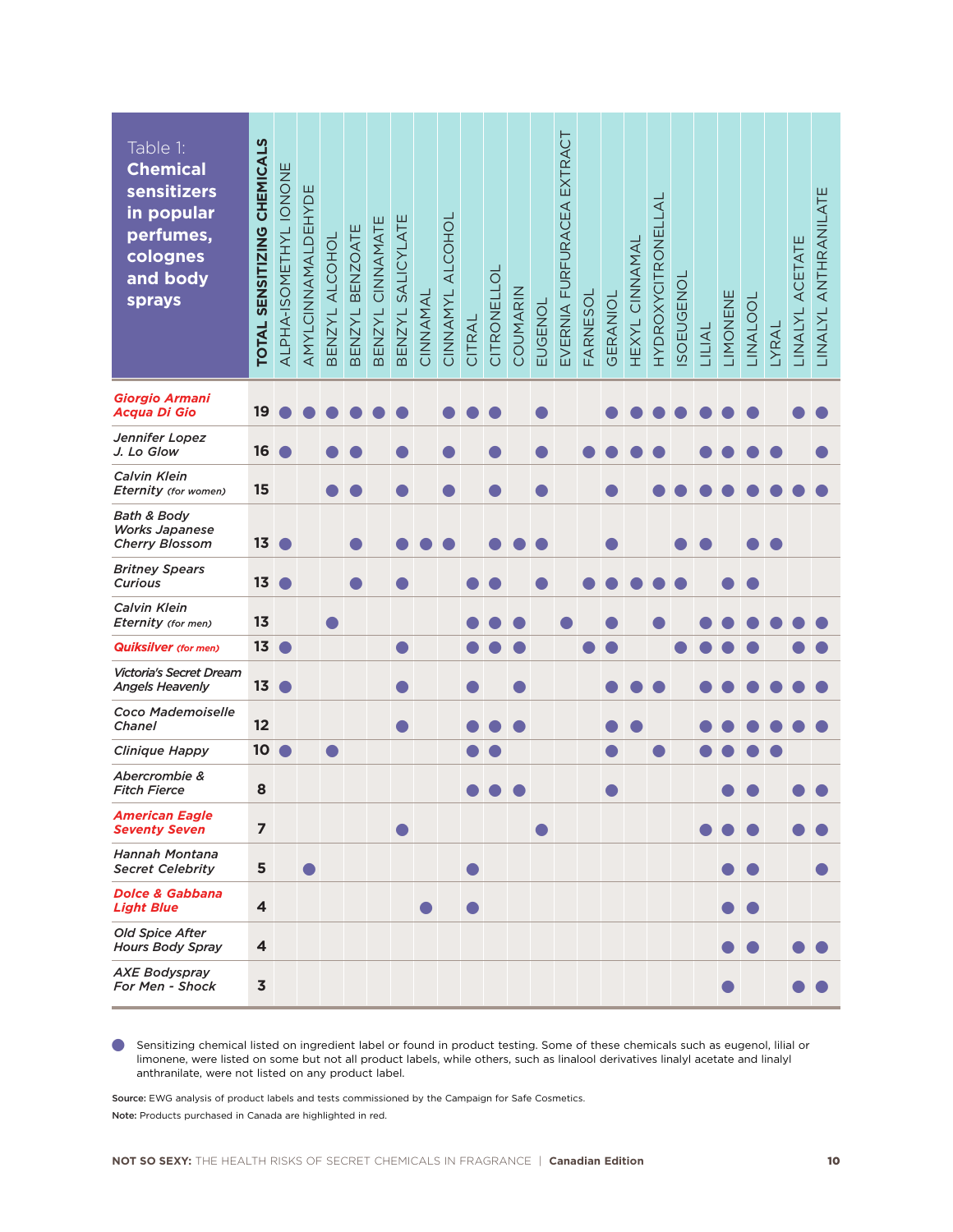# SECTION 3: **HORMONE DISRUPTORS**

A significant number of industrial chemicals, including some in fragrances, can act as hormone disruptors by interfering with the production, release, transport, metabolism and binding of hormones to their targets in the body (Gray 2009; Rudel 2007).

The greatest concern is that these chemicals, through their ability to mimic or disrupt natural estrogen, testosterone and thyroid pathways, may impair basic body functions like tissue growth and repair that are normally regulated by natural hormone signaling (Soto 2009). Some hormone disruptors can prevent the action of naturally occurring hormones and interfere with the endocrine system. Some can also act as hormone mimickers that simulate the activity of hormones, such as estrogen, and send a hormonelike signal at the wrong time and to the wrong tissues. Depending on the dose and timing, exposure to hormone disruptors has been linked to a wide range of health problems (Heindel 2009), including an increased risk of cancer, especially breast (Breast Cancer Fund 2008) and prostate (Prins 2008) cancers; reproductive toxicity and effects on the developing fetus; early puberty (Caserta 2008); infertility (Guidice 2006); and

## **AXE: Beyond hormone disruptors**

Tests found fewer hormone disruptors in AXE Body Spray for Men than in all but one other product. But that doesn't mean the product is safe. On February 10, 2010 the California Air Resources Board announced that it was issuing a \$1.3 million fine to Conopco Inc. (operating under the Unilever name) for contaminating California air with volatile organic compounds (VOCs) each time a young man sprays himself with AXE. Between 2006 and 2008 the company sold 2.8 million products that failed to meet California's clean air standards

(Environmental News Service 2010).

predisposi-tion to metabolic disease such as thyroid problems (Jugan 2010) or obesity (Hotchkiss 2008). Certain hormone disruptors can also impact the optimum thyroid levels crucial to normal brain development and growth in the fetus, infants and young children (Schmutzler 2007).

Recent research has clearly demonstrated that even at low doses, exposure to hormonal disruptors during susceptible periods can have drastic consequences for health later in life. Scientists are especially concerned about the impact of hormone-disrupting chemicals during critical windows of development, such as fetal development (Breast Cancer Fund 2008).

However, further research is needed to investigate the connections between endocrine disruptors and adverse health effects (Charles 2009). Scientists are still trying to understand the human health implication of lifelong, cumulative exposure to mixtures of hormonally active chemicals. Unfortunately, the evidence available to-date is dominated by laboratory studies, known as "in vitro assays," which focus on interactions between chemicals and hormone receptors in cells grown in laboratory cultures. A smaller number of "in vivo" studies involving laboratory animals have investigated the effects of these potential hormone disruptors on living creatures. Even fewer analyses explore the possible impact of these chemicals on the human hormone system and hormone-responsive organs at current levels of exposure. Some fragrance ingredients have been tested only in laboratory cell cultures.

A growing body of laboratory and epidemiology studies of fragrance chemicals indicates a wide-ranging spectrum of risk, from immune toxicity to effects on the endocrine system. Since the majority of cosmetics ingredients have not undergone a comprehensive panel of toxicity tests, scientists often need to do the detective work in piecing together findings from different experimental systems, making connections among cellular, animal, human and environmental toxicity studies and weighing out the evidence that is currently available.

#### **What Was Found**

Ingredients with the potential to act as hormone disruptors were common in the 17 name-brand fragrances assessed in this study: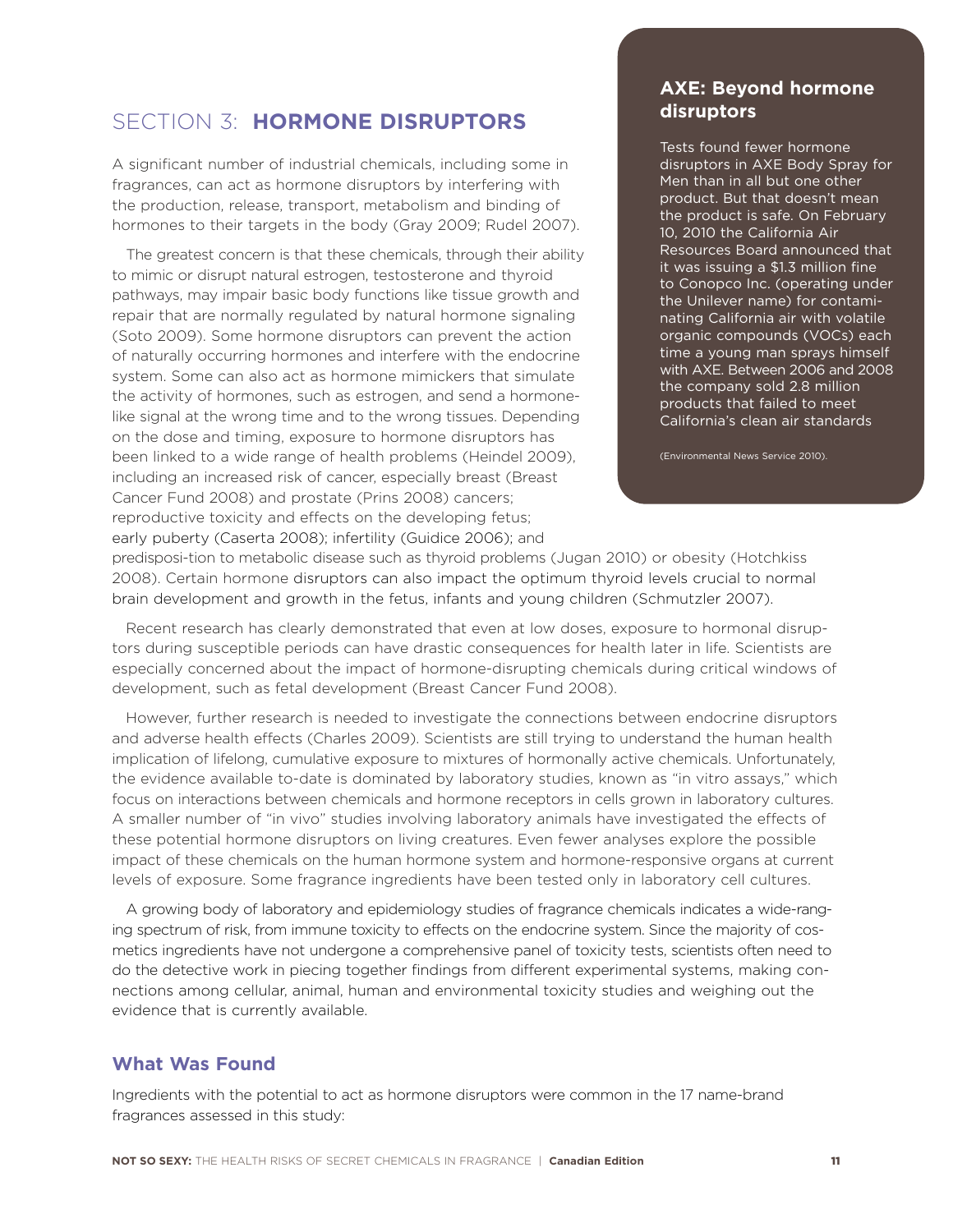- **•** Perfumes, colognes and body sprays contained an average of four potential hormonedisrupting ingredients each.
- **•** A total of 12 such ingredients were found in the tested products. Halle by Halle Berry, Quiksilver and Jennifer Lopez J. Lo Glow each contained seven different potentially hormone-disrupting ingredients, the highest number among tested products.
- **•** Altogether, the 12 ingredients may mimic or interfere with estrogen, male hormones (androgens) and thyroid hormones. Many of the chemicals found can impact more than one of these systems, but 11 of 12 mimic estrogen or display estrogen-like activity in laboratory studies.

| Table 2:<br><b>Hormone-disrupting</b><br>chemicals in popular<br>perfumes, colognes<br>and body sprays | TOTAL HORMONE<br>DISRUPTING CHEMICALS | BENZOPHENONE-T | 3ENZOPHENONE-2 | BENZOATE<br><b>JAZNZZ</b> | <b>BENZYL SALICYLATE</b> | <b>THE</b> | DIETHYL PHTHALATE | <b>GALAXOLIDE</b> | LILIAL | <b>MUSK KETONE</b> | <b>OCTINOXATE</b> | <b>OXYBENZONE</b> | <b>TONALIDE</b> |
|--------------------------------------------------------------------------------------------------------|---------------------------------------|----------------|----------------|---------------------------|--------------------------|------------|-------------------|-------------------|--------|--------------------|-------------------|-------------------|-----------------|
| <b>Halle by Halle Berry</b>                                                                            | 7                                     |                |                |                           |                          |            |                   |                   |        |                    |                   |                   |                 |
| <b>Quiksilver (for men)</b>                                                                            | 7                                     |                |                |                           |                          |            |                   |                   |        |                    |                   |                   |                 |
| Jennifer Lopez J. Lo Glow                                                                              | $\overline{z}$                        |                |                |                           |                          |            |                   |                   |        |                    |                   |                   |                 |
| <b>American Eagle Seventy Seven</b>                                                                    | 6                                     |                |                |                           |                          |            |                   |                   |        |                    |                   |                   |                 |
| Bath & Body Works Japanese Cherry Blossom                                                              | 6                                     |                |                |                           |                          |            |                   |                   |        |                    |                   |                   |                 |
| Calvin Klein Eternity (for women)                                                                      | 6                                     |                |                |                           |                          |            |                   |                   |        |                    |                   |                   |                 |
| Calvin Klein Eternity (for men)                                                                        | 5                                     |                |                |                           |                          |            |                   |                   |        |                    |                   |                   |                 |
| Coco Mademoiselle Chanel                                                                               | 5                                     |                |                |                           |                          |            |                   |                   |        |                    |                   |                   |                 |
| Giorgio Armani Acqua Di Gio                                                                            | 5                                     |                |                |                           |                          |            |                   |                   |        |                    |                   |                   |                 |
| Victoria's Secret Dream Angels Heavenly                                                                | 4                                     |                |                |                           |                          |            |                   |                   |        |                    |                   |                   |                 |
| <b>Britney Spears Curious</b>                                                                          | 4                                     |                |                |                           |                          |            |                   |                   |        |                    |                   |                   |                 |
| <b>Clinique Happy</b>                                                                                  | 3                                     |                |                |                           |                          |            |                   |                   |        |                    |                   |                   |                 |
| Hannah Montana Secret Celebrity                                                                        | $\overline{\mathbf{3}}$               |                |                |                           |                          |            |                   |                   |        |                    |                   |                   |                 |
| <b>Dolce &amp; Gabbana Light Blue</b>                                                                  | $\overline{\mathbf{3}}$               |                |                |                           |                          |            |                   |                   |        |                    |                   |                   |                 |
| Old Spice After Hours Body Spray                                                                       | $\overline{\mathbf{2}}$               |                |                |                           |                          |            |                   |                   |        |                    |                   |                   |                 |
| Abercrombie & Fitch Fierce                                                                             | 1                                     |                |                |                           |                          |            |                   |                   |        |                    |                   |                   |                 |
| <b>AXE Bodyspray For Men - Shock</b>                                                                   | 1                                     |                |                |                           |                          |            |                   |                   |        |                    |                   |                   |                 |

Detected in product testing or listed on ingredient label

**Source:** EWG analysis of product labels and tests commissioned by the Campaign for Safe Cosmetics, and results of hormone system studies in the open scientific literature

**Note:** Products purchased in Canada are highlighted in red.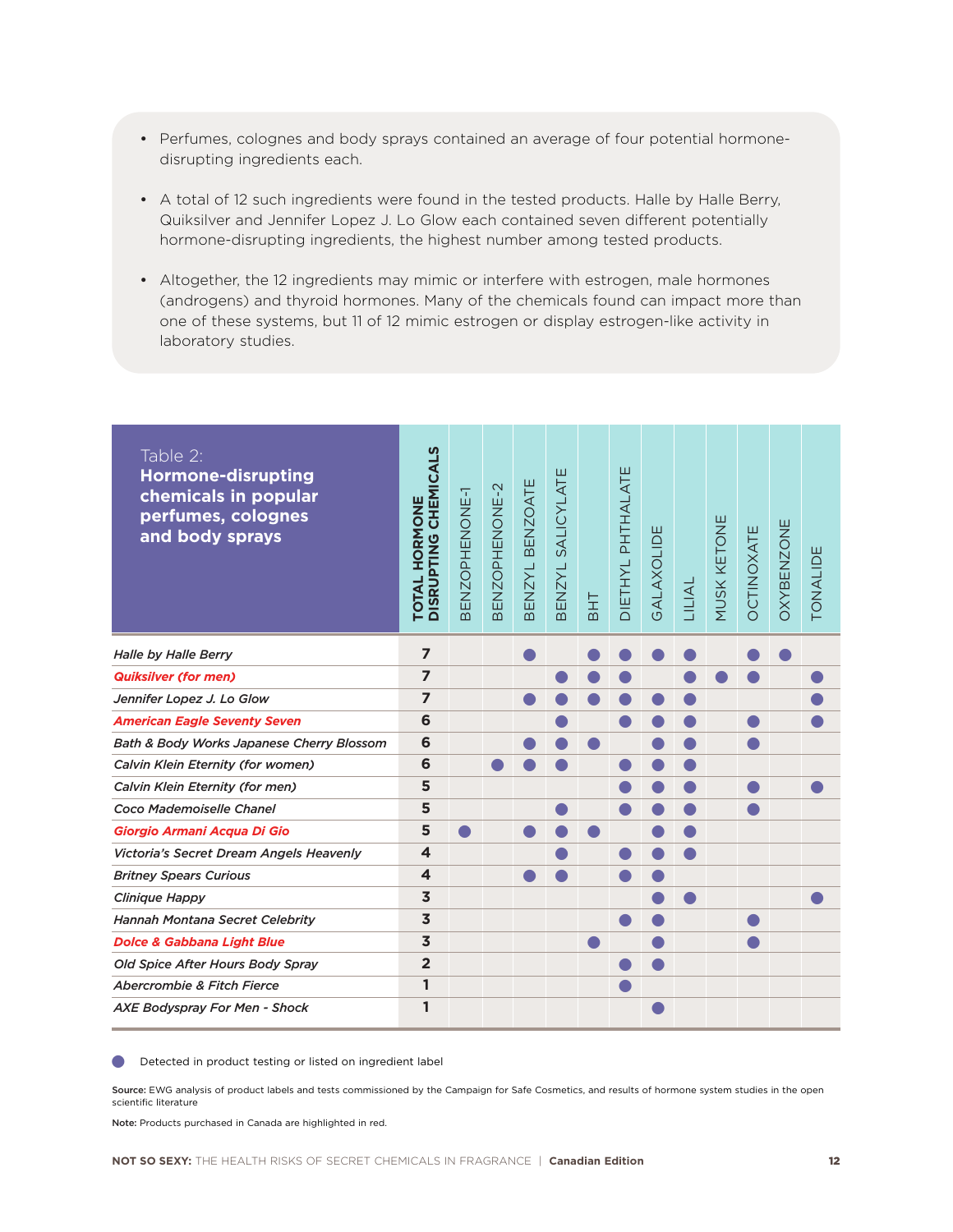The analysis below reviews in detail available studies on hormone disruption conducted for chemicals found in the 17 products tested in this study. Importantly, for many ingredients in the tested products, there is almost no safety information in the public domain. For example, PubMed, the federal government's database of peer-reviewed scientific research, contains no toxicity studies for the sunscreen ingredient diethylamino hydroxybenzoyl hexyl benzoate, known under a trade name Uvinul A Plus, or the preservative tetradibutyl pentaerithrityl hydroxyhydrocinnamate, known under the trade name Irganox1010. The complete list of ingredients with potential endocrine-disrupting properties may, in fact, be much larger than the 12 discussed below.

- **• Octinoxate (octyl methoxycinnamate)**  *found in 7 products tested for this report*  is a sunscreen ingredient and UV absorber that has been linked with estrogenic activity in vitro and in vivo. In laboratory studies with cultured cells, octinoxate binds to and stimulates the human estrogen receptor (Gomez 2005). Estrogenic effects of octinoxate on fish have also been reported (Inui 2003). In studies with laboratory animals, exposure to octinoxate increases the weight of the uterus, a hallmark of estrogenic response and an indicator of possible adverse long-term health effects in humans and wildlife (Schlumph 2001; 2003). Octinoxate has been also shown to disrupt the function of hypothalamo-pituitary-thyroid endocrine pathway and to suppress the levels of thyroid hormones in laboratory animals (Schmutzler 2004), indicating that it is likely to be a thyroid toxicant as well (Klammer 2007).
- **• Oxybenzone (benzophenone-3)**  *found in 1 product tested for this report*  is a sunscreen ingredient that has been reported to act as an endocrine disruptor based on studies with cultured cells and with laboratory animals (Kunz 2006; Nakagawa 2002; NTP 1992). Oxybenzone stimulates estrogen receptors and increases the weight of the uterus in exposed rodents (Schlumpf 2004). It has also been shown to antagonize androgen (male hormone) receptor function in human cancer cells (Ma 2003). A study with cultured cells also found that oxybenzone increased production of the stress hormone corticosterone from adrenal gland cells (Ziolkowska 2006). In people, higher maternal exposures to oxybenzone have been linked to decreased birth weight in baby girls (Wolff 2008).
- **• Benzophenone-1**  *found in 1 product tested for this report*  is a sunscreen ingredient that has been shown to have both estrogenic and androgenic properties, as demonstrated by its ability to bind and stimulate the human estrogen receptor and to increase uterine weight in laboratory animals (Suzuki 2005; Schlumpf 2004).
- **• Benzophenone-2**  *found in 1 product tested for this report*  is a sunscreen ingredient that interferes with thyroid function in laboratory animals (Schmutzler 2007; Schlecht 2006). It also demonstrates estrogenic activity in studies with laboratory animals and in studies of cultured cells (Schlumpf 2004; Schlecht 2004).
- **• Diethyl phthalate**  *found in 12 products tested for this report*  is a fragrance solvent that has been associated with adverse effects on the development of the reproductive system in epidemiological studies. Although research is not yet definitive on the mechanism of DEP toxicity, findings from human studies raise strong concerns about the safety of DEP exposures (Swan 2008). (See Appendix B)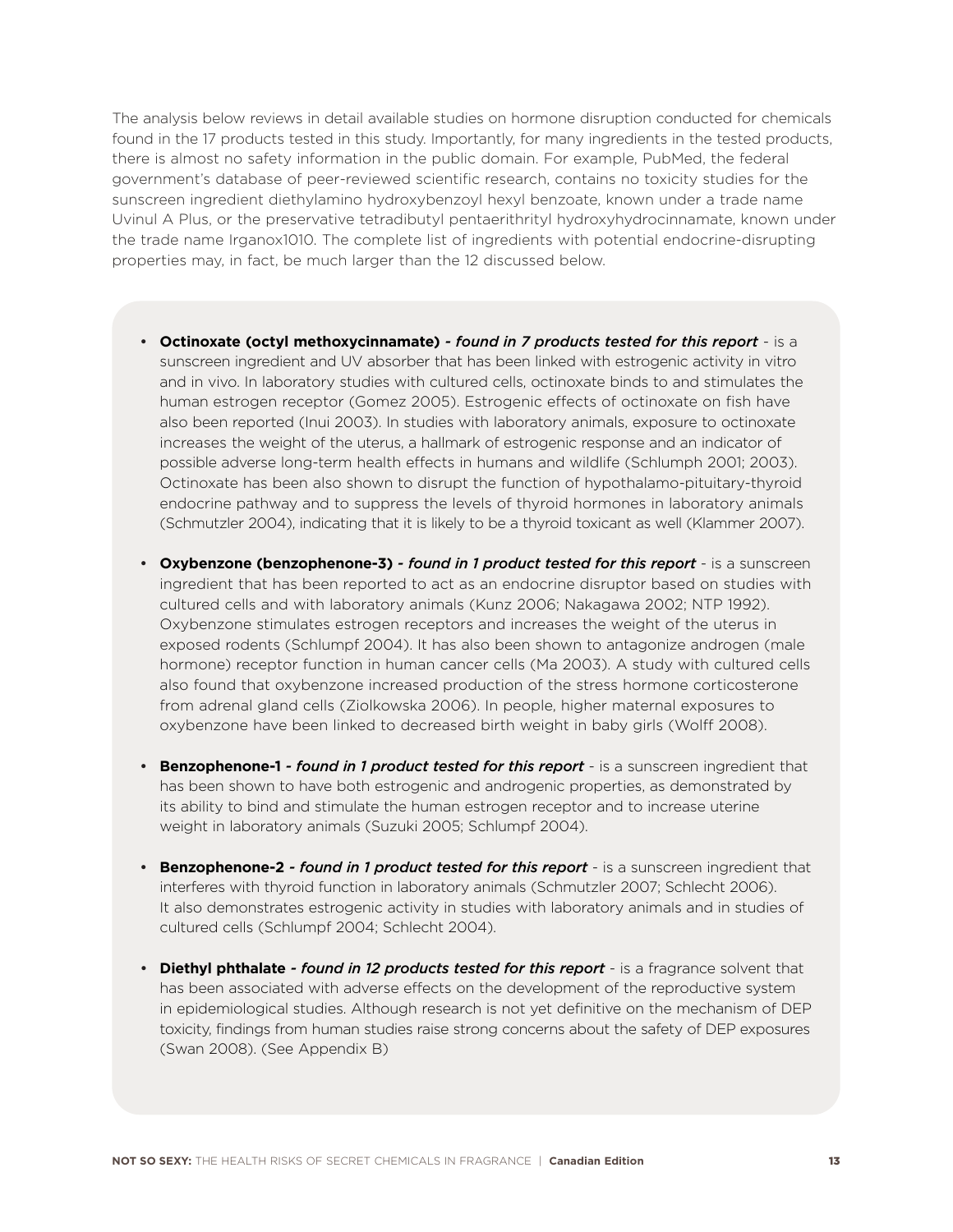- **• Butylated hydroxytoluene (BHT)**  *found in 6 products tested for this report* is a preservative and stabilizer. Two studies have linked BHT with adverse effects on the thyroid (Sondergaard 1982) and possible thyroid carcinogenesis (Ito 1985).
- **• Synthetic musks Galaxolide, Tonalide and musk ketone**  *found in 15, 5, and 1 product tested, respectively for this report* - have not yet been tested in long-term studies that could specifically address effects on the endocrine system (van der Berg 2008). Significant data gaps and lack of adequate animal or human studies makes definitive characterization of endocrine toxicity a challenge. However, a substantial body of data from laboratory studies with cell culture models indicates that these chemicals can affect the function of the human estrogen receptor as well as receptors for other hormones such as androgen and progesterone and stimulate the growth of hormone-sensitive cancer cells in vitro (Schreurs 2005). Both Galaxolide and Tonalide musks contaminate people and the environment worldwide, and have been associated with toxicity to the endocrine system (van der Burg 2008). A recent EWG study found both in the cord blood of newborn babies (EWG 2009). (See Appendix C)
- **• Benzyl salicylate, benzyl benzoate and scent chemical lilial (butylphenyl methylpropional) - found in 8, 6, and 5 products tested respectively for this report** - have demonstrated estrogenic activity in a recent study with human breast cancer cells (Charles 2009).

| Table 3:<br><b>Twelve fragrance chemicals</b>   | <b>HORMONE SYSTEM AFFECTED</b> |                              |                |  |  |  |  |  |
|-------------------------------------------------|--------------------------------|------------------------------|----------------|--|--|--|--|--|
| that may affect sex hormones<br>and the thyroid | Estrogen                       | Androgens<br>(male hormones) | <b>Thyroid</b> |  |  |  |  |  |
| Octinoxate (octyl methoxycinnamate)             | $\vee *$                       |                              | $\ast$         |  |  |  |  |  |
| Oxybenzone (benzophenone-3)                     | $\vee *$                       | $\mathbf{v}$                 |                |  |  |  |  |  |
| Benzophenone-1                                  | $\vee *$                       | $\checkmark$                 |                |  |  |  |  |  |
| Benzophenone-2                                  | $\vee *$                       |                              | $\vee$ *       |  |  |  |  |  |
| <b>Diethyl phthalate</b>                        | $\mathbf{v}$                   |                              |                |  |  |  |  |  |
| <b>Butylated hydroxytoluene (BHT)</b>           |                                |                              | $\ast$         |  |  |  |  |  |
| Galaxolide                                      | $\checkmark$                   | $\checkmark$                 |                |  |  |  |  |  |
| <b>Tonalide</b>                                 | $\mathbf{v}$                   | $\mathbf{v}$                 |                |  |  |  |  |  |
| <b>Musk ketone</b>                              | $\mathbf{v}$                   |                              |                |  |  |  |  |  |
| <b>Benzyl salicylate</b>                        | $\mathbf{v}$                   |                              |                |  |  |  |  |  |
| <b>Benzyl benzoate</b>                          | $\mathbf{v}$                   |                              |                |  |  |  |  |  |
| Lilial (butylphenyl methylpropional)            | $\checkmark$                   |                              |                |  |  |  |  |  |

**✔** Potential to disrupt the indicated hormone system based on findings from published cell culture studies

**✱** Potential to disrupt the indicated hormone system based on findings from published animal studies

**Source:** EWG analysis of product labels and tests commissioned by the Campaign for Safe Cosmetics, and results of hormone system studies in the open scientific literature.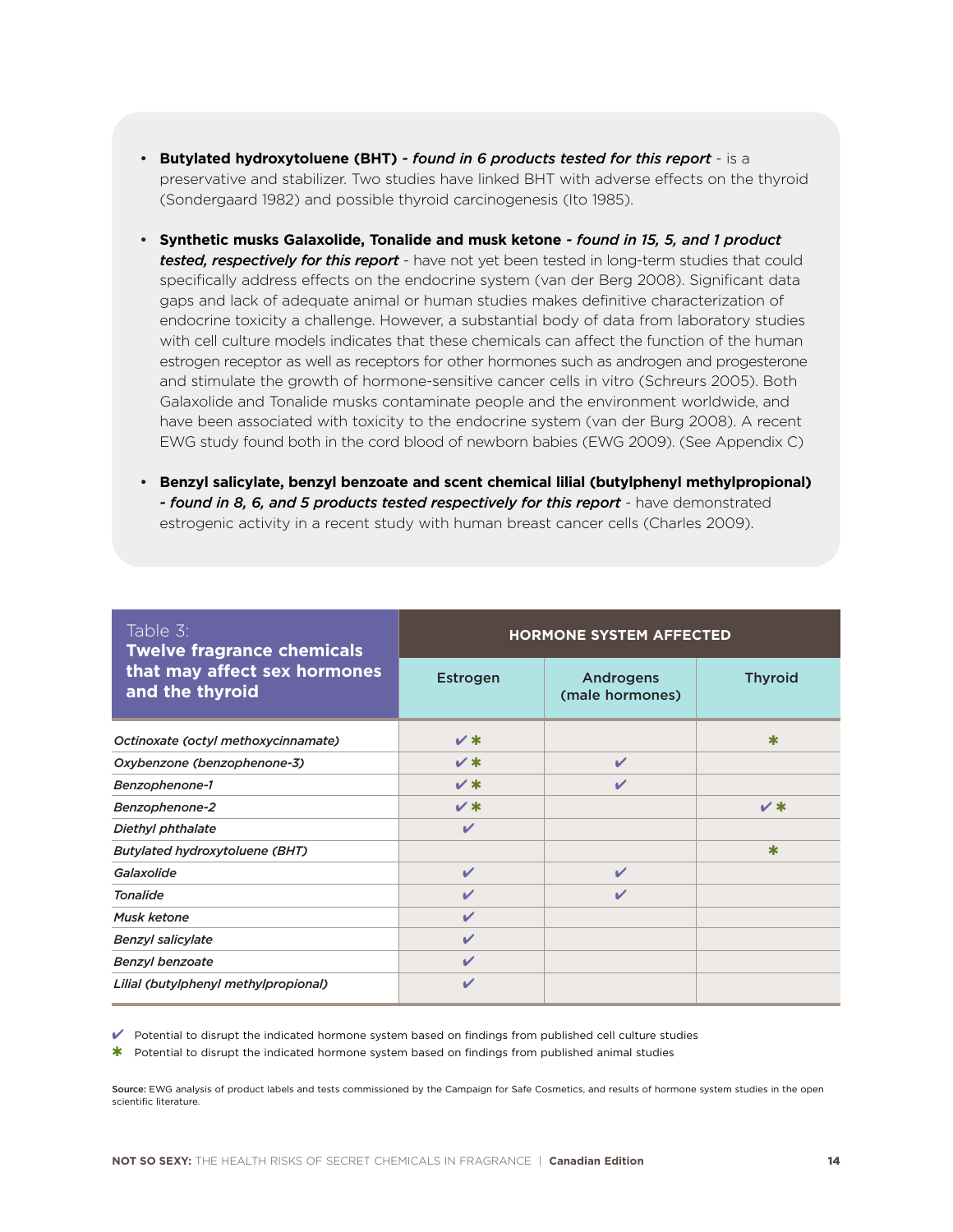# SECTION 4: **THE SELF-POLICING FRAGRANCE INDUSTRY**

Canada does not require manufacturers to systematically test the chemicals in personal care products for safety. After these products are on the market, government product testing is often only done in special circumstances. However, a manufacturer may be requested to supply evidence that a product is safe (Department of Justice Canada 2010). If a product does not comply with the Canadian legislation, the government determines a course of action which may be "voluntary measures, warning letters, import refusal, public advisories, product seizure, and, ultimately, prosecution in the courts" (Health Canada, 2008). A voluntary approach is encouraged and fines are rare (Health Canada 2009b).

Two industry trade associations administer programs that set voluntary standards, which cosmetic companies and fragrance houses can choose to follow – or not. The International Fragrance Association (IFRA) sets standards for chemicals in the "fragrance" component of products, and the Personal Care Product Association's (PCPC) Cosmetic Ingredient Review (CIR) suggests voluntary standards for other cosmetics ingredients in the United States.

**CIR:** In the absence of government authority, an industry-funded and self-policing body called the *Cosmetic Ingredient Review (CIR) Panel* vouches for the safety of cosmetic ingredients. In the 30 years since its creation, this panel has only evaluated 11 per cent of the ingredients used in cosmetics (EWG 2005). The CIR sets voluntary guidelines and does not actively monitor products for compliance. Even for the few chemicals it does evaluate, the CIR rarely evaluates cumulative effects of exposures to toxic cosmetic ingredients over a lifetime; the aggregate exposure of cosmetic ingredients in combination with other toxic chemical exposures; the timing of exposure which can magnify the harm, particularly for infants and young children; or worker exposures in beauty salons and manufacturing plants.

*The CIR has assessed only 19 of the 91 ingredients listed on labels or found in testing for the 17 products assessed in this study.* 

**IFRA:** IFRA sets voluntary standards for fragrance houses and the manufacturers of fragrance ingredients. The compliance program, initiated in 2007, tests fragrance samples for prohibited ingredients (the program historically has only looked at prohibited ingredients and is now beginning to look at restricted ingredients as well). If there are violations, the supplier's name is posted on IFRA's website as not complying with the IFRA Code of Practice. IFRA has banned or restricted approximately 150 ingredients from fragrance (IFRA 2010).

IFRA's recommendations are based on research conducted by the Research Institute for Fragrance Materials (RIFM). IFRA members are given access to a database generated by RIFM that houses safety information – and testing gaps – on the more than 3,100 fragrance ingredients used by IFRA members.

*IFRA has assessed only 22 of the 91 ingredients listed on labels or found in testing for the 17 products assessed in this study.*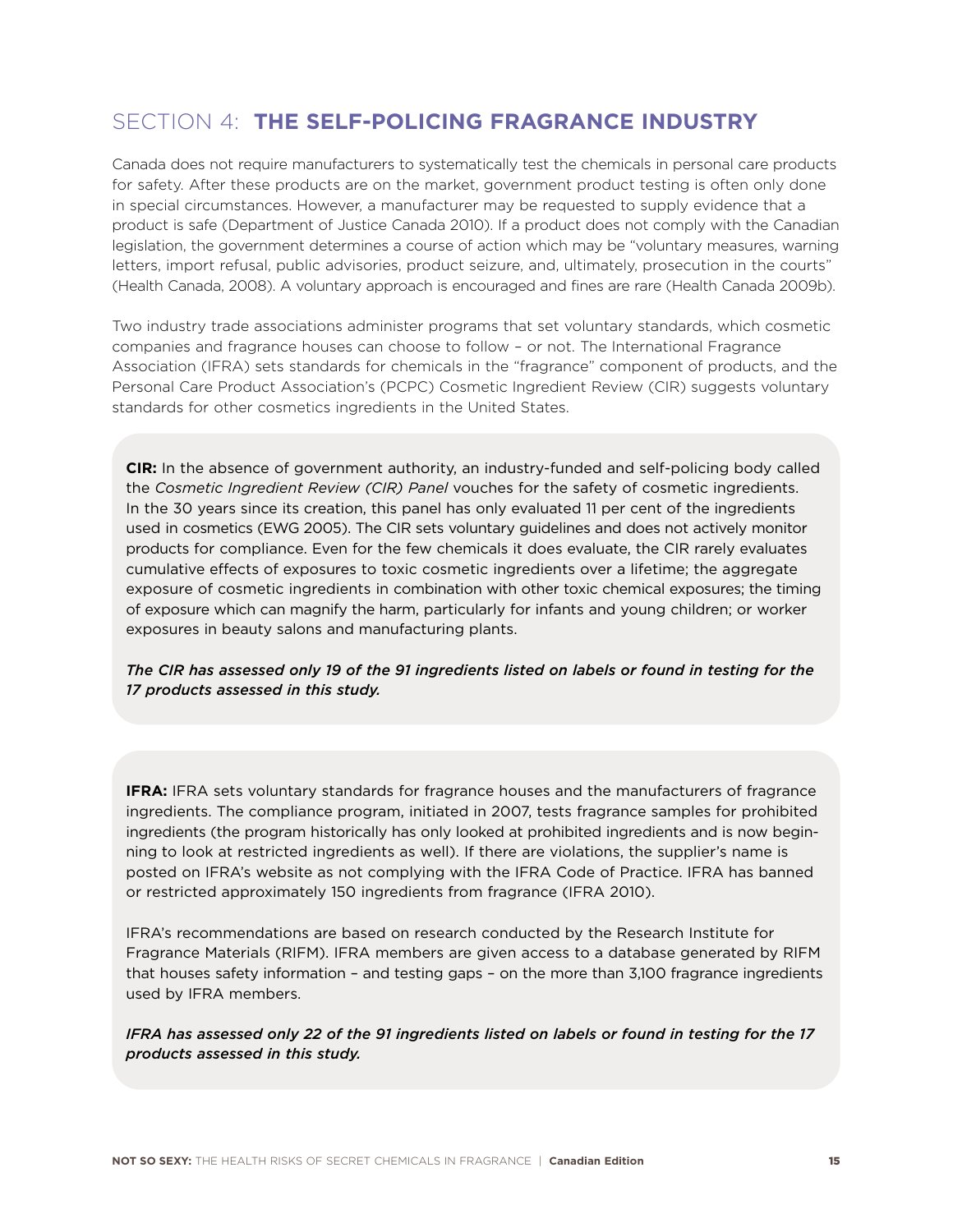The good news, however, is that some companies agree that it is prudent to restrict or eliminate certain hazardous chemicals from fragrances, such as musks and phthalates. For example, The Body Shop and Boots have agreed not to use artificial musks and phthalates in their products (Boots 2005; Body Shop 2008). While these are only two of many chemicals of concern used in fragrance, this is a step in the right direction that the whole industry should follow. More than 200 companies are also fully disclosing all the ingredients – including fragrance – on their ingredient labels, as part of their commitment to the Compact for Safe Cosmetics, a pledge of safety and transparency. (See Appendix E for a list of these companies.)

# SECTION 5: **SAFER PRODUCTS AND SMARTER LAWS**

Products we put on our bodies should not contain chemicals that could damage our health. Yet due to gaping holes in federal law, it is perfectly legal for perfumes, colognes, body lotions, shampoos and other cosmetics and personal care products to contain sensitizers, hormone disruptors, reproductive toxicants, carcinogens and other toxic chemicals linked to harmful health effects.

In Canada, cosmetics are regulated under *the Cosmetic Regulations* of the *Food and Drugs Act.* Currently, under this legislation, cosmetics and personal care products are allowed on the market prior to manufacturers telling the federal government what is in them. In fact, manufacturers and importers are only required to submit a list of ingredients and their concentrations to Health Canada up to 10 days after the product is on the market (Department of Justice Canada 2010). When disclosure finally does take place, loopholes fail to require reporting on byproducts of manufacturing, also called impurities. The public also has no way of knowing all of the intentional ingredients a product contains because of the ability to cloak substances under the term "parfum".

The lack of full disclosure regarding the ingredients that make up fragrance is only one of the problems associated with the cosmetics industry. While the Government of Canada has a list of restricted and prohibited ingredients in Canadian cosmetics that helps manufacturers make sure that they are not selling products that will cause harm (Health Canada 2009a), the legal authority of this list is unclear and any prohibitions do not pertain to impurities (or byproducts). Furthermore, there are more than 1,000 chemicals, including carcinogens, mutagens, and reproductive toxicants, that are legally banned in European cosmetics (European Parliament and Council Directive 2003/15/EC and Cosing 2009), many of which are not on the Canadian Cosmetic Ingredient Hotlist.

Additionally, regulatory and standard-setting agencies do not often consider the risk to human health of cumulative exposures to the same chemical from multiple sources, nor do they consider the exposures to multiple chemicals from multiple sources.

As our test results show, short of sending your favourite perfume to a lab for testing, shoppers have no way of knowing exactly which of the 3,100 fragrance ingredients may be hiding in their beauty products or even in their child's baby shampoo. This study focused on several categories of chemicals – specifically volatile compounds, semi-volatile compounds and synthetic musks. The laboratory analyses, while thorough, were not exhaustive, which means that additional chemicals of concern may also be present in the tested products.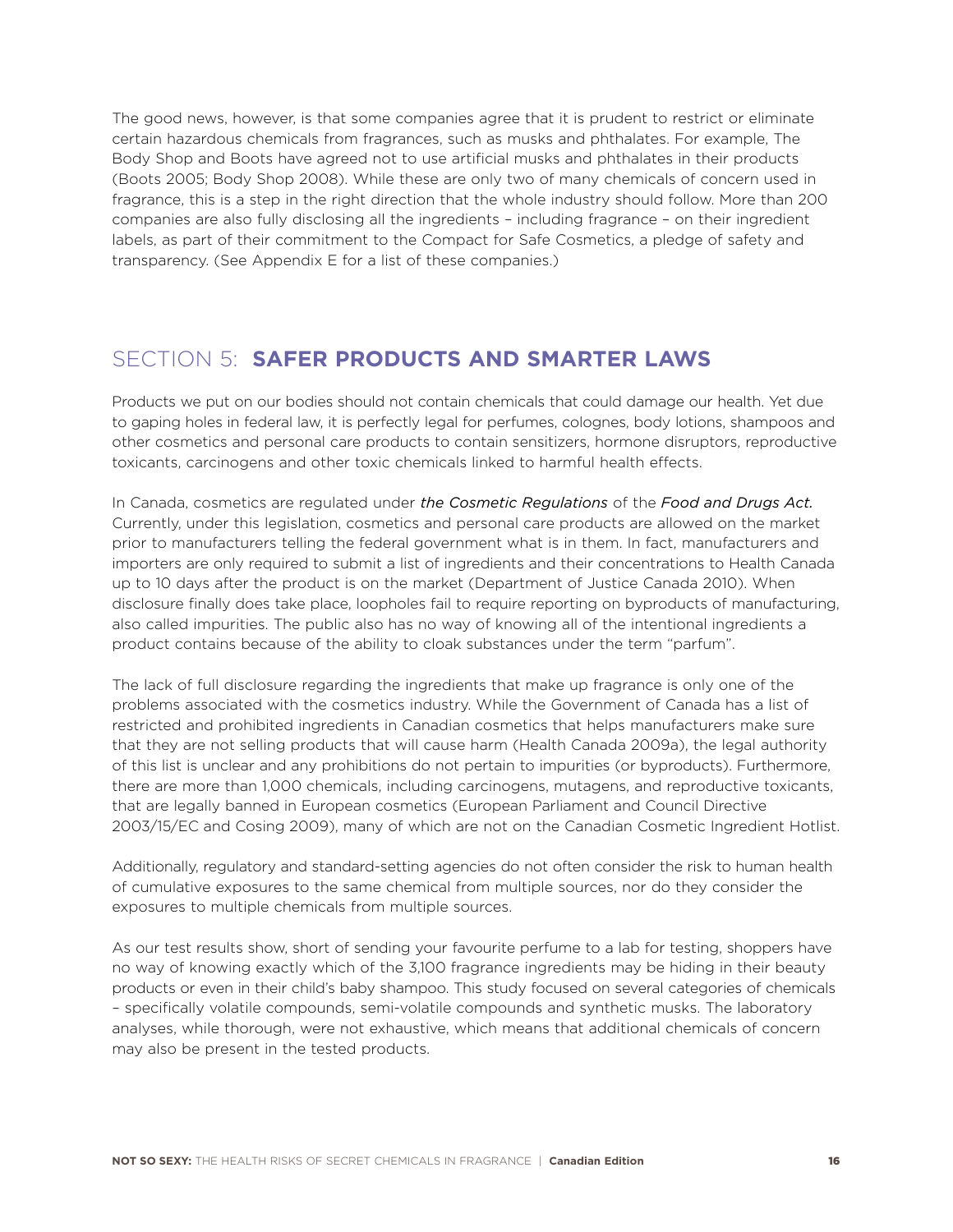Campaign for Safe Cosmetics has documented numerous other products that contain harmful ingredients and unlabelled contaminants, including lipsticks, nail polish, baby shampoo, sunscreen and others (Campaign for Safe Cosmetics 2010).

# *Canada Needs a Strengthened Cosmetic Ingredient Hotlist and Improved Public Disclosure*

Comprehensive federal safe cosmetics legislation is necessary to give Health Canada the authority and resources it needs to ensure cosmetics are free of toxic chemicals. New health-protective policies are needed to protect the safety and health of Canadians from toxic, untested and unregulated chemicals in the cosmetics and personal care products we buy every day and should include:

**1) A European-style ban on harmful and risky substances.** Canada needs to follow Europe by having a list of prohibited or restricted substances that has clear legal authority. In other words, the law should be written such that it is clear that using prohibited substances on the Hotlist in personal care products or improperly using restricted substances on the Hotlist in personal care products is illegal in Canada. Additionally, the Cosmetic Ingredient Hotlist should be expanded to include a ban on all substances banned in Europe, and substances known or suspected to be carcinogenic, mutagenic, reproductive toxicants, developmental toxicants, neurotoxicants, and hormone disruptors.

**2) Complete and prior public disclosure of materials in the products.** The government has to know about everything in cosmetics and personal care products being put on store shelves before they get there, and the public has the right to know everything that is contained in products that they put on their bodies. Manufacturers should be required to disclose all substances, intentional ingredients (including fragrance substances) and unintentional ingredients (including impurities), in their products without exception, and this information should be found on labels and be freely available online before products hit the market.

# *Be Just Beautiful*

One-time use of fragrances highlighted in this report may not cause harm. But cosmetics and personal care products are used repeatedly and in combination with other consumer products that can also contain hazardous chemicals. Research by government agencies, academia and independent organizations finds widespread human exposure to multiple chemicals (CDC 2009); we are all regularly exposed to various toxic chemicals from our air, water, food and household products. People can also be exposed to the same chemical from multiple sources. Here's what you can do to protect yourself, your loved ones and future generations from unnecessary exposure to toxic chemicals in personal care products.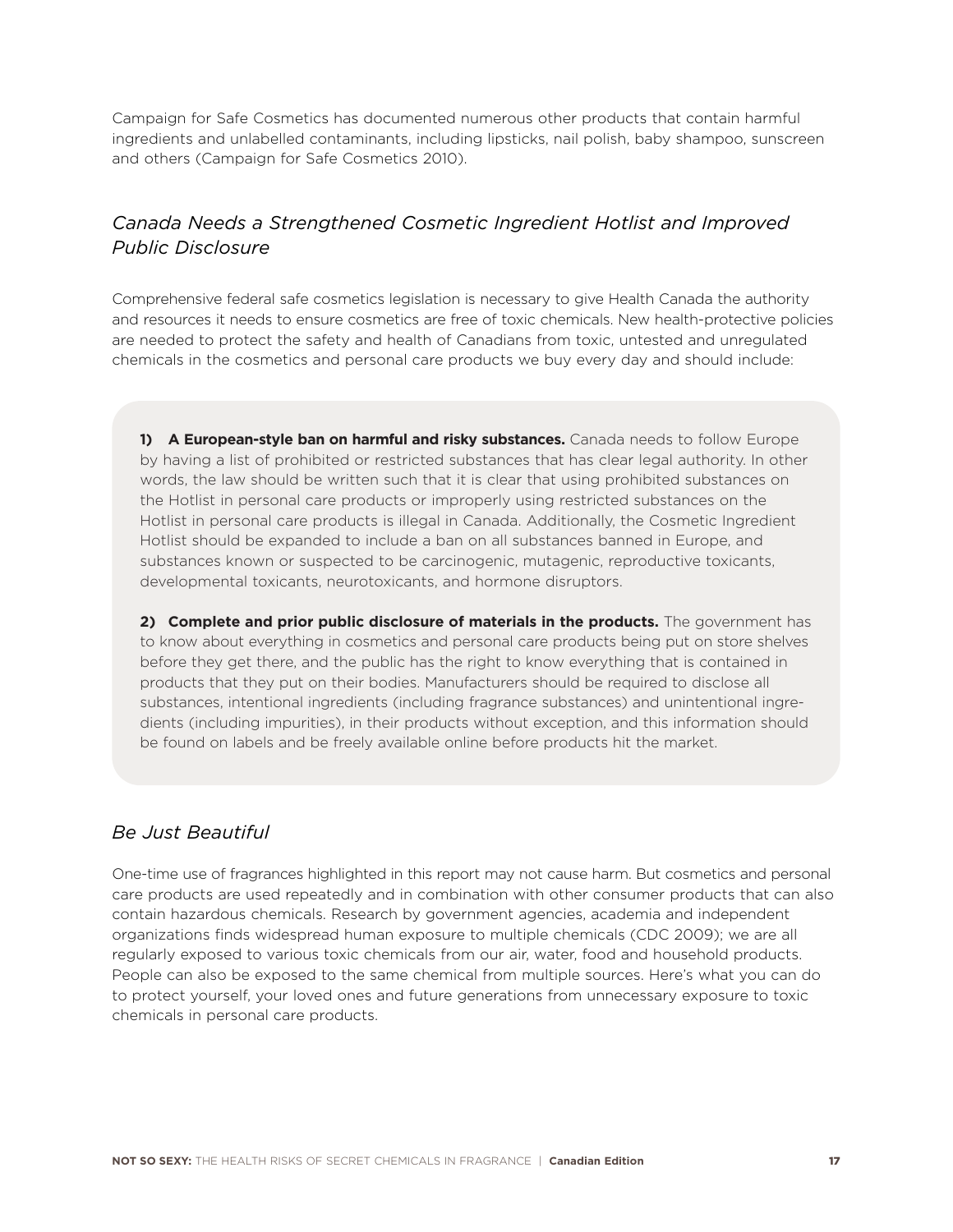**1) Choose products with no added fragrance.** By choosing products without fragrance, you can reduce toxic chemical exposures for yourself and your family. It is important to read ingredient labels, because even products advertised as "fragrance free" may contain a masking fragrance. Visit our website, www.environmentaldefence.ca, for tips and resources to help you find safer products, and to link to EWG's Skin Deep: www.safecosmetics.org.

**2) Less is better.** If you are very attached to your fragrance, consider eliminating other fragranced products from your routine, and using fragrance less often.

**3) Help pass smarter, health-protective laws.** Buying safer, fragrance-free products is a great start, but we can't just shop our way out of this problem. In order for safer products to be widely available and affordable for everyone, we must pass laws that shift the entire industry to non-toxic ingredients and safer production. Ask that Health Canada be given the authority and resources it needs to ensure the safety of cosmetics by visiting www.environmentaldefence.ca.

**4) Demand that cosmetics companies fully disclose ingredients and support those that do.** Tell cosmetics companies that you want them to fully disclose the ingredients in the products they make – including the chemicals that are hiding under the term "fragrance." You can find companies' toll-free customer hotlines on product packages and online, and calling them only takes a moment. We've provided some helpful talking points on our fragrance report fact sheet, which you can find online at www.environmentaldefence.ca. Companies need to hear from you, the potential customer – you have the power to vote with your dollars! In the meantime, support companies that fully disclose ingredients.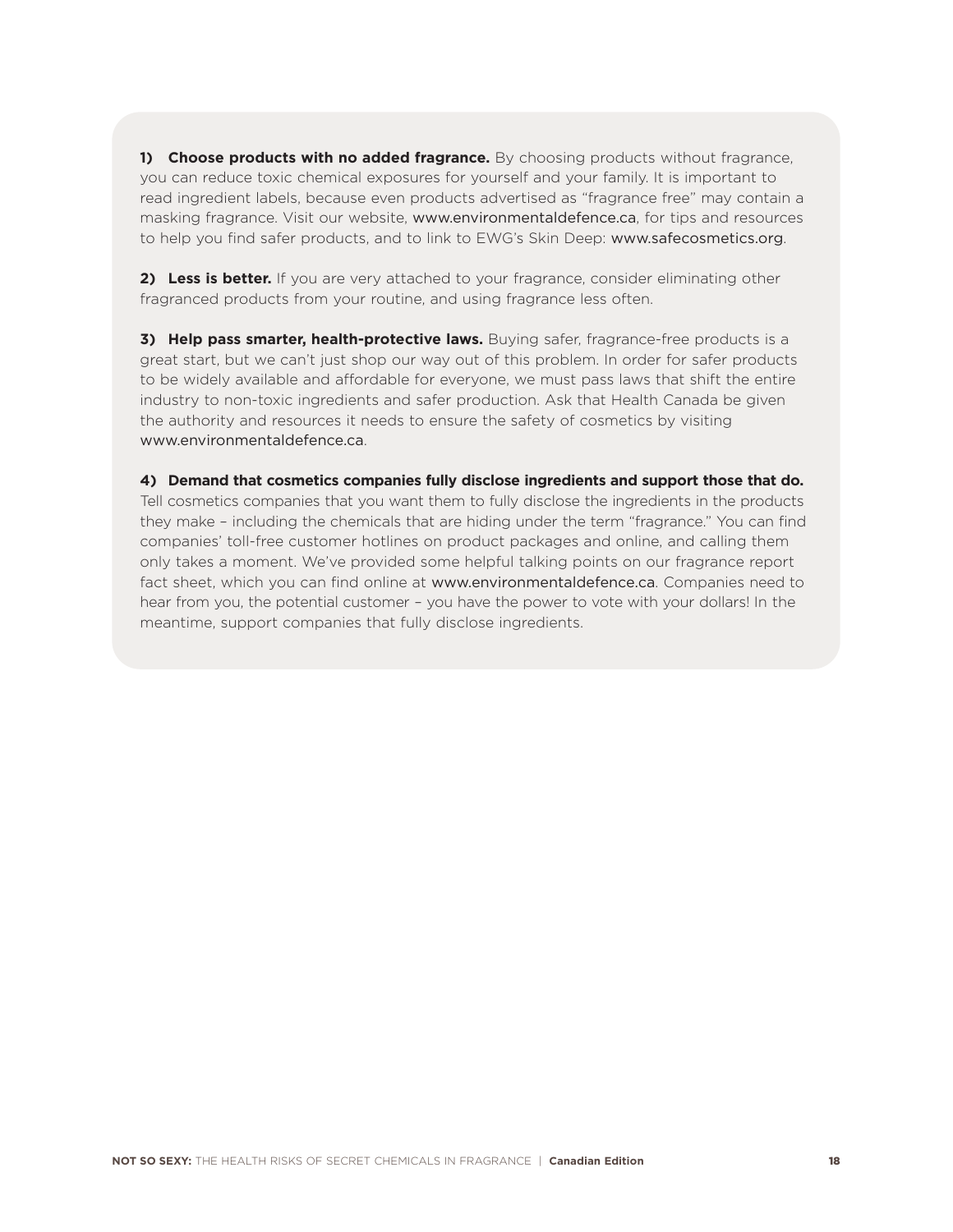#### APPENDIX A: **RESEARCH METHODOLOGY**

The Campaign for Safe Cosmetics commissioned tests of 17 brand-name fragrance products targeting a range of chemicals, including volatile and semi-volatile organic compounds.

In the United States, 13 scent products were purchased: 10 through Amazon.com, two at Long's Drugs/CVS in Berkeley, California and one through Abercrombie & Fitch's website. Four products were purchased in Ottawa, Ontario, Canada: one at American Eagle Outfitters, two at Sephora and one at Sears.

Unopened products were sent to Analytical Sciences, an independent laboratory in Petaluma, California, for analysis. The testing methodology is described below.

#### *Methodology for laboratory analysis*

The laboratory applied slight modifications to standard United States Environmental Protection Agency methods *EPA 8260* (volatiles) and *EPA 8270* (semi-volatiles) for lower and higher boiling point chemical target compounds. For synthetic musks the following paper was used as a guide to develop a specific sensitive gas chromatography mass spectroscopy method: A.M. Peck, K.C. Hornbuckle, Environ. Sci. Technol., 38, p367-372, 2004.

#### **Volatile and semi-volatile organic compounds: Fragrance GC/MS methods:**

A measured amount of the commercial product was diluted into a specific amount of solvent and mixed well. One to five microliters of the solvent was introduced into the gas chromatography mass spectrometer by either a purge and trap technique or by direct injection. The gas chromatographs were programmed to separate and identify either volatile organic compounds (boiling point less than 150 degrees C) or semivolatile organic compounds (boiling point greater than 150 degrees C).

The mass spectrometers were programmed and optimized to identify priority pollutant compounds listed by the United States Environmental Protection Agency. Over 150 chemical compounds were investigated. Commonly recognized commercial standards were used to optimize the gas chromatograph and mass spectrometer. The compounds investigated are listed in EPA method 8260 and 8270.

Significant chromatographic peaks that were not on the specific target list were identified by a computerized search of the National Bureau of Standards (NBS) Mass Spectral Database containing over 100,000 compounds, by comparing significant peaks identified in testing to the NBS database. Chemicals identified by the NBS library search are considered to be "tentatively" identified compared to other identifications from this test program that are confirmed with a specific standard matching the exact mass spectral pattern and the chromatographic retention time for a compound.

#### **Synthetic musks:**

500 milligrams of each sample were weighed to the nearest milligram and diluted into exactly 5 milliliters of hexane. The diluted samples were mixed well and then injected into a very sensitive gas chromatograph mass spectrometer (Agilent 7890 / 5975C) optimized to detect six musk target compounds using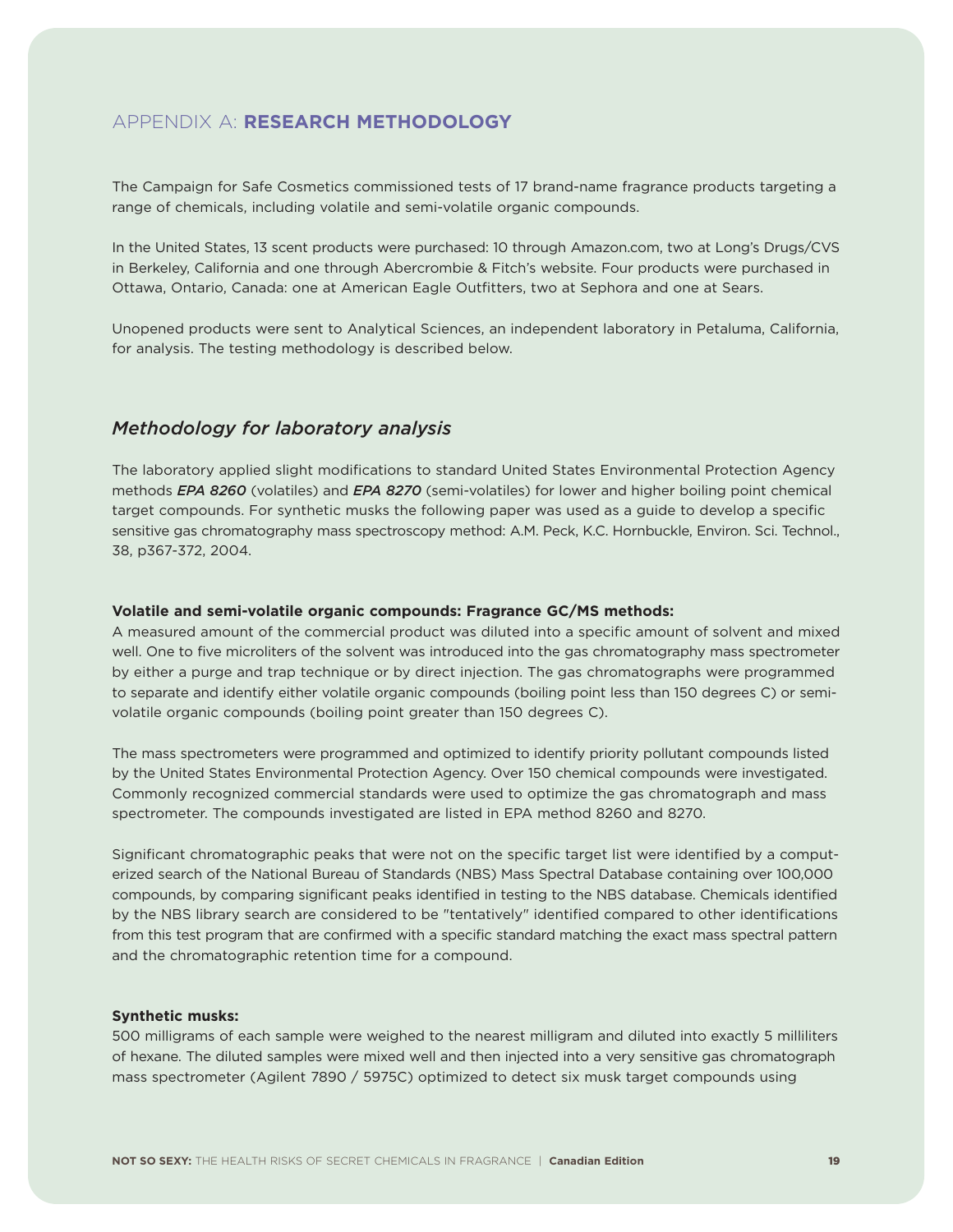selective ion monitoring to achieve the lowest detection limits possible. Standards for the following six target musks were utilized to optimize and calibrate the GC/MS instrument: Cashmeran (DPMI), Traseolide (ATII), Galaxolide (HHCB), Tonalide (AHTN), Musk Xylene, Musk Ketone. Results for detected musks were reported in units of parts per million (ug/gm or ppm). When necessary, dilutions and reruns were made to move detected compounds into the linear calibration range of the instrument. When dilutions were used for quantitation, detection limits were increased by the dilution factor.

#### *Methodology for data analysis*

The Environmental Working Group analyzed 91 ingredients in 17 tested products by (1) assessing the ingredients against definitive government, academic and industry datasets on chemical toxicity and regulation; and (2) reviewing public scientific literature available from the fragrance and cosmetic industry or contained in the federal government's PubMed scientific library.

Definitive toxicity and regulatory databases had been previously compiled by EWG researchers in EWG's Skin Deep cosmetic safety database (**www.cosmeticdatabase.com**). These databases summarize scientific information on known and probable carcinogens; reproductive and developmental toxicants; substances harmful to the nervous, immune and endocrine systems; bioaccumulative chemicals that persist in the human body; substances toxic to the environment; chemicals restricted for use in cosmetics and personal care products; and chemicals regulated by various government agencies. Chemical hazard information compiled from these databases serves as the basis for product and ingredient scoring as described on the Skin Deep About page (**www.cosmeticsdatabase.com/about.php**).

EWG imported data on all ingredients in the tested fragrance products (listed on the label and identified through testing) into EWG's Skin Deep database, and then individually reviewed the resulting toxicity profiles produced by linking Skin Deep's toxicity and regulatory databases to the product ingredients.

EWG relied on three primary sources to identify the range of sensitizers in tested products: (1) information published on the website of the International Fragrance Association, (2) peer-reviewed scientific literature and (3) the European Commission's Scientific Committee on Cosmetic Products and Non-Food Products (SCCNFP) list of common allergenic substances (publication SCCNFP/0017/98). The EU list includes 24 chemicals and two botanical preparations that are allergens or that form allergenic oxidation products upon storage. Twenty-two of these EU-recognized 26 sensitizers were found in the products tested in this study. EWG identified two additional ingredients as potential sensitizers, linalyl acetate and linalyl anthranilate, which are derivatives of the known sensitizer linalool (also found in the products tested). In total, EWG identified 24 different sensitizers in the tested products.

For identification of potential hormonal disruptors in tested products, EWG relied on peer-reviewed scientific publications. EWG identified an initial list of relevant references from the Registry of Toxic Effects of Chemical Substances (RTECS) databases and from PubMed searches. For the 12 ingredients identified as having a potential to act as hormonal disruptors, EWG selected 20 publications from the open scientific literature as offering the best evidence currently available on endocrine toxicity for fragrance ingredients.

To determine the number of ingredients in the tested products that are associated with voluntary industry standards in the U.S., EWG analyzed the list of ingredients in fragrance products included in this study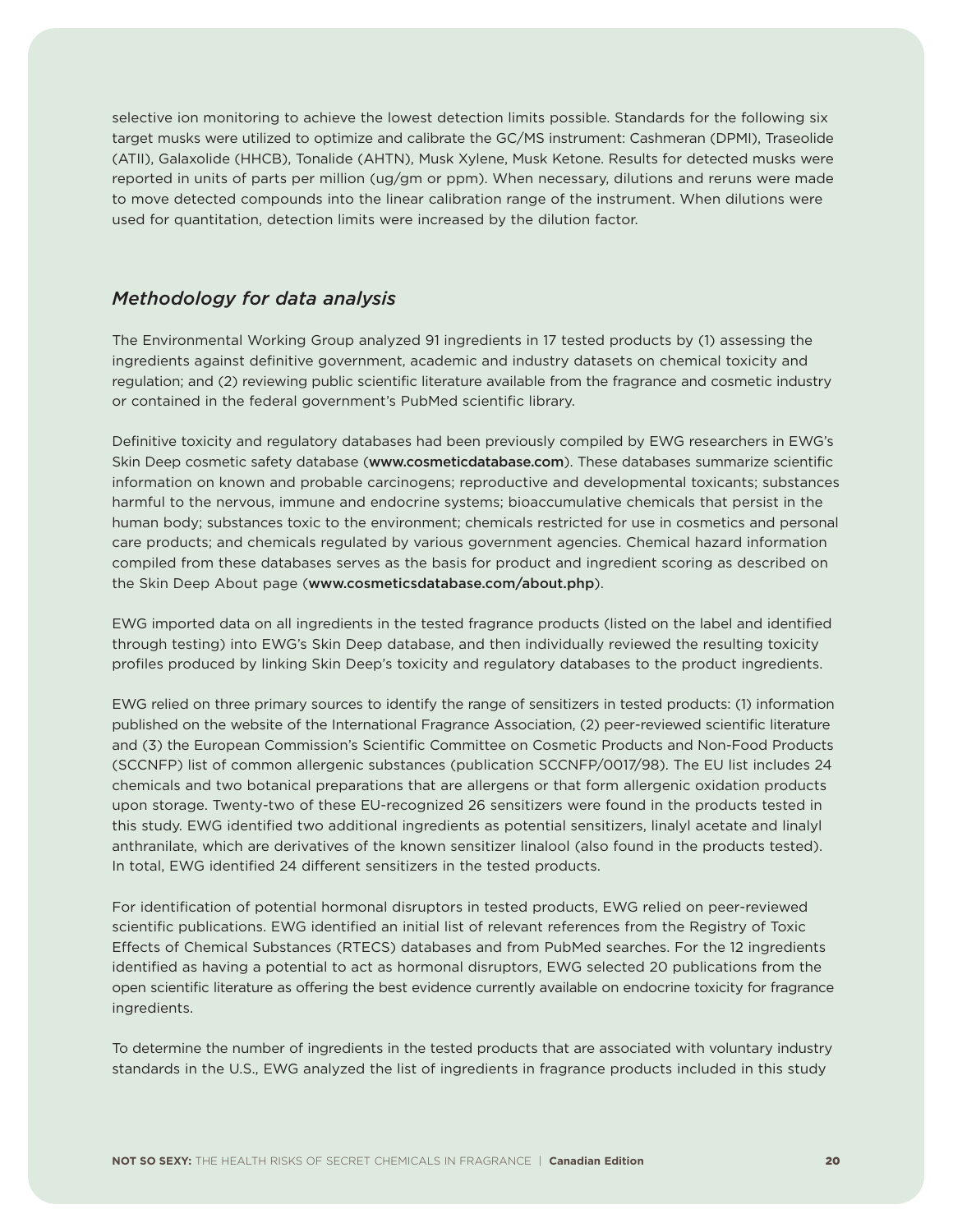against the list of cosmetics and personal care product chemicals assessed by three industry organizations: the Cosmetic Ingredient Review (CIR) panel; the International Fragrance Association (IFRA) and the Research Institute for Fragrance Materials (RIFM). Analysis of CIR-reviewed ingredients was based on the official CIR publication on its website (**www.cir-safety.org**). Analysis of IFRA-reviewed ingredients was based on the list of 174 substances that have been banned or restricted by IFRA for use in fragrance products by IFRA-member companies, as listed on its website (**www.ifraorg.org**). The list of studies conducted by the RIFM is not available on its website (**www.rifm.org**) so EWG conducted a PubMed search for the query "Research Institute for Fragrance Materials" to determine which fragrance ingredients RIFM has assessed. For the purposes of this analysis, when an ingredient was not listed on the IFRA website, but had a corresponding assessment from the RIFM Expert Panel published in the open scientific literature, we considered this ingredient in our database to have been assessed by IFRA. Assessments considered in this analysis were those published in the past 25 years.

Following this analysis, EWG identified a total of 35 ingredients in the tested products that have not been assessed by CIR, IFRA or RIFM. Eleven of these ingredients are listed on the label, including five sunscreen chemicals whose safety when inhaled from perfume and cologne sprays has not been assessed. Twenty-five unassessed ingredients were found in laboratory tests but were not disclosed on the label of at least one product assessed in this study.

EWG conducted a thorough search for safety information on unassessed ingredients, including review of government databases and peer-reviewed publications indexed in PubMed. Of the 25 ingredients not disclosed on the label, two ingredients are listed by FDA in the list of substances Generally Recognized As Safe (GRAS) in food for human consumption, while an additional 13 ingredients are listed by FDA as synthetic flavouring substances and adjuvants permitted for direct addition to food. Many of these have not been assessed for safety in cosmetics. Of note, many of the ingredients had minimal toxicity information in the publicly available literature, even for bioaccumulative and potentially endocrine-disrupting chemicals such as synthetic musks.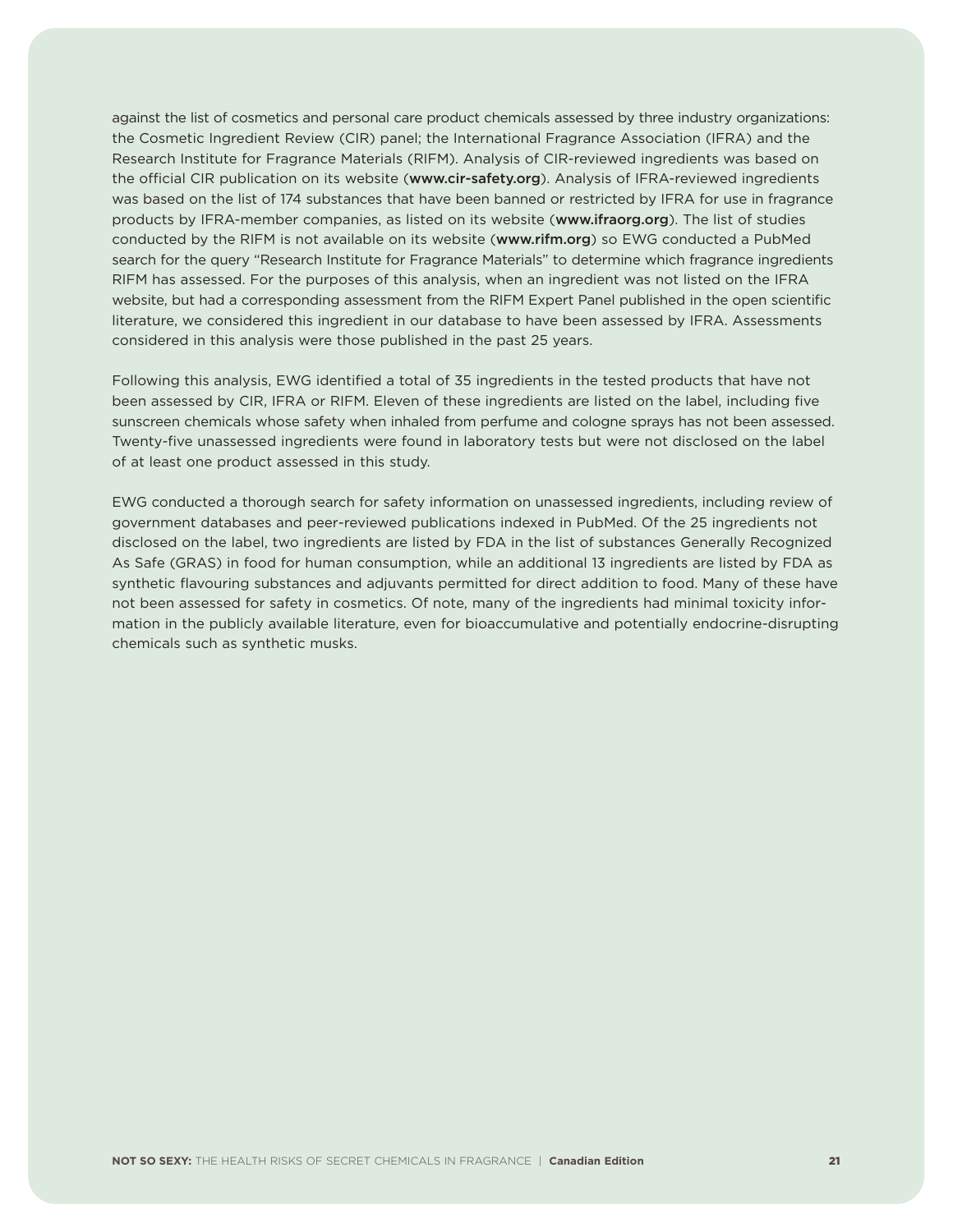#### APPENDIX B: **DIETHYL PHTHALATE (DEP) SCIENCE REVIEW**

Diethyl phthalate (DEP), a synthetic solvent common in fragrance and other personal care products (Hubinger 2006), is a ubiquitous pollutant of the human body, found in 97 per cent of Americans tested by the U.S. Centers for Disease Control and Prevention (Silva 2004). A series of recent epidemiological studies has associated DEP with a range of health problems, including sperm damage in men (Hauser 2008).

Testing by the Campaign for Safe Cosmetics found DEP in 12 of 17 fragrance products tested, in widely ranging concentrations.

- **•** Tests detected higher levels of DEP in the Calvin Klein brand than any other brand assessed, with Eternity for Women and Eternity for Men containing 32,000 and 19,000 parts per million (ppm) of DEP, far above the next highest level (Victoria's Secret Dream Angels Heavenly, at 15,000 ppm).
- **•** Four of five products for men contained DEP, at levels ranging between 130 ppm (Old Spice Body Spray) and 19,000 ppm (Calvin Klein Eternity for Men). Of products for men, only AXE Deodorant Body Spray (Shock) contained no detectable residues of DEP.).
- **•** No detectable amounts of DEP were found in fragrances sold under five brand names: AXE, Bath & Body Works, Clinique, Dolce & Gabbana and Giorgio Armani.

#### *Health concerns related to DEP*

In human epidemiological studies, DEP exposure has been linked to adverse effects on the reproductive system:

- **•** In a study of 168 men recruited from the general population, exposure to DEP was associated with DNA damage in human sperm (Duty 2003).
- **•** Findings from the multi-center Study for Future Families established a strong correlation between a mother's exposure to DEP and other phthalates during her pregnancy and changes to the development of her baby boy's genitals (Swan 2005).
- **•** In a study of 130 Danish and Finish infants, scientists noted an association between the levels of DEP metabolite in the mother's breast milk and alterations in levels of male sex hormones in the baby boys (Main 2006).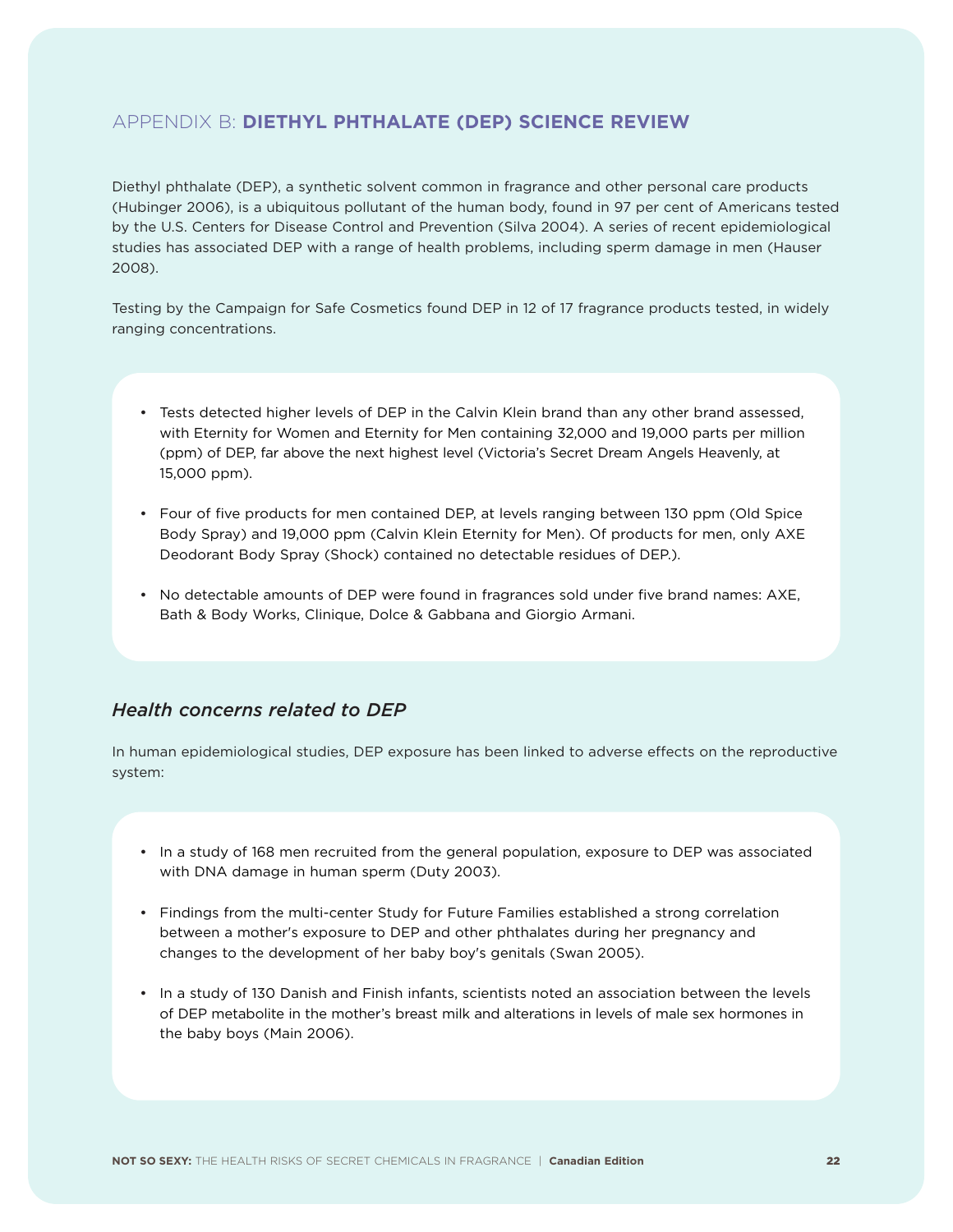- **•** In a group of 379 men seeking care at an infertility clinic, exposure to two phthalates, DEP and DEHP, was correlated to DNA damage in sperm (Hauser 2007).
- **•** A recent study in Mexico associated high levels of urinary DEP and an elevated risk of breast cancer (Lopez-Carrillo 2010).
- **•** A study of children ages 4 to 9 years linked children's behavior problems to higher maternal exposure to low molecular weight phthalates such as DEP (Engel 2010).

Although the human health studies summarized above are small-scale, pilot investigations that need to be confirmed by follow-up research, their results suggest that exposure to DEP may be linked to adverse human health effects. In all of these studies, scientists compare the risk or the incidence of certain health problems with the levels of phthalate metabolites detected in study subjects' urine (Silva 2003). This type of study design does not allow scientists to establish definitively if DEP is the cause of the health problems, but it does provide a highly suggestive correlation.

Unlike other phthalates such as di(2-ethylhexyl) phthalate (DEHP) and di-n-butyl phthalate (DBP), DEP has not shown significant toxicity in any animal model, despite extensive testing (Api 2001). Studies with laboratory animals where mice and rats have been fed DEP in their diets did not detect anatomical changes in the male reproductive system, as established for other phthalates (Howdeshell 2008). However, at the highest levels of exposure, DEP has been linked to liver abnormalities, elevated cholesterol (Sonde 2000) and birth defects (ATSDR 1995). A study published in 2009 reported that a metabolite of DEP, monoethyl phthalate, lowered the sperm counts and sperm motility in exposed animals (Kwack 2009).

Scientists have not as yet determined the reason for the difference between DEP effects in humans and in laboratory animals. Importantly, human exposure is primarily dermal (through the skin), while animal testing is oral (in the diet). These differences in exposure route may have a significant effect on toxicity and genetic interspecies variations may also be a contributing factor (Swan 2008).

#### *DEP is found in people's bodies*

Numerous studies have detected the metabolite of DEP (known as MEP) in people's urine – in males and females of all ages (Silva 2004). Researchers have also detected DEP in human amniotic fluid samples collected during the second trimester of pregnancy, indicating that the fetus is exposed to phthalates during critical windows of hormone-driven development (Silva 2004).

#### *How people are exposed to DEP*

DEP can enter the body through skin contact, inhalation or ingestion (Adibi 2003). A survey of 406 men found that those who had used cologne or aftershave in the previous 48 hours had higher urinary levels of breakdown products of DEP than those who did not (Duty 2005). More than 90 per cent of 163 babies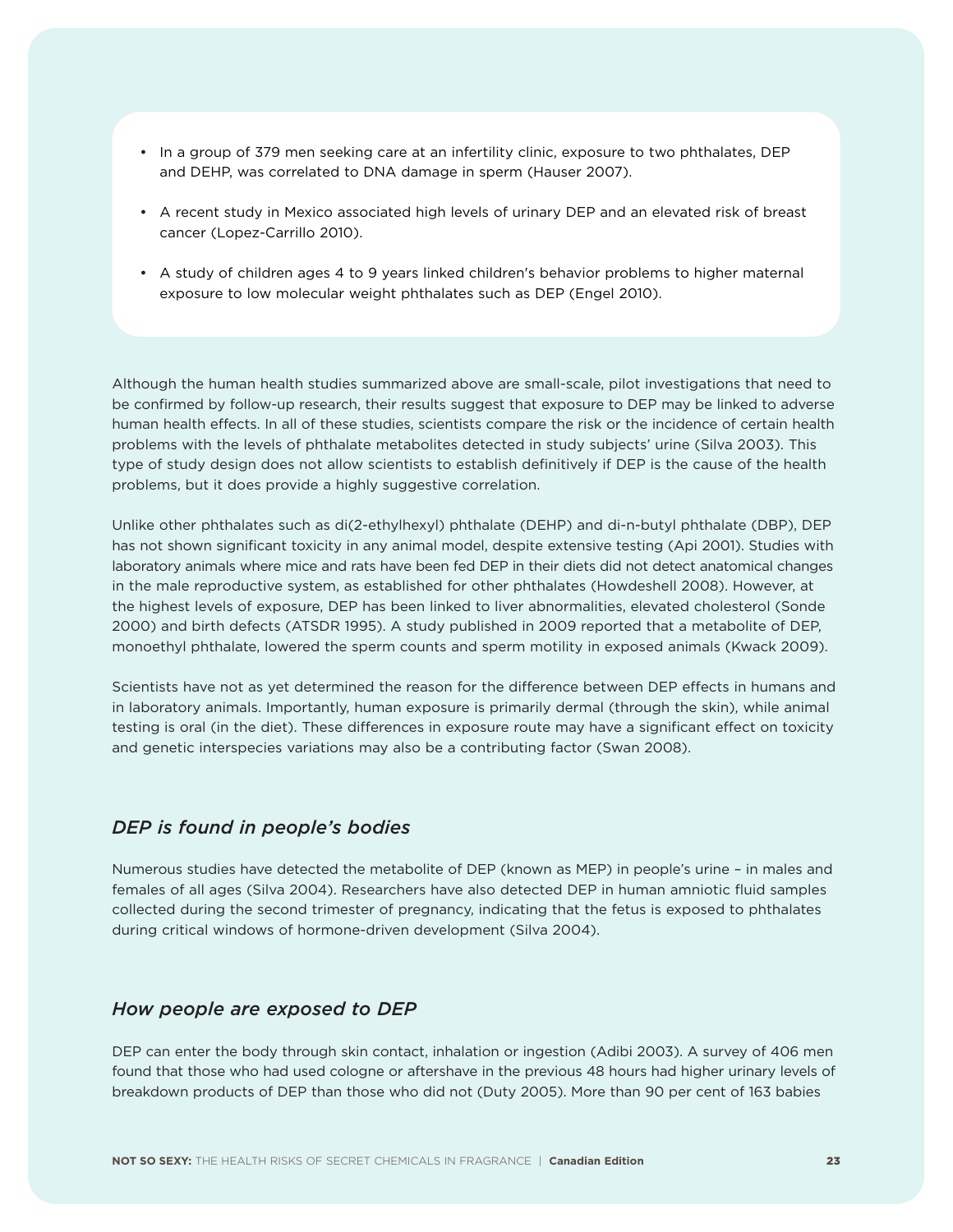studied had breakdown products of DEP and other phthalates in their urine. The infants' phthalate levels correlated with their mothers' reported use of baby lotion, powder and shampoo (Sathyanarayaya 2008).

#### *Reviews of DEP safety*

Some phthalates, but not DEP, are banned in the European Union and from toys in the United States. The International Fragrance Association and the Cosmetic Ingredient Review panel take the position that DEP is safe for use in fragrance and cosmetics (CIR 2009a; CIR 2009b; IFRA 2009). These organizations' assessment of DEP safety has not as yet taken into consideration the recent findings from human epidemiological studies that suggest increased risk for reproductive damage at current levels of exposure.

The Environmental Protection Agency lists DEP as a priority pollutant under the Clean Water Act (USEPA 2002) and DEP toxicity to aquatic species has been reported (Ghorpade 2002; Liu 2002). In late 2009, EPA identified phthalates as one of six chemical groups to be considered for regulation as potentially dangerous substances (USEPA 2009b).

#### *Is DEP in fragrance safe?*

The verdict is still out on the safety of DEP. However, the growing body of evidence from human studies suggests that manufacturers should consider using alternative ingredients until further research proves DEP safe. Importantly, our analysis shows that it is possible to make fragrance products without DEP.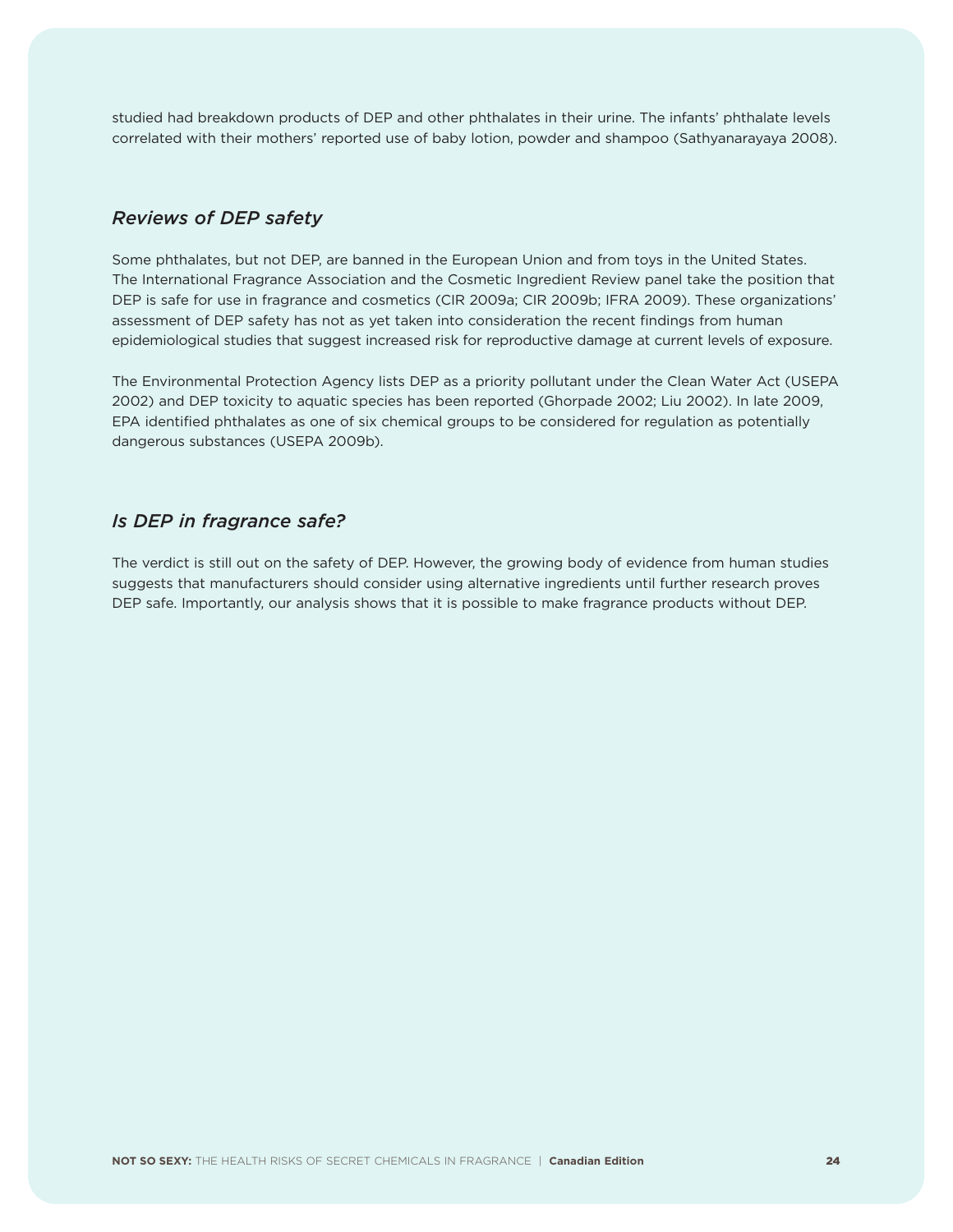#### APPENDIX C: **SCIENCE REVIEW FOR MUSK FRAGRANCES IDENTIFIED IN TESTED PRODUCTS**

Synthetic musks are a large, poorly-studied class of chemicals added as scents to cosmetics, including perfumes, lotions and many other personal care products. The few available studies suggest some of these compounds may disrupt hormone systems or trigger skin sensitization when exposed to UV light (photosensitization) (Parker 1986).

Product tests initiated by the Campaign for Safe Cosmetics revealed the widespread use of synthetic musks in perfume, cologne and body sprays. Some of the same musks identified in fragrances have also been found in the cord blood of newborn babies, as well as in blood, breast milk and body fat (EWG 2009).

#### **Testing by the Campaign found synthetic musks in all 17 fragrance products tested.**

- **•** Five different synthetic musk chemicals were detected in the 17 products altogether, including three that have been detected in umbilical cord blood from newborn babies: musk ketone, Galaxolide and Tonalide (TNO 2005; EWG 2009).
- **•** Twelve products contained more than one synthetic musk. Two products each contained four different synthetic musks: Quiksilver and American Eagle Seventy Seven (both purchased in Canada).
- **•** Galaxolide, in 15 of 17 products, was the most common of all the musks detected. Ethylene brassylate was next, found in 10 products. Studies show that Galaxolide contaminates cord blood from U.S. newborns and may interfere with estrogen in the body. The toxicity of ethylene brassylate and its potential to contaminate the human body is largely unknown. Only three studies in the open scientific literature (PubMed library) mention the chemical.

Two types of musks have been historically used in fragrances, cosmetics and personal care products: nitromusks and polycyclic musks. Nitromusks, such as musk ketone, are synthetic scent chemicals whose structure contains nitrogen. Polycyclic musks such as Galaxolide and Tonalide contain more than one carbon ring ("cycle") in their structure. New types of synthetic musks are developed frequently and substituted for older nitromusks that are being banned or phased out on grounds of toxicity (USEPA 2007; Hutter 2009). Almost no studies exist for some musks now commonly used in fragrance, including ethylene brassylate.

Musk fragrances are produced in high volumes. Industry reported manufacturing or importing between 1 and 10 million pounds of Galaxolide in 2006 alone (USEPA 2009a). For Tonalide, industry reports indicate that between 1 and 10 million pounds were imported or manufactured in 1998, the last year for which reports are available (USEPA 2009a). Due to the ubiquity of these chemicals, environmental studies from areas as diverse as the Great Lakes, Germany and China document widespread Galaxolide and Tonalide contamination of both fresh and marine water samples, air, wastewater and sludge (Chen 2007; Rudel 2006).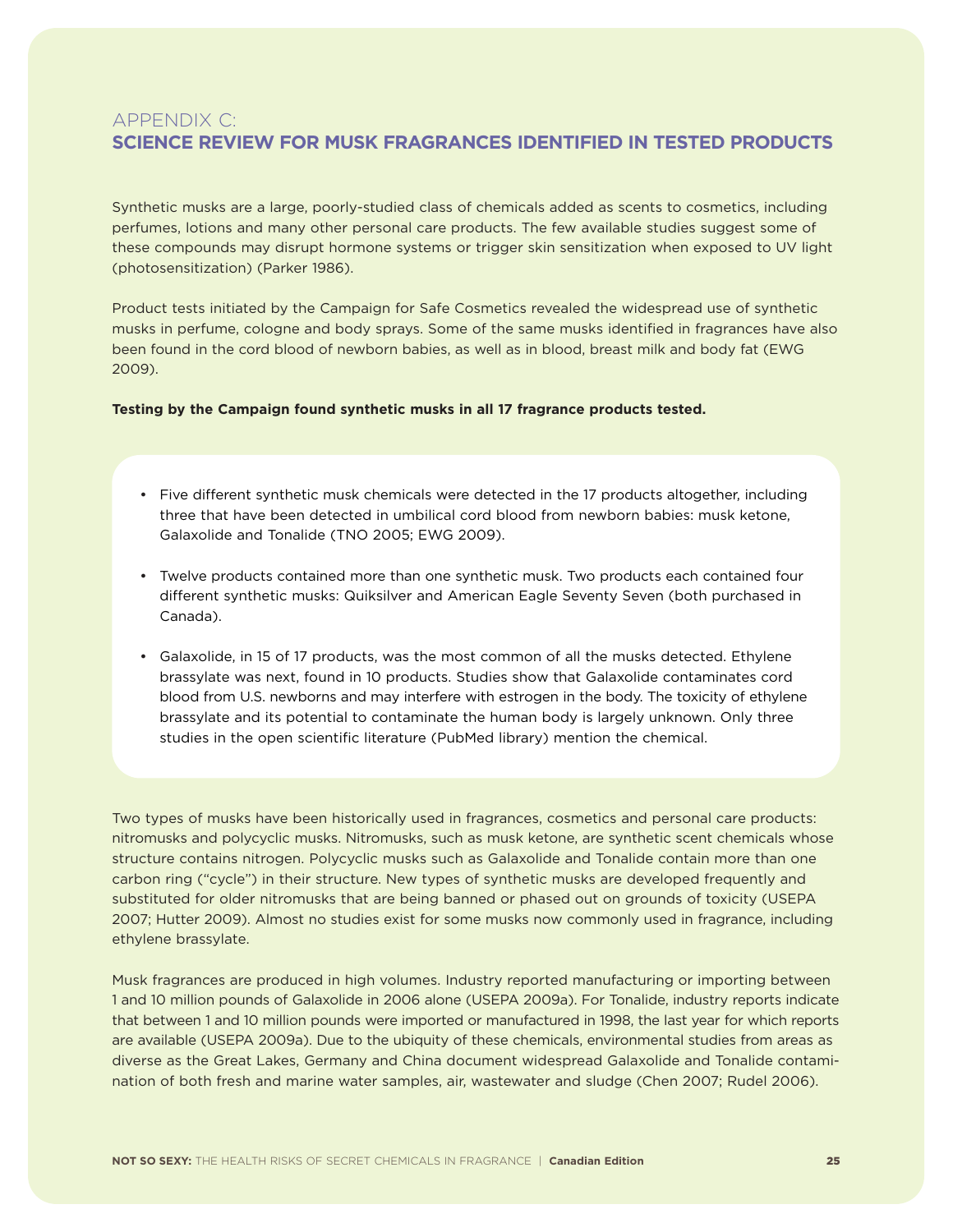Studies report Galaxolide and Tonalide contamination in many species of wildlife: harbor seals, California sea lions, river otters, bottlenose dolphins, striped dolphins, pygmy sperm whales, Atlantic sharpnose shark, mink, common merganser, greater and lesser scaup, mallard and Atlantic salmon (Kannan 2005).

#### *Types of musks found in the tested products*

All 17 fragrances included at least one of the polycyclic musks – Galaxolide, Tonalide, Cashmeran – as well as the macrocyclic musk ethylene brassylate.

#### *Human and environmental health concerns related to musks*

Little toxicological information is available about musks currently in commerce. One report links Tonalide to liver toxicity (Steenberg 1999). But other reports say Galaxolide and Tonalide have low acute toxicity. For lack of currently available adverse evidence, in 2008, the European Union allowed continued use of both musks in consumer products (Summary Risk Assessment 2008). However, a number of in vitro studies with cultured cells suggest that these musks may affect the endocrine system by interfering with estrogen, androgen and/or progesterone hormone receptors (Seinen 1999; Schreurs 2005). Tonalide has been identified as a photosensitizer, a chemical that becomes more toxic when exposed to sunlight on the skin (EU 2008). A number of studies have found musks toxic to aquatic life (Luckenbach 2005; Snell 2009).

#### *What does this mean for people who use fragranced products?*

Synthetic musk compounds are persistent environmental pollutants in aquatic environments. Both nitromusks and polycyclic musks such as Galaxolide and Tonalide can accumulate in the food chain (Dietrich 2004). The combination of widespread human exposure, environmental contamination and persistence raises questions about the safety of their widespread use in fragranced products. Reducing the volume of fragranced products in daily use could make a significant difference to pollution in people and the environment (Roosens 2007).

#### *Studies on toxicity of synthetic musks Galaxolide and Tonalide:*

Synthetic musk compounds are persistent environmental pollutants in aquatic environments. Both nitromusks and polycyclic musks such as Galaxolide and Tonalide can accumulate in the food chain (Dietrich 2004). The combination of widespread human exposure, environmental contamination and persistence raises questions about the safety of their widespread use in fragranced products. Reducing the volume of fragranced products in daily use could make a significant difference to pollution in people and the environment (Roosens 2007).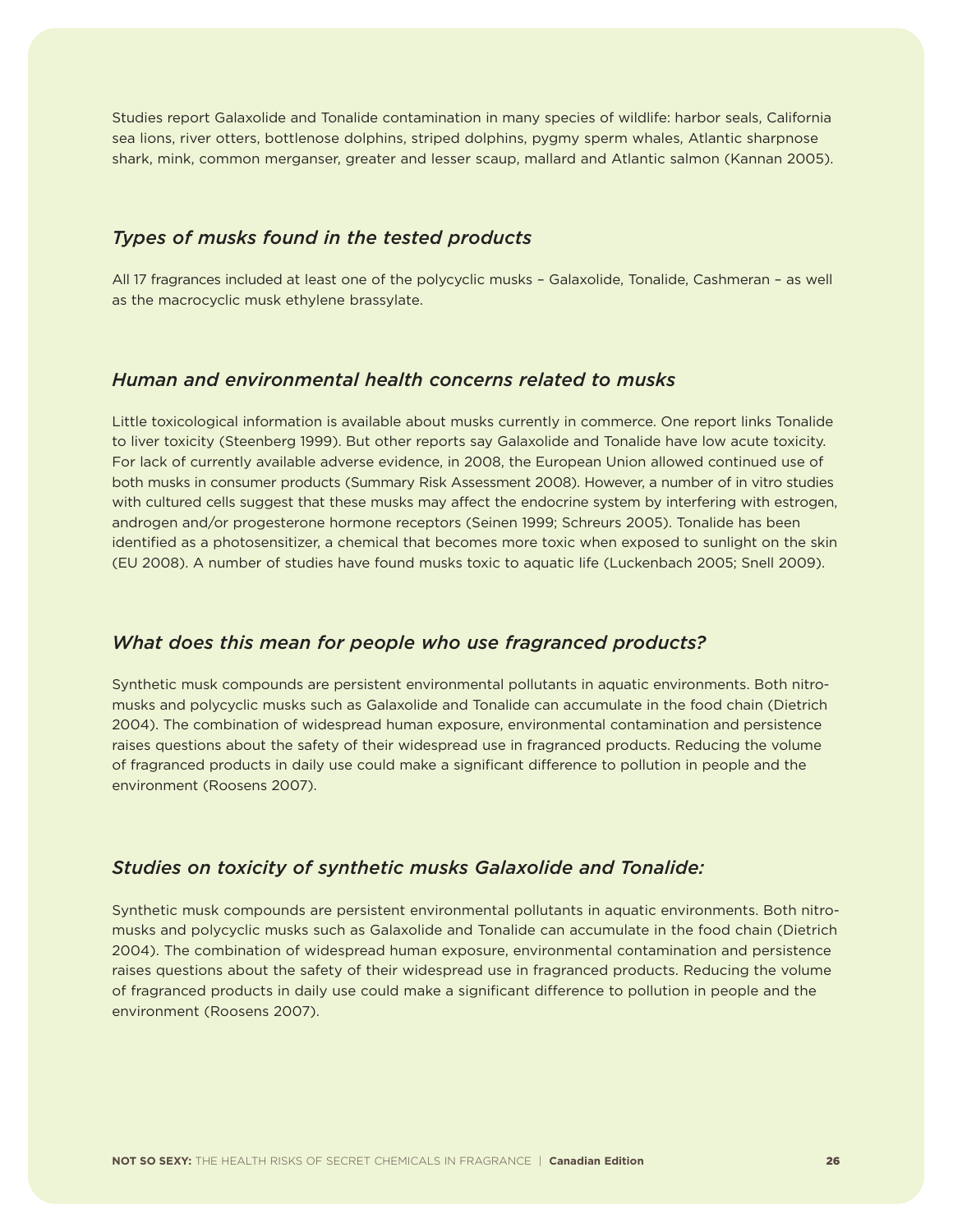# **Musks have been found in people's bodies, including newborns**

EWG tests of umbilical cord blood found 7 out of 10 babies had been born with Tonalide and/or Galaxolide in their blood. Six of 10 samples contained Galaxolide, four of 10 contained Tonalide and three contained both musks (EWG 2009).

Several studies have linked personal care products and elevated body levels of different musks. A 1996 study found Galaxolide and Tonalide in body fat and breast milk after use of cosmetics and detergents (Rimkus 1996). Another study detected Galaxolide in the blood of 91 per cent of Austrian students. A survey on routes of exposure linked body lotion to higher Galaxolide concentrations (Hutter 2005; 2009). A survey of 101 women found that frequent use of perfume during pregnancy resulted in elevated concentrations of Galaxolide in breast milk (Lignell 2008).

Blood tests conducted in Austria detected Galaxolide in 89 per cent of 53 women over the age of 50 and associated Galaxolide concentration with frequent use of perfumes, deodorants and shampoos. In their publication, the Austrian researchers posit: "These findings could be due to the higher use of lotions and crèmes on face and hands and a more frequent use of skin care products because older persons reported more frequently dry skin. In addition, physiological aging related changes might be responsible for higher dermal absorption of synthetic musks." (Hutter 2010)

#### **Endocrine disruption potential**

- **•** Galaxolide and Tonalide can bind to and stimulate human estrogen receptor when tested by in vitro methods (Seinen 1999). Both musks were also shown to affect the androgen and progesterone receptors in reporter gene bioassays (Schreurs 2005).
- Tonalide has been reported to increase the proliferation of estrogen-responsive human breast cancer cells (Bitsch 2002).
- In an assay with genetically modified fish, Galaxolide and Tonalide were shown to exert antiestrogenic effects (Schreurs 2004).

#### **Environmental toxicity**

- **•** Musks have been shown to have high acute toxicity to fish, especially in the early life stages (Yamauchi 2008). Musks also interfere with important detoxification enzymes in fish (Schnell 2009).
- Low concentrations of Tonalide, Galaxolide and other musks strongly inhibited larval development in common species of crustaceans (Wollenberger 2003).
- Exposure of marine mussels to musks reduced the mussel's ability to protect itself from pollutants (Luckenbach 2005) and suppressed the growth rate in the larvae and juveniles (Gooding 2006).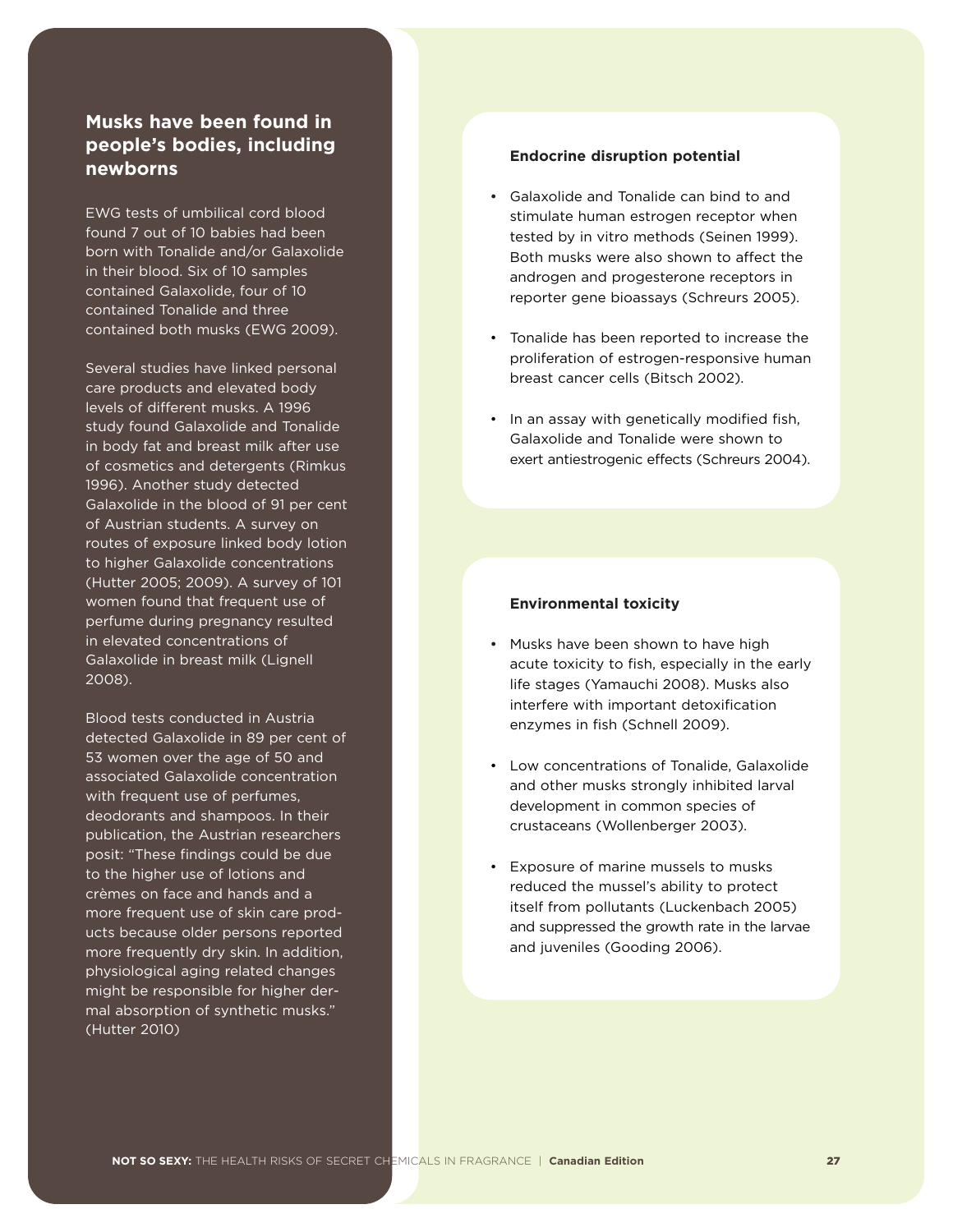# APPENDIX D: **SECRET CHEMICALS DETECTED IN PRODUCT TESTING**

## **Secret ingredients (found in product testing; not listed on labels):**

Source: Environmental Working Group analysis of product labels, product tests commissioned by the Campaign for Safe Cosmetics, and the open scientific literature

| Ingredient                        | <b>How</b><br>many<br>products<br>contain<br>it? | What is this chemical?                                                                                                                                                                            | Is public safety data available?                                                                                                                                                                                                                                                                                                                                                                                                                  |
|-----------------------------------|--------------------------------------------------|---------------------------------------------------------------------------------------------------------------------------------------------------------------------------------------------------|---------------------------------------------------------------------------------------------------------------------------------------------------------------------------------------------------------------------------------------------------------------------------------------------------------------------------------------------------------------------------------------------------------------------------------------------------|
| <b>Hedione</b>                    | 16                                               | Synthetic fragrance ingredient,<br>one of the most commonly used in<br>perfumes and colognes, with a<br>jasmine smell. More than 1,000<br>metric tons of hedione is used<br>every year worldwide. | Only one published toxicity study<br>is found in the online science<br>library PubMed, a developmental<br>toxicity study conducted by the<br>New Jersey-based Research<br>Institute for Fragrance Materials,<br>which reported no gross malforma-<br>tions of rat pups exposed to high<br>doses in utero (Politano 2008).                                                                                                                         |
| <b>Myrcene</b>                    | 16                                               | A naturally occurring and synthe-<br>tically produced scent and flavouring<br>chemical, used extensively as an<br>intermediate for production of<br>many fragrance ingredients.                   | Ingredient listed in the FDA's "Food<br>additives permitted for direct<br>addition to food for human con-<br>sumption" (21CFR 172.515). Myrcene,<br>especially when oxidized upon air<br>exposure, can be an irritant and a<br>weak sensitizer. Recently completed<br>2-year study by the National Toxi-<br>cology Panel found that myrcene<br>had carcinogenic activity in labora-<br>tory animals (Kohicheskia 2007;<br>Matura 2005; NTP 2009). |
| <b>Galaxolide</b>                 | 15                                               | A synthetic polycyclic musk, also<br>known by its chemical name<br>abbreviation, HHCB.                                                                                                            | Studies of Galaxolide are limited to<br>laboratory hormone assays and<br>tests for the presence of the chem-<br>ical in the environment and people.<br>Galaxolide has been reported to<br>interfere with estrogen and androgen<br>(male) hormones. Galaxolide is bio-<br>accumulative (builds up in the adipose<br>tissue) and has been found in the<br>bodies of humans, in breast milk<br>and in wildlife (van der Burg 2008).                  |
| 3,7-dimethyl-1,3,<br>7-octatriene | 14                                               | A variant (isomer) of the fragrance<br>and flavouring ingredient ocimene, a<br>naturally-occurring scent chemical<br>found in essential oils and produced<br>by industrial chemical synthesis.    | No public safety data identified.<br>Ingredient listed in the FDA's list of<br>"Food additives permitted for direct<br>addition to food for human<br>consumption" (21CFR 172.515).                                                                                                                                                                                                                                                                |
| Linalyl<br>anthranilate           | 13                                               | An ester of the common fragrance<br>ingredient and known sensitizer<br>linalool.                                                                                                                  | Ingredient listed in the FDA's "Food<br>additives permitted for direct addition<br>to food for human consumption"<br>(21CFR 172.515). Public safety data<br>limited to sensitization studies.<br>Oxidation of linalool esters upon<br>storage and air exposure leads to<br>formation of allergenic oxidation<br>products (Hagvall 2008).                                                                                                          |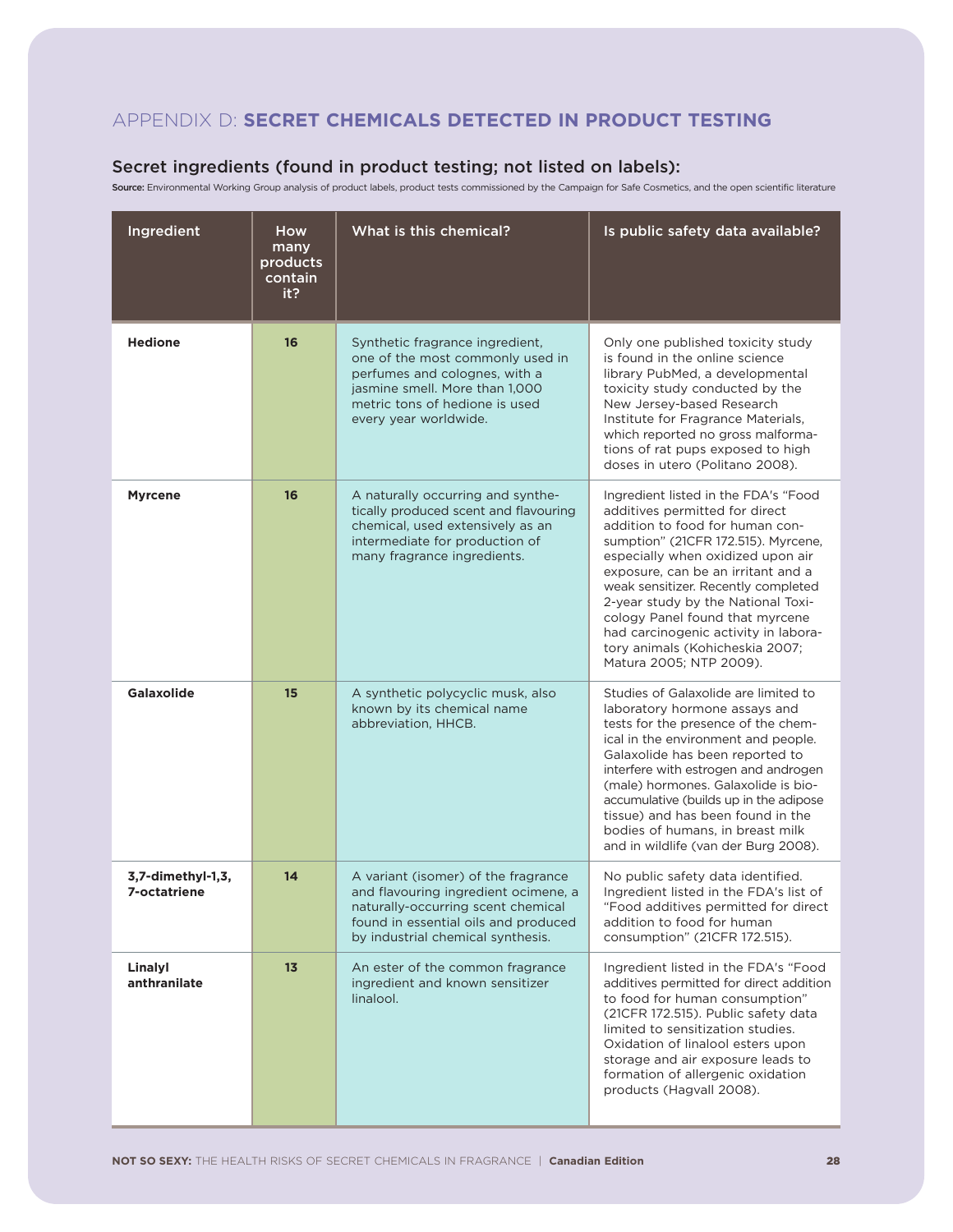| Ingredient                    | <b>How</b><br>many<br>products<br>contain<br>it? | What is this chemical?                                                                                                                                                                                                | Is public safety data available?                                                                                                                                                                                                                                                                                                                                                             |
|-------------------------------|--------------------------------------------------|-----------------------------------------------------------------------------------------------------------------------------------------------------------------------------------------------------------------------|----------------------------------------------------------------------------------------------------------------------------------------------------------------------------------------------------------------------------------------------------------------------------------------------------------------------------------------------------------------------------------------------|
| <b>Diethyl phthalate</b>      | 12                                               | A fragrance solvent commonly used<br>at high concentrations in perfumes<br>and colognes.                                                                                                                              | Diethyl phthalate has been tested for<br>reproductive system impacts and<br>estrogenic activity. The chemical is<br>associated with effects on the repro-<br>ductive system in human epidemio-<br>logical studies, including sperm<br>damage (Hubinger 2008).                                                                                                                                |
| Linalyl acetate               | 11                                               | An ester of the common fragrance<br>ingredient and known sensitizer<br>linalool.                                                                                                                                      | Ingredient listed in the FDA's list of<br>substances "Generally Recognized As<br>Safe" (21CFR 186.20). Public safety<br>data limited to sensitization studies.<br>Oxidation of linalool esters upon<br>storage and air exposure leads to<br>formation of allergenic oxidation<br>products (Hagvall 2008).                                                                                    |
| Gamma-terpinene               | 11                                               | A naturally occurring and synthe-<br>tically produced scent and flavouring<br>chemical, found in many essential<br>oils (Chizzzola 2008).                                                                             | Ingredient listed in the FDA's "Food<br>additives permitted for direct addition<br>to food for human consumption"<br>(21CFR 172.515).                                                                                                                                                                                                                                                        |
| p-cymene<br>(paracymene)      | 11                                               | A naturally occurring and syntheti-<br>cally produced scent and flavouring<br>chemical: used in manufacture of<br>musks. Known under the names<br>p-cymene and p-isopropyl-toluene.                                   | Ingredient listed in the FDA's "Food<br>additives permitted for direct addition<br>to food for human consumption"<br>(21CFR 172.515). Inhalation exposure<br>associated with neurotoxicity (reduced<br>density and number of synapses) in<br>laboratory animals (Bohl 1999).                                                                                                                 |
| 2,6-dimethyl-7-<br>octen-2-ol | 10 <sup>1</sup>                                  | A synthetic solvent and a masking<br>ingredient that does not occur in<br>nature; commonly included in clean-<br>ing and deodorizing (air freshener)<br>products. Also known under its<br>trade name dihydromyrcenol. | Recent industry review of dihydro-<br>myrcenol reported irritation but lack<br>of sensitization associated with this<br>ingredient. Minimal developmental<br>toxicity reported; no studies on<br>mutagenicity, genotoxicity or carcino-<br>genicity conducted (Ham 2009).                                                                                                                    |
| <b>Ethylene</b><br>brassylate | 10                                               | A macrocyclic musk ingredient, also<br>known under the trade name Musk T.                                                                                                                                             | Ingredient listed in the FDA's "Food<br>additives permitted for direct addition<br>to food for human consumption"<br>(21CFR 172.515). Only three studies on<br>this ingredient found in PubMed.<br>Ethylene brassylate has been reported<br>to induce biochemical changes in skin<br>cells, but no genotoxicity or estro-<br>genicity (Abramsson-Zetterberg<br>2002; Bitsch 2002; Kim 2006). |
| 2-tert-butyl<br>cyclohexanol  | 9                                                | A scent ingredient (US Patent 1988).                                                                                                                                                                                  | No toxicity studies identified in<br>PubMed.                                                                                                                                                                                                                                                                                                                                                 |
| t-butyl alcohol               | 8                                                | A common solvent and denaturant;<br>also used as a flavor ingredient.                                                                                                                                                 | No safety studies identified in open<br>scientific literature. FDA lists this com-<br>pound among "Food additives permit-<br>ted for direct addition to food for<br>human consumption" (21CFR 172.515).                                                                                                                                                                                      |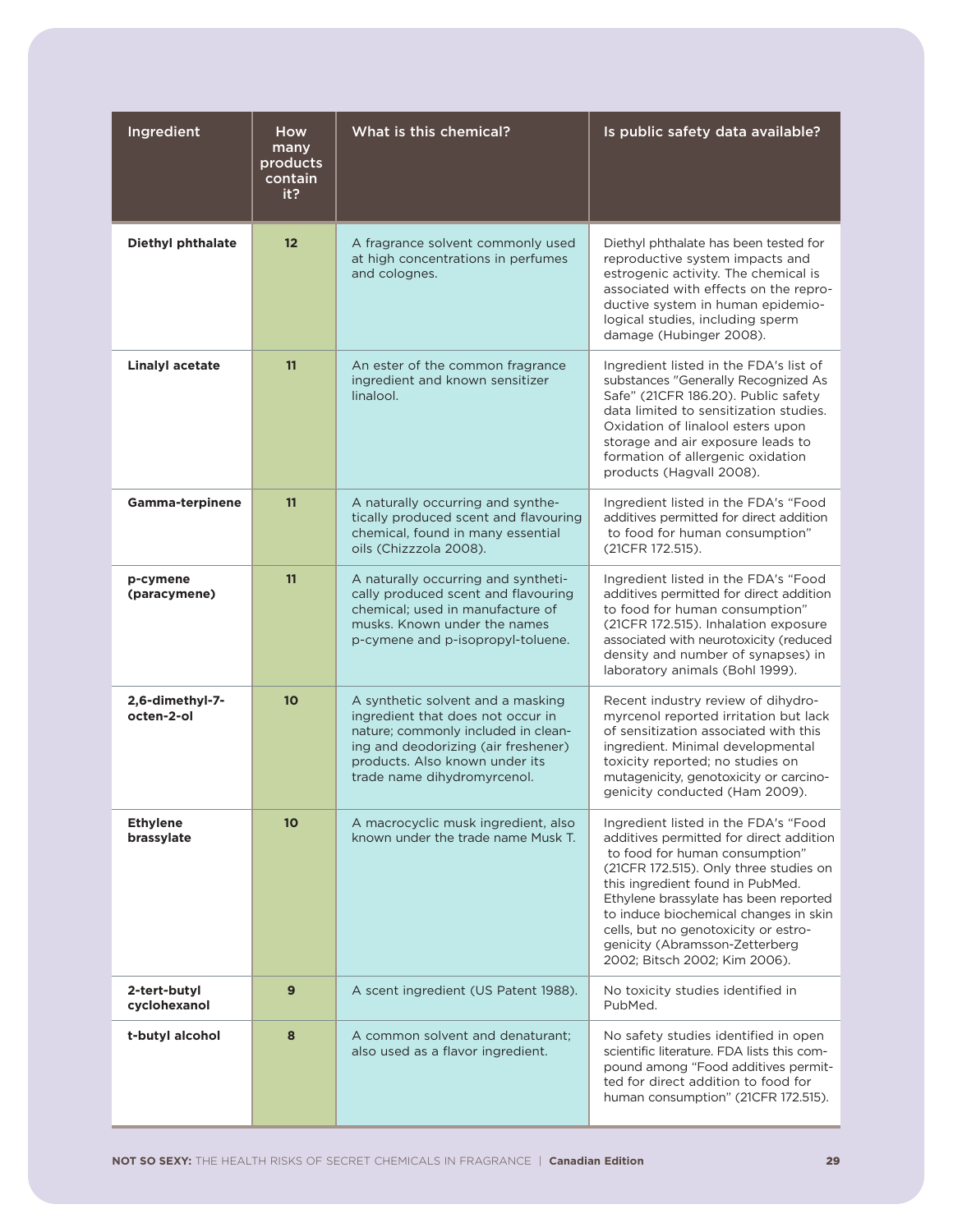| Ingredient                         | <b>How</b><br>many<br>products<br>contain<br>it? | What is this chemical?                                                                                                                                                  | Is public safety data available?                                                                                                                                                                                                                                                                                                                                                                                         |
|------------------------------------|--------------------------------------------------|-------------------------------------------------------------------------------------------------------------------------------------------------------------------------|--------------------------------------------------------------------------------------------------------------------------------------------------------------------------------------------------------------------------------------------------------------------------------------------------------------------------------------------------------------------------------------------------------------------------|
| <b>Hexyl acetate</b>               | $\overline{7}$                                   | A scent ingredient and a synthetic<br>flavouring agent.                                                                                                                 | No safety studies identified in open<br>scientific literature. FDA lists this<br>compound among "Food additives<br>permitted for direct addition to food<br>for human consumption" (21CFR<br>$172.515$ .                                                                                                                                                                                                                 |
| Cis-2,6-dimethyl-<br>2,6-octadiene | $\overline{7}$                                   | Decomposition product from other<br>scent ingredients (Hattori 2004).                                                                                                   | No toxicity studies identified in<br>PubMed.                                                                                                                                                                                                                                                                                                                                                                             |
| Alpha-pinenes                      | 6                                                | Naturally found in oils from pines<br>and other conifers; also produced<br>synthetically; commonly used as<br>scent ingredient in a wide range of<br>consumer products. | FDA lists this compound among<br>"Food additives permitted for direct<br>addition to food for human consum-<br>ption" (21CFR 172.515). Inhalation<br>exposure to high concentrations<br>associated with irritation of the<br>respiratory airways. Alpha-pinenes<br>oxidize upon air exposure to oxygen,<br>forming potent respiratory irritants<br>(Neuenschwander 2010; Nielsen<br>2005; Rohr 2002; Venkatachari 2008). |
| <b>Cashmeran</b>                   | 6                                                | A synthetic polycyclic musk, also<br>known by its chemical name<br>abbreviation DPMI.                                                                                   | Cashmeran has been reported to<br>have estrogen-like activity in<br>in laboratory experiments with<br>cultured cells, but no genotoxicity<br>(Keuekordes 1997; Mori 2007).                                                                                                                                                                                                                                               |
| Isopropyl<br>myristate             | $6*$                                             | A thickening agent and an emollient.                                                                                                                                    | Enhances skin penetration and<br>absorption of other ingredients; has<br>been associated with allergic contact<br>dermatitis (Bharati 2004; Panigrahi<br>2005).                                                                                                                                                                                                                                                          |
| <b>Phenethyl alcohol</b>           | 6                                                | A flavor ingredient found in essential<br>oils and produced synthetically.                                                                                              | FDA lists the compound among<br>"Food additives permitted for direct<br>addition to food for human con-<br>sumption" (21CFR 172.515).                                                                                                                                                                                                                                                                                    |
| <b>Benzyl acetate</b>              | 5                                                | A scent chemical and a flavouring<br>agent that occurs naturally in<br>essential oils and is also produced<br>synthetically.                                            | FDA lists the compound among<br>"Food additives permitted for<br>direct addition to food for human<br>consumption" (21 CFR 172.515).<br>Benzyl acetate has been reported to<br>cause mutations and have carcino-<br>genic activity in some animal studies<br>(NTP 1993).                                                                                                                                                 |
| <b>Tonalide</b>                    | 5                                                | A synthetic polycyclic musk also<br>known by its chemical name abbre-<br>viation, AHTN.                                                                                 | Has been reported to interfere with<br>estrogen and androgen (male)<br>hormones. Tonalide is bioaccumulative<br>(builds up in the adipose tissue) and<br>has been found in the bodies of<br>humans, in breast milk and in wildlife<br>(van der Berg 2008).                                                                                                                                                               |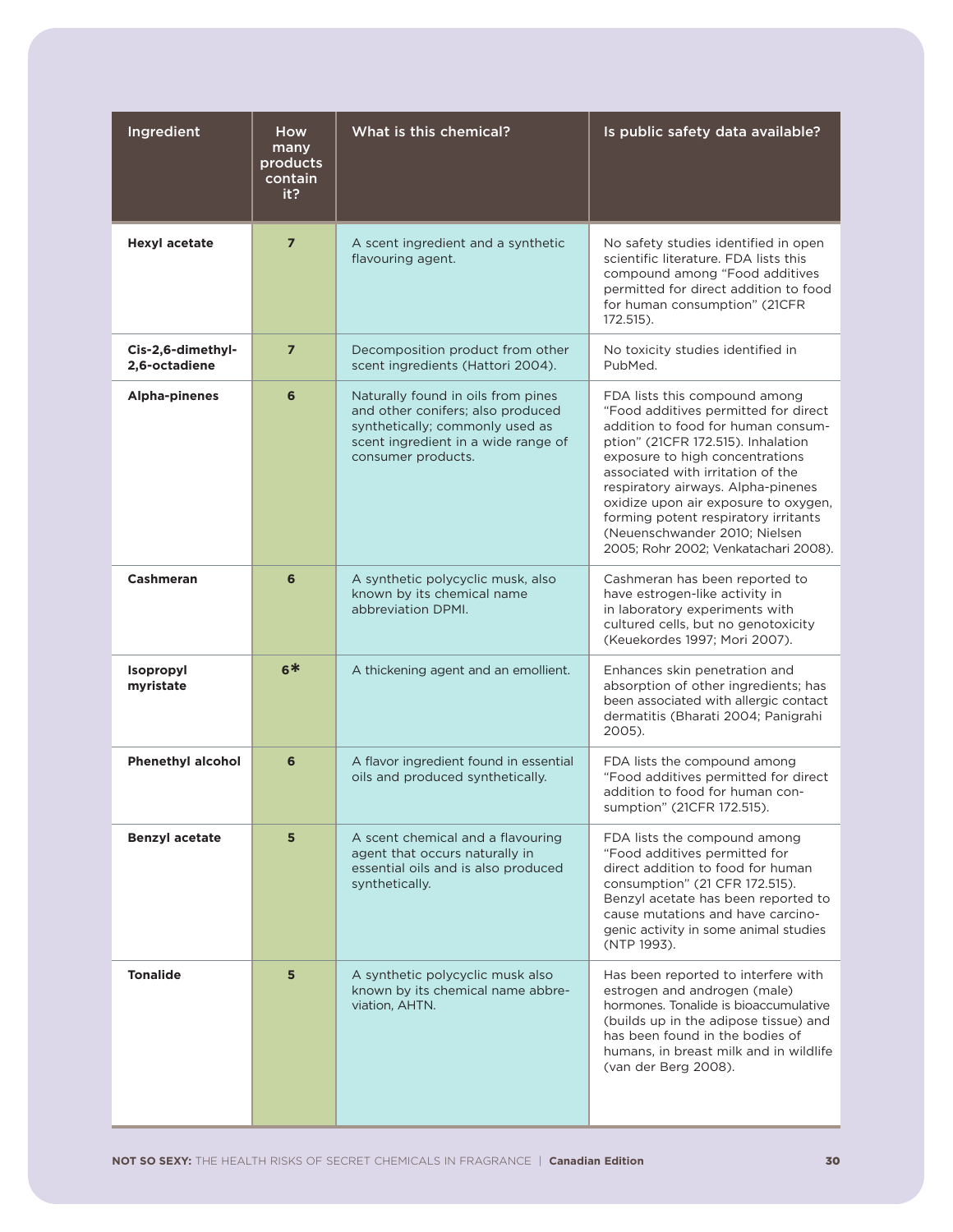| Ingredient               | How<br>many<br>products<br>contain<br>it? | What is this chemical?                                                                                                                                                                          | Is public safety data available?                                                                                                                                                                                                                                                                                                                                                                         |
|--------------------------|-------------------------------------------|-------------------------------------------------------------------------------------------------------------------------------------------------------------------------------------------------|----------------------------------------------------------------------------------------------------------------------------------------------------------------------------------------------------------------------------------------------------------------------------------------------------------------------------------------------------------------------------------------------------------|
| <b>Trans-beta-ionone</b> | 5                                         | In a group of scent chemicals called<br>ionones, found in essential oils such<br>as rose oil and also produced synthe-<br>tically. Extensively used as fragrance<br>and flavouring ingredients. | Several ionones, including beta-<br>ionone, are approved by FDA for use<br>as direct food additives (21CFR<br>172.515). Alpha-ionone, a structurally<br>similar chemical, is a recognized<br>consumer allergen. Two recent<br>industry reports on ionone toxicity<br>noted the absence of chronic toxicity<br>and carcinogenicity studies for the<br>entire group of ionones (Lalko 2007;<br>RIFM 2007). |
| Limonene                 | 3*                                        | A fragrance chemical and flavouring<br>ingredient derived from citrus peel;<br>also used as a solvent in cleaning<br>products and degreasers.                                                   | Ingredient listed in the FDA's list of<br>substances "Generally Recognized<br>As Safe" (21CFR 182.60). Upon storage<br>and air exposure, limonene breaks<br>down to form potent sensitizers.<br>Listed by the European Union as one<br>of the known consumer allergens<br>(EC 1999; Karlberg 1997; Topham 2003).                                                                                         |
| <b>Terpineol</b>         | $\overline{\mathbf{3}}$                   | A scent ingredient and a flavouring<br>agent.                                                                                                                                                   | FDA lists the compound among<br>"Food additives permitted for direct<br>addition to food for human consump-<br>tion" (21CFR 172.515). Studies in the<br>open scientific literature are focused<br>primarily on sensitization; studies on<br>chronic toxicity, reproductive toxicity<br>or carcinogenicity have not been<br>done (Bhatia 2008).                                                           |
| Alpha-cedrene            | $\overline{\mathbf{3}}$                   | A scent ingredient.                                                                                                                                                                             | No studies on alpha-cedrene toxicity<br>have been identified in PubMed. A<br>related compound, acetyle cedrene,<br>has been associated with allergic<br>contact dermatitis (Handley 1994;<br>Lapczynski 2006).                                                                                                                                                                                           |
| Heliotropine             | $\overline{\mathbf{3}}$                   | A synthetic chemical with a vanilla<br>smell and flavour. Also called Piper-<br>onal. No studies on alpha-cedrene.                                                                              | Known phototoxin (Tenenbaum 1984).<br>FDA lists the compound among<br>"Food additives permitted for direct<br>addition to food for human con-<br>sumption" (21CFR 182.60).                                                                                                                                                                                                                               |
| Eugenol                  | $2*$                                      | Scent chemical that occurs naturally<br>in clove oil.                                                                                                                                           | A known sensitizer; listed by the<br>European Union as one of most<br>frequently reported consumer<br>allergens in fragrances (EC 1999).<br>Listed by FDA among substances<br>"Generally Recognized As Safe"<br>(21CFR 184.1257).                                                                                                                                                                        |
| Lilial                   | $2*$                                      | Synthetic scent chemical also known<br>under the name butylphenyl<br>methylpropional.                                                                                                           | A skin sensitizer; listed by the Euro-<br>pean Union as one of most frequently<br>reported consumer allergens in fra-<br>grances (EC 1999). Listed by FDA<br>among substances "Generally Recog-<br>nized As Safe" (21CFR 184.1257).                                                                                                                                                                      |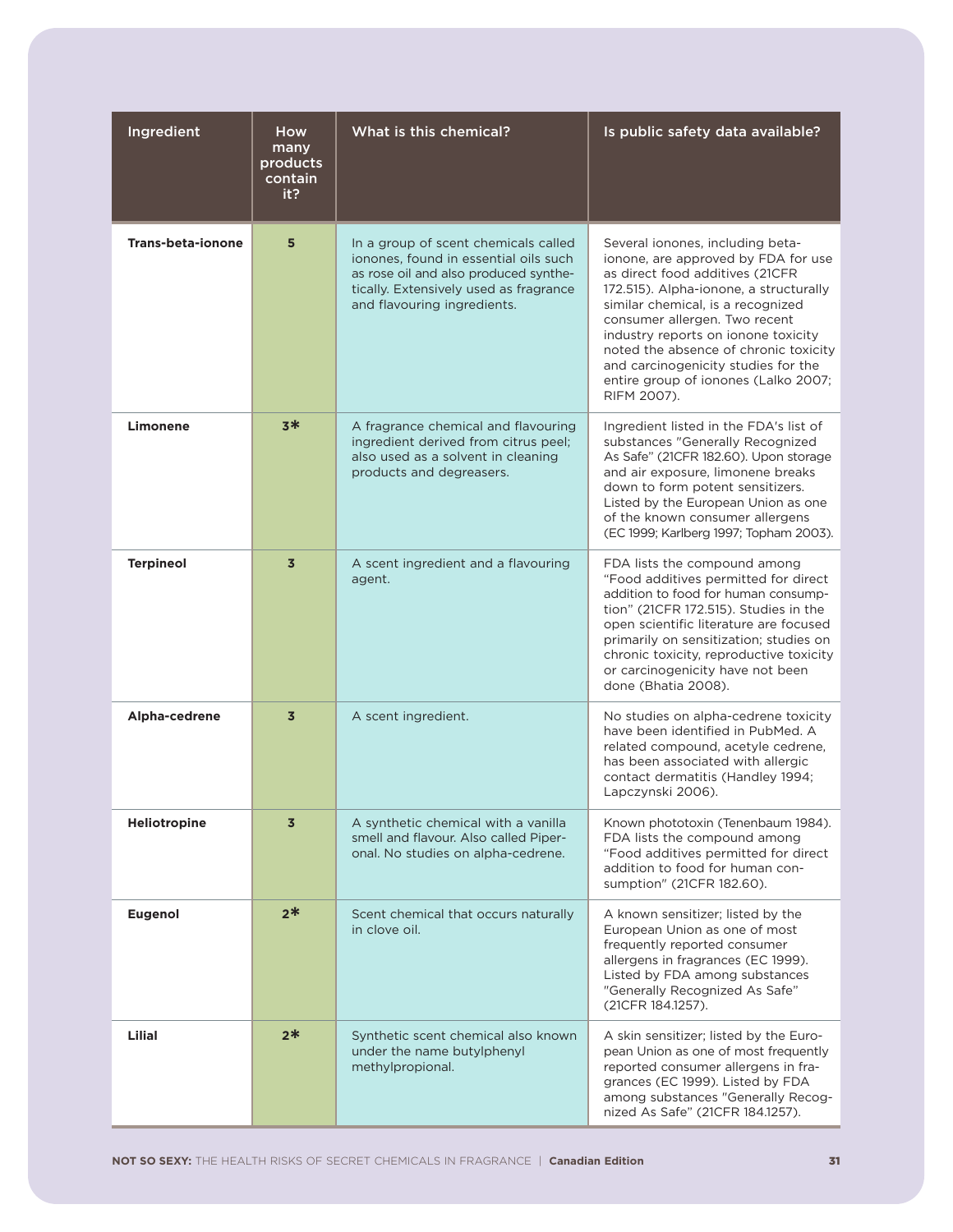| Ingredient                          | <b>How</b><br>many<br>products<br>contain<br>it? | What is this chemical?                                                                    | Is public safety data available?                                                                                                                                                                                                                                                        |
|-------------------------------------|--------------------------------------------------|-------------------------------------------------------------------------------------------|-----------------------------------------------------------------------------------------------------------------------------------------------------------------------------------------------------------------------------------------------------------------------------------------|
| Dimethylbenzyl<br>carbinyl butyrate | $\overline{2}$                                   | A scent ingredient; commonly used<br>as flavouring agent.                                 | No toxicity studies for this compound<br>have been identified in PubMed. FDA<br>lists the compound among "Food<br>additives permitted for direct addition<br>to food for human consumption"<br>(21CFR 172.515).                                                                         |
| <b>Octinoxate</b>                   | $1*$                                             | A UV absorber and common<br>sunscreen chemical.                                           | Associated with adverse impact on<br>the endocrine system (estrogen and<br>thyroid hormones). May cause pho-<br>toallergic effects (Klammer 2007;<br>Rodriguez 2006).                                                                                                                   |
| <b>Benzyl salicylate</b>            | $1*$                                             | A scent chemical and a UV absorber.                                                       | Listed by the European Union as<br>one of the most frequently reported<br>and well-recognized consumer aller-<br>gens (EC 1999). FDA allows the use<br>of this compound as a direct food<br>additive (21CFR 172.515).                                                                   |
| Dihydro-alpha-<br>terpinol          | $\mathbf{1}$                                     | A scent ingredient, found in pine oil;<br>also known as dihydro-alpha-<br>terpineol.      | Published literature limited to irritation<br>and sensitization studies. No studies<br>available on chronic, developmental<br>and reproductive toxicity or carcino-<br>genicity (Bhatia 2008).                                                                                          |
| Anethole                            | $\mathbf{1}$                                     | A scent ingredient and a flavouring<br>agent.                                             | FDA lists this compound among<br>substances "Generally Recognized<br>As Safe" (21CFR 182.60), despite<br>reports of liver toxicity and possible<br>liver carcinogenicity (Marshall 1996;<br>Newberne 1999).                                                                             |
| <b>Butyl acetate</b>                | $\mathbf{1}$                                     | A solvent and synthetic flavouring<br>ingredient.                                         | FDA lists the compound among<br>"Food additives permitted for direct<br>addition to food for human consum-<br>ption" (21CFR 172.515). Inhalation<br>exposure has been associated with<br>irritation, systemic toxicity and<br>degeneration of the olfactory<br>epithelium (David 2001). |
| Isododecane                         | $\mathbf{1}$                                     | A volatile hydrocarbon used as solvent<br>and emollient in cosmetics (CosIng).            | No toxicity studies identified in<br>PubMed.                                                                                                                                                                                                                                            |
| <b>Isoamyl butyrate</b>             | $\mathbf{1}$                                     | A scent ingredient and synthetic<br>flavouring agent.                                     | FDA lists the compound among<br>"Food additives permitted for direct<br>addition to food for human<br>consumption" (21CFR 172.515). No<br>toxicity studies identified in PubMed.                                                                                                        |
| <b>Diethyl succinate</b>            | $\mathbf{1}$                                     | A naturally occurring volatile<br>chemical; used as solvent in<br>fragrance formulations. | FDA lists the compound among "Food<br>additives permitted for direct addi-<br>tion to food for human consumption"<br>(21CFR 172.515). Acts as a permeation<br>enhancer (Takahashi 2002). No tox-<br>icity studies identified in PubMed.                                                 |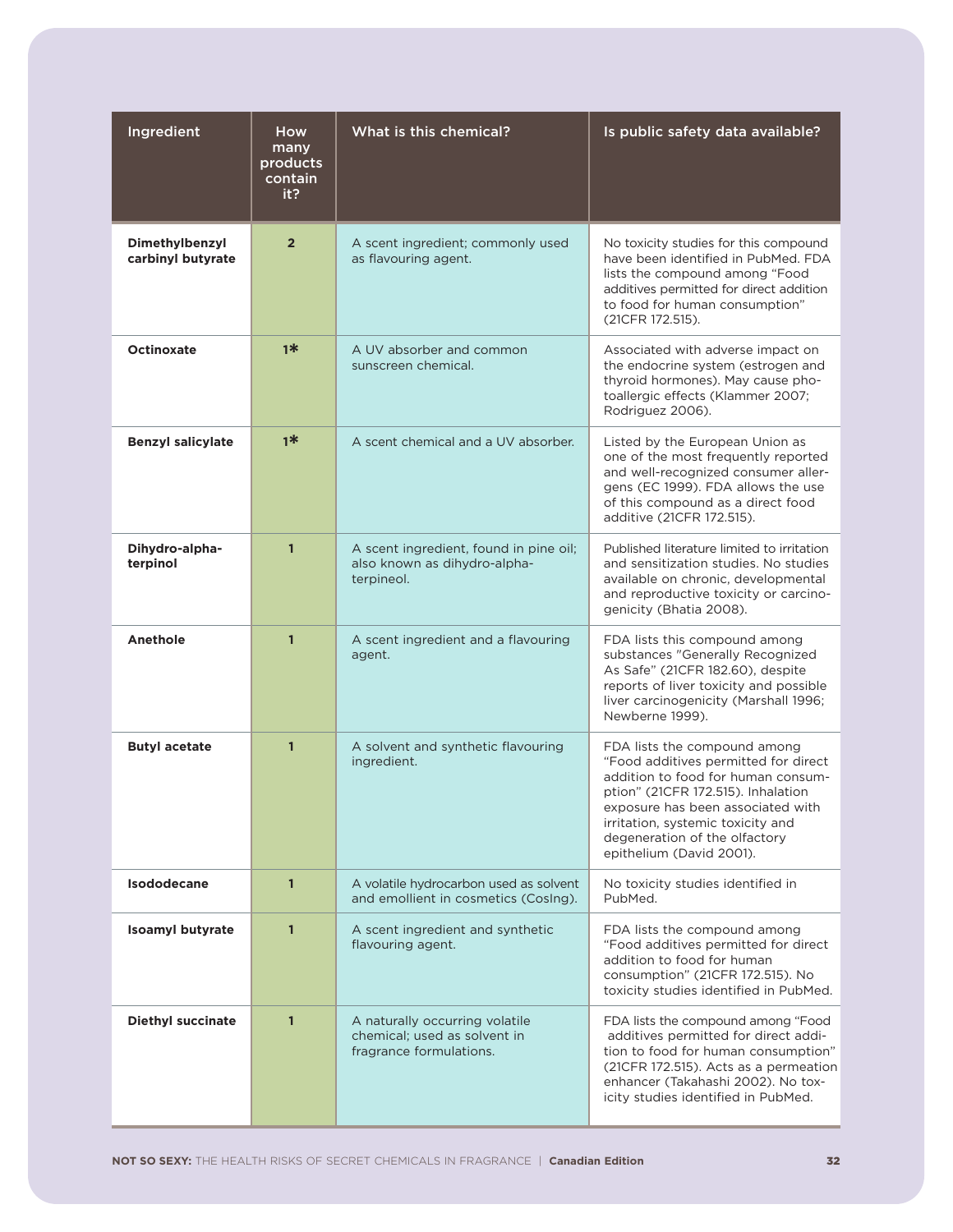| Ingredient         | How<br>many<br>products<br>contain<br>it? | What is this chemical? | Is public safety data available?                                                                                                                           |
|--------------------|-------------------------------------------|------------------------|------------------------------------------------------------------------------------------------------------------------------------------------------------|
| <b>Musk ketone</b> |                                           | A synthetic nitromusk  | Musk ketone accumulates in the<br>bodies of people and in the environ-<br>ment; has been associated with<br>estrogenic effects (Bitsch 2002;<br>TNO 2005). |

**✱** = Asterisk identifies ingredients that were disclosed on the label for some of the tested products. For these ingredients, the number listed in the column "How many products contain it?" is the number of products that did not disclose this ingredient on the label.

Source: Environmental Working Group analysis of product labels, product tests commissioned by the Campaign for Safe Cosmetics, and the open scientific literature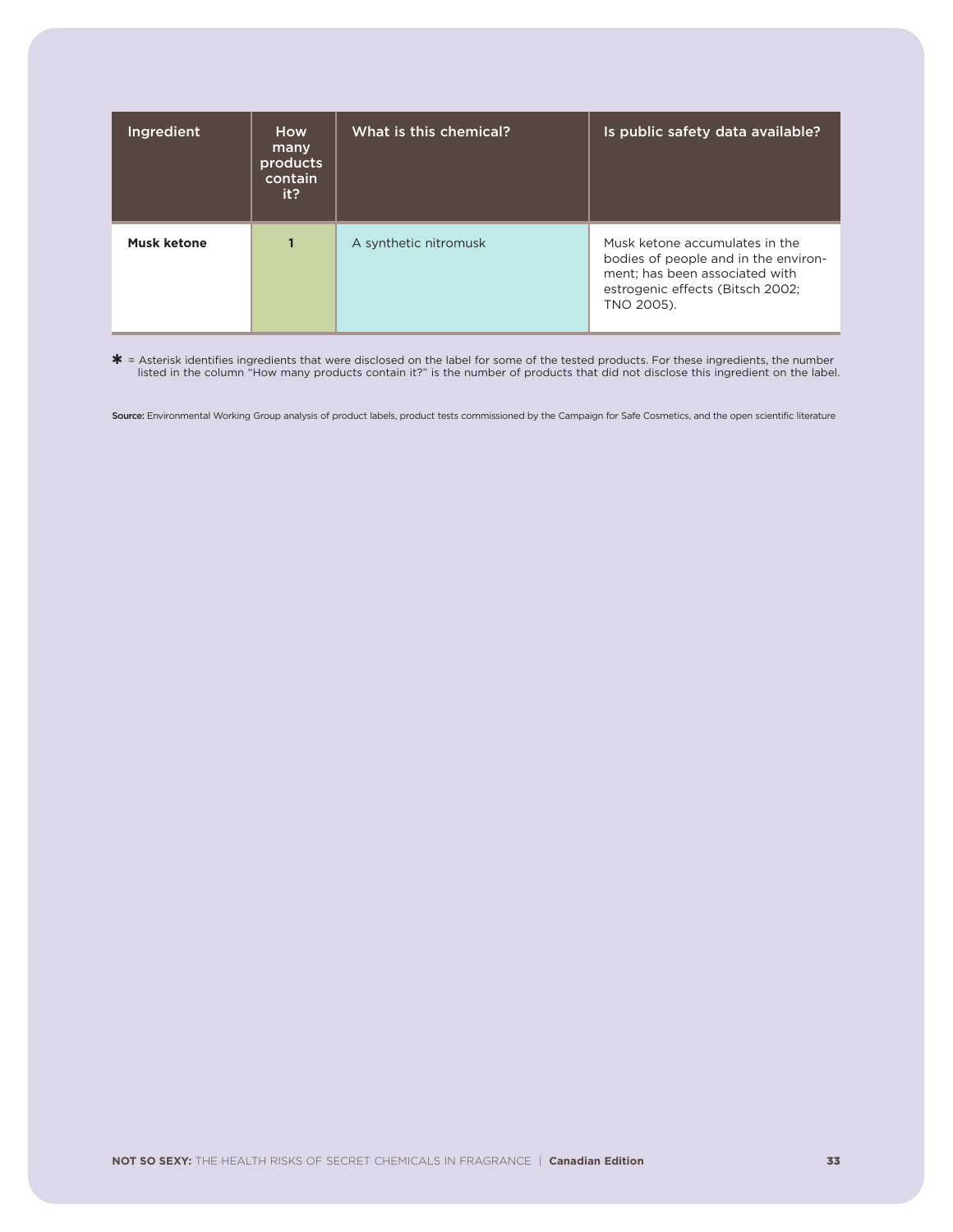#### APPENDIX E: **COMPANIES THAT FULLY DISCLOSE INGREDIENTS**

As of April 5, 2010, the following companies have fully disclosed all ingredients – including fragrance – on their ingredient labels and on EWG's Skin Deep Cosmetics Database as part of their commitment to the Compact for Safe Cosmetics, a pledge of safety and transparency administered by the Campaign for Safe Cosmetics. Learn more by visiting **www.safecosmetics.org/compact**.

*A Mano Bath Acquarella LLC Advanced Cosmetic Technologies African Earth Skincare Afterglow Cosmetics, Inc. Aguacate & Co. Alchemilla Alexami Cosmetics Alima Cosmetics, Inc. Alvin Connor Ltd Amurie Apala Beauty Apriori Beauty Arganat Inc. Aroma 1 Aromaland Inc. Aubrey Organics, Inc. Aurora Nova, LLC Ava Anderson NonToxic Avalon Organics Awa Skin Care B.SOAPURE LLC BABYBEARSHOP, LLC BECAUSE Skin Care, LLC Babo Botanicals Bare Organics Inc. Bath By Bettijo LLC Beauté Minéral Beaute Club Belle's Botanicals Belli Cosmetics Beyond Coastal* 

*Binda Baby Essentials Bloomin' Cosmetics Body Sense Bombastic Aromatics Botanical Skin Works Bottoms Up Pty Ltd Buddha Nose Ltd Bum Boosa Bamboo Baby Wipes CNaturals, Inc. California Baby Castle Baths Cedar Spring Herb Farm Chagrin Valley Soap and Craft Chartreuse, Inc. Classy Minerals CleanWell Company Clovertree Apothecary Coastal Classic Creations Cocoon Apothecary Colorganics, Inc Consonant Body Organic Skincare Cosmetics Without Synthetics Cosmic Tree Essentials Ltd. Cotton Creek Soap and Sundries Daily Essence Dancing Dingo Luxury Soap Dermaviduals USA Destiny Boutique Divine Minerals Divine Response Doctor T's Supergoop!* 

*Dr. Bronner's Magic Soap Earth Mama Angel Baby EO Products/Small World Trading Co Inc. Edamame, Inc. Eden's Kiss Elemental Herbs Elements Naturals Elysian Dream Emily Skin Soothers, Inc Enfusia-Cocoon Enkido Erth Minerals Essence of Wellbeing Eve Organics Ferro Cosmetics Florence Quesnel Aromatherapie French Transit, Ltd For My Kids Garden Girl Natural Skin Care Garden of Eve Generation to Generation Glam-Nation, LLC Glengarry Gardens Gluten Free Beauty Golden Earth Inc. Good for You Girls Green Beauty Cosmetics Greenbody Greenplanet HCGCoach.com LLC Herbaliz* 

*continued on next page…*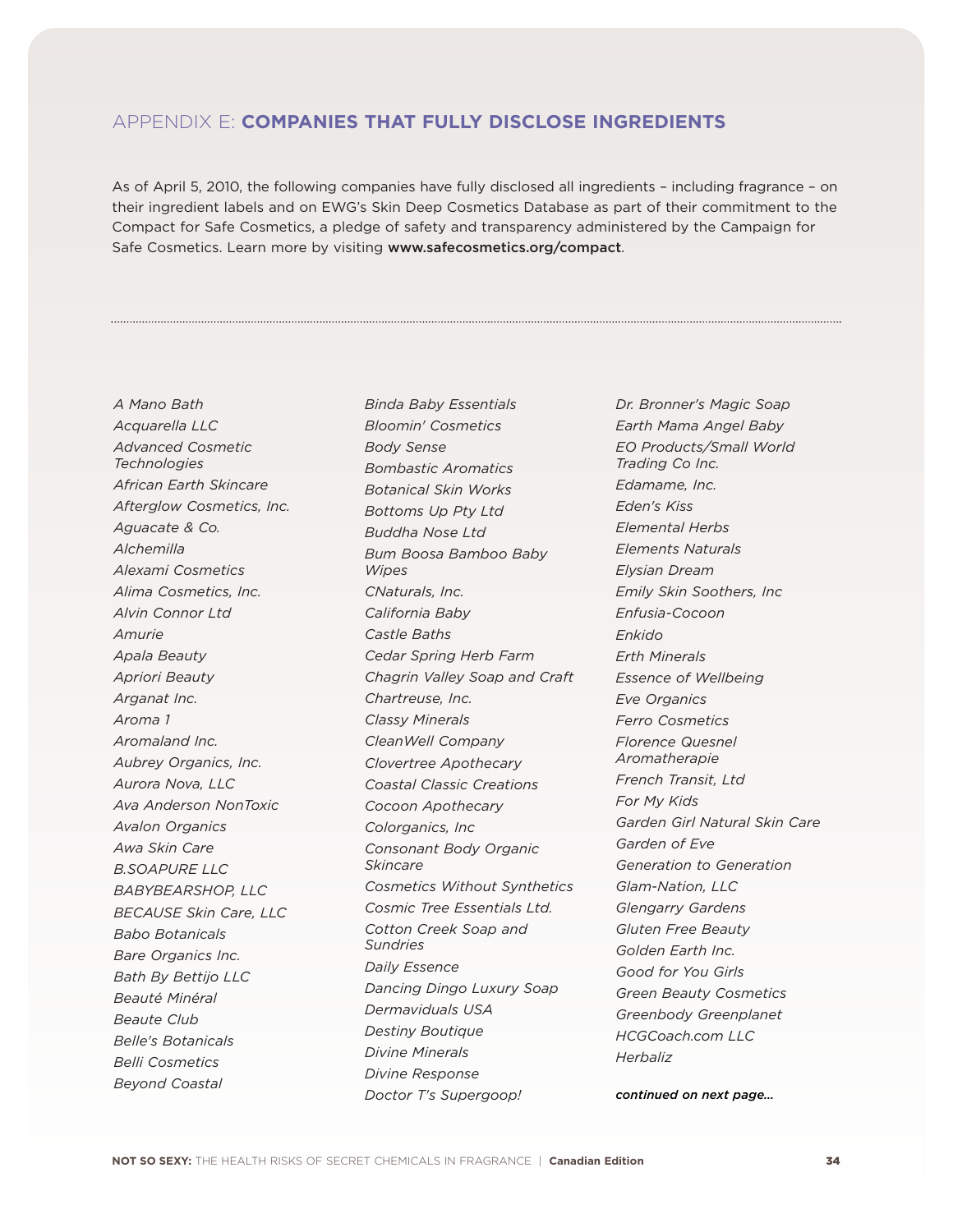*Herban Lifestyle Hippy Heaven Natural Beauty Holistic Body Care Infantbows, LLC Inika Innocent Oils Intelligent Nutrients Iredale Mineral Cosmetics, Ltd. JaDora Cosmetics Jes Collection Health & Beauty, LLC Jess' Bee Natural Jiade Organic Cosmetics Karen's Botanicals Keys, Inc. Khushi Spa Products LUVU Beauty La Vie Celeste Lalabee Bathworks Lash Advance Lauren Brooke Mineral Cosmetiques Les Parfums d'Isabelle Lily Organics, Inc. Little Forest Natural Baby Products Live Native Longhairlovers/ICP Corp. Loriannz Loving Naturals MOM Enterprises, Inc. MadeOn Lotion Bars Maia's Mineral Galaxy MammaMichal Freshly Made All Natural Body Care Products Marie Veronique Organics Max Green Alchemy Ltd. Meadowlake Farm Honeybee Products LLC MendMeShop Mexitan Products MineralFace FX Mixaroma Inc Monet Minerals MoniMay, Inc. Morning Indigo, LLC Motherlove Herbal Company* 

*Mountain Girl Botanics, Ltd. MuLondon Natural Organic Skincare Musq My Lip Stuff My Mama's Love NONTOXIQUE BEAUTY, LLC Naked Soapworks Natural Family Botanicals Natural Formulations Natural Resource Group NaturalCurls Nature's Baby Organics Nature's Boundaries Nature's Pharma Naturity LLC Naturoli Naturopathica Holistic Health Nine Naturals Novena Cosmeceuticals Inc Nurture My Body Nuvo Cosmetics Oblige by Nature Over the Rainbow Lotions & Notions PROVIN Cosmeceuticals Pangea Naturals, Inc. Paul Penders Company Pharmacopia Phat Organics/Aloha Products Pink Quartz Minerals Planet Botanicals Poof's Closet Pristine Recovery Pure Anada Cosmetics Purple Prairie Botanicals RJ Mineral Cosmetics Rejuva Minerals SAXX Mineral Makeup and Organics Salon Naturals, LLC Samantharoma LLC Sensibility Soaps, Inc. Serenity Skincare Shan Image Consulting SheAyurvedics Skin Care* 

*Shea Butter Market Shea-Janee Silver Unicorn Spirit Gifts Skin LLC Skin QR Organics SkinGenX Soap for Goodness Sake Sun Putty SunCat Natural Mineral Makeup SunnyWipes Sweetsation Therapy Swissclinical Symmetry Skin Quenchers TawnaHillBaby Tea Naturals Skin Care Terressentials The Merry Hempsters Trillium Herbal Company Trukid U.P. Bathworks UV Natural International PTY LTD UrbanDetox Verdure Botanoceuticals Skin Care Vysada Inc. Ayurvedic Natural Skin Care W.S. Badger Company Welstar Whole Truth Holistic Health Solutions Wholistic, Inc XANGO, LLC Yellowstone Bees Inc. Zoe Organics Zosimos Botanicals, LLC free of, inc. ibody science lolo levu non toxic skin care radiantLIFE rms beauty suki pure skin care the formulaah thinkbaby and thinksport Weleda*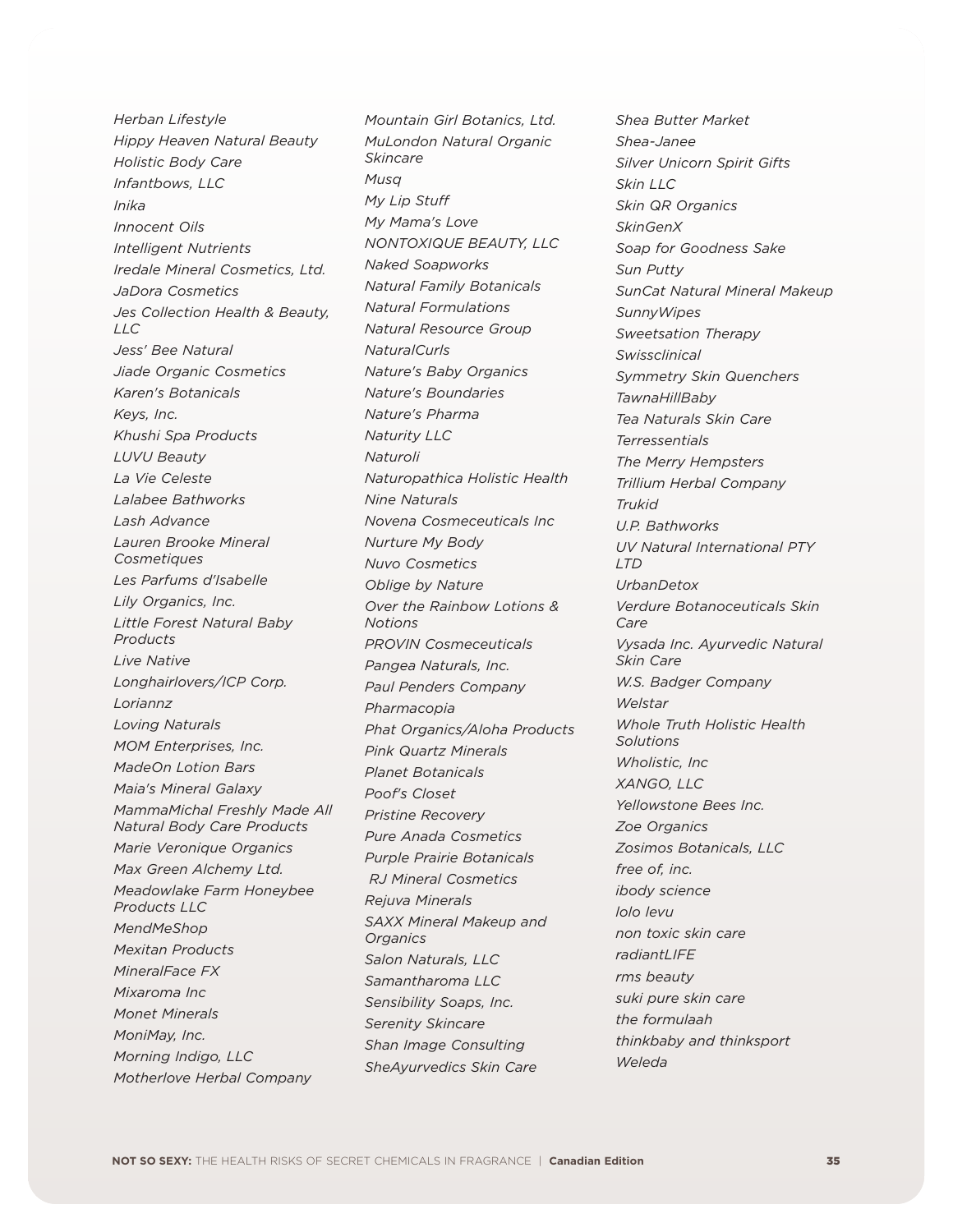#### **REFERENCES**

Abramsson-Zetterberg L, Slanina P. 2002. Macrocyclic musk compounds--an absence of genotoxicity in the Ames test and the in vivo Micronucleus assay. Toxicol Lett. 135(1-2): 155-63.

Adibi JJ, Perera FP, Jedrychowski W, Camann DE, Barr D, Jacek R, et al. 2003. Prenatal exposures to phthalates among women in New York City and Krakow, Poland. Environ Health Perspect 111(14): 1719- 1722.

Agency for Toxic Substances and Disease Registry (ATSDR). 1995. Public Health Statement for Diethyl Phthalate. Available:

http://www.atsdr.cdc.gov/toxprofiles/phs73.html

American Contact Dermatitis Society. 2010. ACDS Allergens of the Year. Available: http://www.contactderm.org/i4a/pages/index.cfm?pa geid=3467

Api AM. 2001. Toxicological profile of diethyl phthalate: a vehicle for fragrance and cosmetic ingredients. Food Chem Toxicol. 39(2):97-108.

Api AM, Basketter DA, Cadby PA, Cano MF, Ellis G, Gerberick GF, Griem P, McNamee PM, Ryan CA, Safford R. Dermal sensitization quantitative risk assessment (QRA) for fragrance ingredients. Regul Toxicol Pharmacol. 2008; 52(1):3-23.

Bharati A, King CM. 2004. Allergic contact dermatitis from isohexadecane and isopropyl myristate. Contact Dermatitis 50(4):256-7.

Bhatia SP, Letizia CS, Api AM. 2008. Fragrance material review on alpha-terpineol. Food Chem Toxicol. 46 Suppl 11:S280-5.

Bhatia SP, McGinty D, Foxenberg RJ, Letizia CS, Api AM. 2008. Fragrance material review on terpineol. Food Chem Toxicol. 46 Suppl 11:S275-9.

Bhatia SP, McGinty D, Letizia CS, Api AM. 2008. Fragrance material review on dihydro-alpha-terpineol. Food Chem Toxicol. 46 Suppl 11:S128-30.

Bitsch N, Dudas C, Körner W, Failing K, Biselli S, Rimkus G, Brunn H. 2002. Estrogenic activity of musk fragrances detected by the E-screen assay using human mcf-7 cells. Arch Environ Contam Toxicol. 43(3): 257-64.

Body Shop Chemicals Policy. 2008. Available: http://www.thebodyshop.com/\_en/\_ww/services/pdfs /Values/BSI\_Chemicals\_Strategy.pdf

Boots Chemical Report. 2005 Available: http://csrchem2005.bootsglobal.com/main.asp?pid=6 99 and http://csrchem2005.bootsglobal.com/ main.asp?pid=708

Bornehag CG, Nanberg E. Phthalate exposure and asthma in children. Int J Androl. 2010 in press.

Breast Cancer Fund. 2008. State of the evidence: the connection between breast cancer and the Environment. Available: http://www.breastcancerfund.org

Buckley DA, Rycroft RJG, White IR, McFadden JP. The frequency of fragrance allergy in patch-tested patients increases with their age. British Journal of Dermatology 2003; 149:986-989.

Buhl D,Roberge DM, Hölderich WF. 1999. Production of p-cymene from α-limonene over silica supported Pd catalysts. Applied Catalysis A: General 188(1-2): 287-299; The Chemistry of Fragrances. 1999. Eds. DH Pybus and CS Sell. Royal Society of Chemistry Cambridge, UK.

Campaign for Safe Cosmetics reports, 2002-2010. For a full list of reports, see http://www.safecosmetics.org/section.php?id=48.

Caress, SM and Steinemann, AC. Prevalence of Fragrance Sensitivity in the American Population. Journal of Environmental Health 2009; 71(7): 46-50.

Caserta D, Maranghi L, Mantovani A, Marci R, Maranghi F, Moscarini M. 2008. Impact of endocrine disruptor chemicals in gynaecology. Hum Reprod Update. 14(1):59-72.

Centers for Disease Control and Prevention (CDC). 2009. Fertility and infertility and the environment. Available: http://ephtracking.cdc.gov/showRbFertility InfertilityEnv.action

Centers for Disease Control and Prevention (CDC). 2009. Fourth National Report on Human Exposure to Environmental Chemicals. Available: http://www.cdc.gov/exposurereport/

Charles AK, Darbre PD. 2009. Oestrogenic activity of benzyl salicylate, benzyl benzoate and butylphenylmethylpropional (Lilial) in MCF7 human breast cancer cells in vitro. J Appl Toxicol 29(5): 422-34.

Chen D, Zeng X, Sheng Y, Bi X, Gui H, Sheng G, Fu J. 2007. The concentrations and distribution of polycyclic musks in a typical cosmetic plant. Chemosphere. 66(2):252-8.

Chizzola R. 2008. Composition of the fruit essential oil of Bupleurum fruticosum grown in southern France. Chemistry of Natural Compounds 44 (6): 792-793.

Christensson JB, Forsström P, Wennberg AM, Karlberg AT, Matura M. Air oxidation increases skin irritation from fragrance terpenes. Contact Dermatitis. 2009; 60(1):32-40.

CosIng: European Commission Inventory of Cosmetic Ingredients. 2009. Available: http://ec.europa.eu/enterprise/cosmetics/cosing/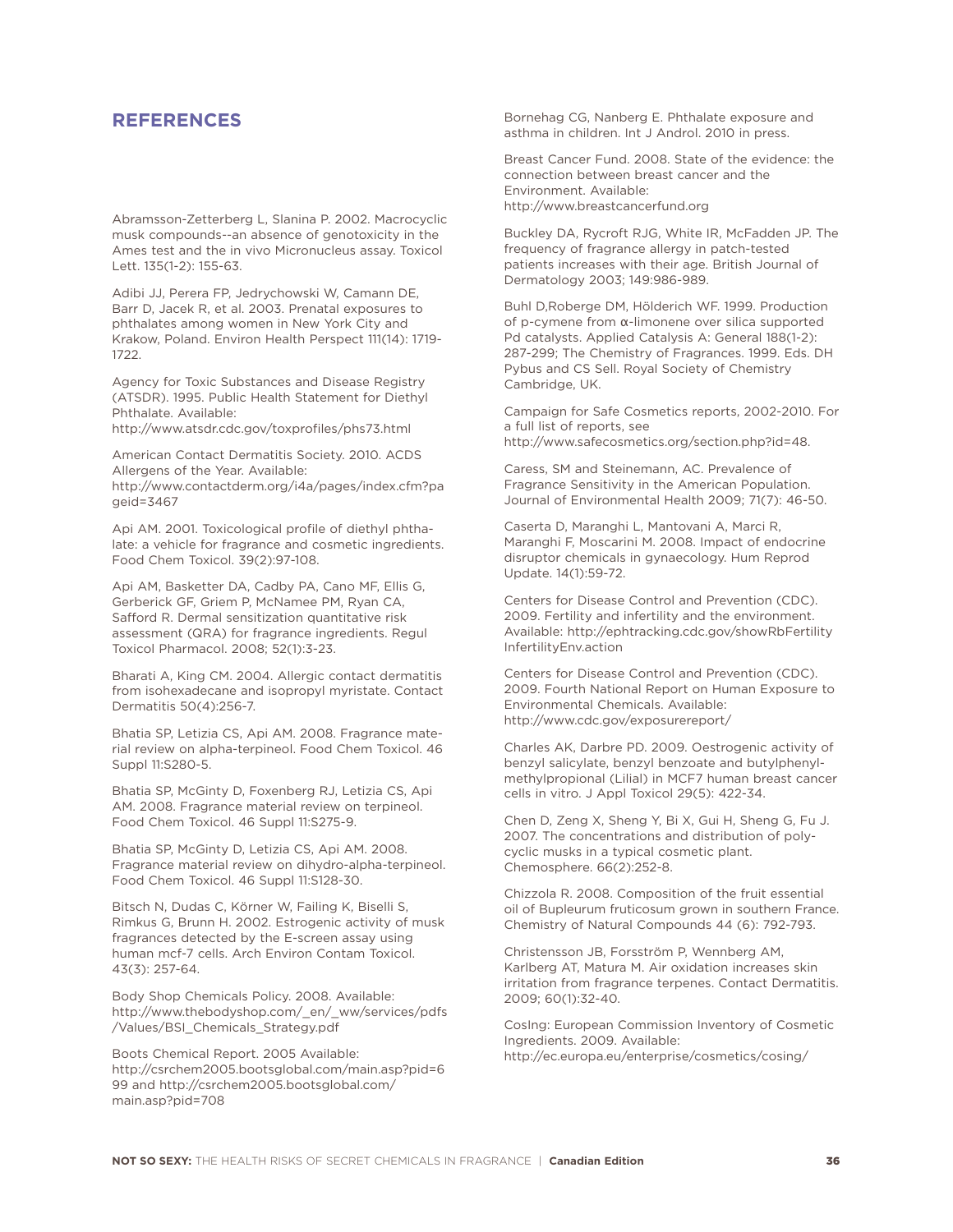Cosmetics and Toiletries Manufacture Worldwide. 2006. Diethylhexyl syringylidene malonate – a new cosmetic ingredient for product protection. Available: http://www.cosmeticsbusiness.com/ story.asp?story code=1076 Accessed March 3, 2010

Cosmetic Ingredient Review (CIR) Panel. 2009a. Cosmetic Ingredients Found Safe as Used. Available: http://www.cir-safety.org/staff\_files/safeasused.pdf

Cosmetic Ingredient Review (CIR) Panel. 2009b. Publications list through December 2009. Available: http://www.cir-safety.org/staff\_files/ PublicationsListDec2009.pdf

David RM, Tyler TR, Ouellette R, Faber WD, Banton MI. 2001. Evaluation of subchronic toxicity of n-butyl acetate vapor. Food Chem Toxicol. 39(8):877-86.

de Groot, A.C. and P.J. Frosch, Adverse reactions to fragrances. A clinical review. Contact Dermatitis, 1997. 36(2): p. 57-86.

Department of Justice Canada. 2010. Regulations Respecting Cosmetics (C.R.C., c. 869), Section 29. (1). Regulation current to 04/06/10. Available: http://laws.justice.gc.ca/en/C.R.C.-c.869/FullText.html

Dietrich DR and Hitzfeld BC. 2004. Bioaccumulation and Ecotoxicity of Synthetic Musks in the Aquatic Environment. In: The Handbook of Environmental Chemistry, volume 3, part X: 233-244 (Springer Berlin/Heidelberg).

Dijoux N, Guingand Y, Bourgeois C, Durand S, Fromageot C, Combe C, Ferret PJ. 2006. Assessment of the phototoxic hazard of some essential oils using modified 3T3 neutral red uptake assay. Toxicol In Vitro. 20(4):480-9.

Dubertret L, Serraf-Tircazes D, Jeanmougin M, Morlière P, Averbeck D, Young AR. 1990. Phototoxic properties of perfumes containing bergamot oil on human skin: photoprotective effect of UVA and UVB sunscreens. J Photochem Photobiol B. 7(2-4):251-9.

Duty SM, Ackerman RM, Calafat AM Hauser R. 2005. Personal care product use predicts urinary concentrations of some phthalate monoesters. Environ Health Perspect 113(11): 1530-5.

Duty SM, Singh NP, Silva MJ, Barr DB, Brock JW, Ryan L, et al. 2003. The Relationship between Environmental Exposures to Phthalates and DNA Damage in Human Sperm Using the Neutral Comet Assay. Environ Health Perspect 111(9): 1164-9.

Elberling J, Linneberg A, Mosbech H, Dirksen A, Frølund L, Madsen F, Nielsen NH, Johansen JD. 2004. A link between skin and airways regarding sensitivity to fragrance products? Br J Dermatol. 151(6): 1197-203.

Engel SM, Miodovnik A, Canfield RL, Zhu C, Silva MJ, Calafat AM, Wolff MS. 2010 Prenatal phthalate exposure is associated with childhood behavior and executive functioning. Environmental Health Perspectives in press.

Environmental News Service. 2010. Unilever Fined for Polluting California Air With Deodorant Spray. Available: http://www.ensnewswire.com/ens/feb2010/2010-02-12-091.html

Environmental Working Group (EWG). 2005. Safety in the Hands of the Cosmetics Industry. Available: http://www.cosmeticsdata base.com/research/industry.php

Environmental Working Group (EWG). 2009. Pollution in Minority Newborns. Available: http://www.ewg.org/minoritycordblood

European Commission (EC) Scientific Committee on Cosmetic Products and Non-Food Products intended for Consumers. 1999. Opinion concerning Fragrance Allergy in Consumers. SCCNFP/0017/98. Available: http://ec.europa.eu/health/ph\_risk/committees/sccp/s ccp\_opinions\_en.htm

European Union Risk Assessment Report. 2008a.1- (5,6,7,8-TETRAHYDRO-3,5,5,6,8,8-HEXAMETHYL-2- NAPHTHYL)ETHAN-1-ONE (AHTN) CAS No: 1506-02- 1 or 21145-77-7. Available: http://ecb.jrc.ec.europa.eu/home.php?CONTENU=/DO CUMENTS/Existing-Chemicals/

European Union Risk Assessment Report. 2008b. 1,3,4,6,7,8-HEXAHYDRO-4,6,6,7,8,8-HEXAMETHYLCY-CLOPENTA-γ-2- BENZOPYRAN (1,3,4,6,7,8-HEXAHY-DRO-4,6,6,7,8,8-HEXAMETHYLIN-DENO[5,6- C]PYRAN - HHCB) CAS No: 1222-05-52008. Available: http://ecb.jrc.ec.europa.eu/home.php? CONTENU=/DOCUMENTS/Existing-Chemicals/

European Parliament and Council Directive 2003/15/EC, amending Council Directive 76/768/EEC on the approximation of the laws of the Member States relating to cosmetic products. Official Journal of the European Union L 66/26-35. Available: http://www.safecosmetics.org/downloads/EU-Cosmetics-Directive\_2003.pdf

Food and Drug Administration (FDA). 2004. Guidance for Industry: Frequently Asked Questions About GRAS. Available: http://www.fda.gov/Food/ GuidanceComplianceRegulatoryInformation/Guidance Documents/FoodIngredientsandPackaging/ucm06184 6.htm

Food and Drug Administration (FDA). 2007. Food And Drug Administration Compliance Program Guidance Manual. Available: http://www.fda.gov/ downloads/Cosmetics/GuidanceComplianceRegulator yInformation/ComplianceEnforcement/ucm073356.pdf

Ghorpade N, V Mehta, M Khare, P Sinkar, S Krishnan, and RC Vaman. Toxicity study of diethyl phthalate on freshwater fish Cirrhina mrigala. 2002. Ecotoxicology and Environmental Safety 53:255-258.

Giudice LC. 2006. Infertility and the environment: the medical context. Semin Reprod Med. 24(3):129-33.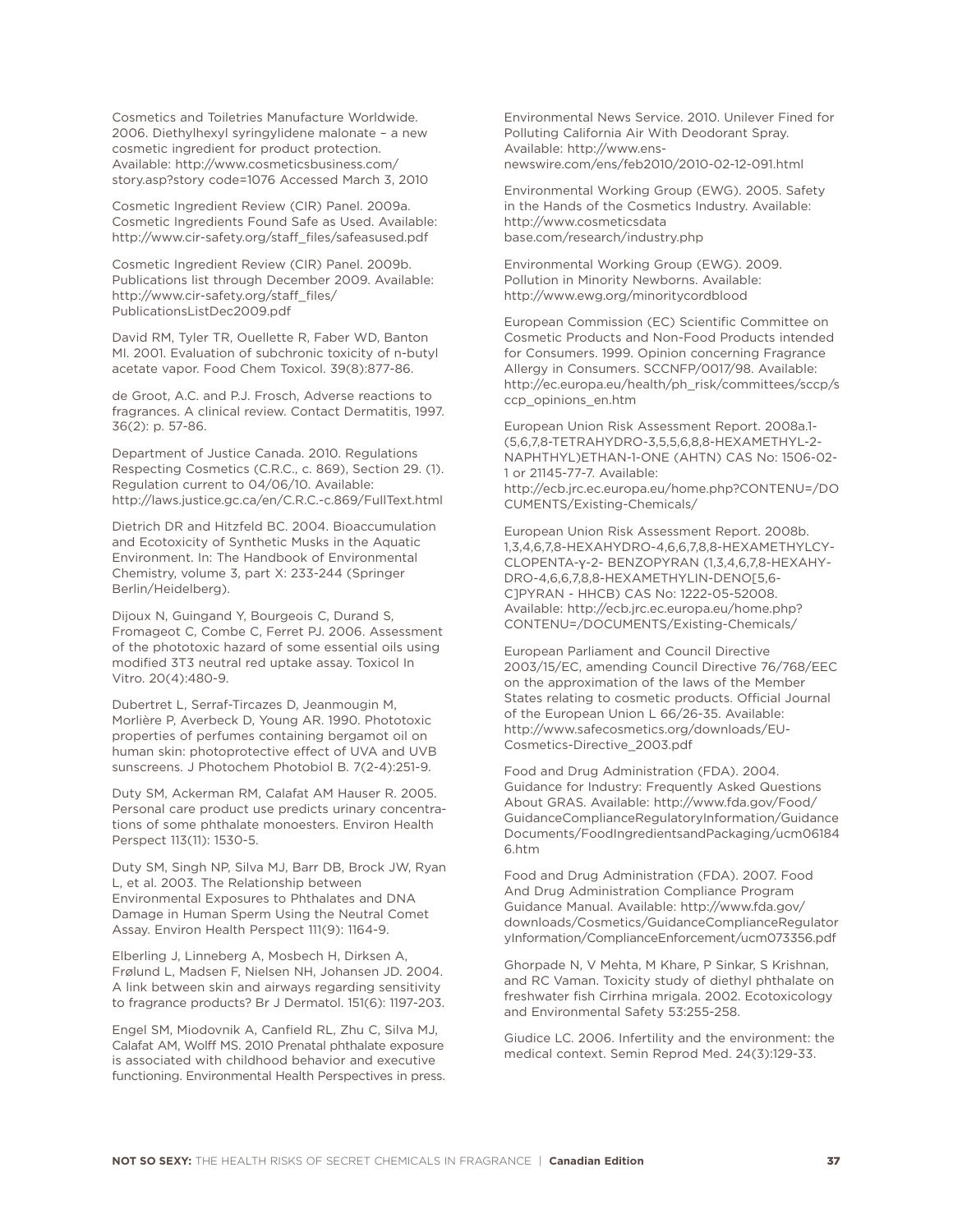Gomez E, Pillon A, Fenet H, Rosain D, Duchesne MJ, Nicolas JC, Balaguer P, Casellas C. 2005. Estrogenic activity of cosmetic components in reporter cell lines: parabens, UV screens, and musks. J Toxicol Environ Health A. 68(4): 239-51.

Gooding MP, Newton TJ, Bartsch MR, Hornbuckle KC. 2006. Toxicity of synthetic musks to early life stages of the freshwater mussel Lampsilis cardium. Arch Environ Contam Toxicol 51(4): 549-58.

Gray J, Evans N, Taylor B, Rizzo J, Walker M. 2009. State of the evidence: the connection between breast cancer and the environment. Int J Occup Environ Health. 15(1): 43-78.

Hagvall L, Backtorp C, Svensson S, Nyman G, Borje A, Karlberg AT. 2007. Fragrance compound geraniol forms contact allergens on air exposure. Identification and quantification of oxidation products and effect on skin sensitization. Chem Res Toxicol 20(5): 807-14.

Hagvall L, Skold M, Brared-Christensson J, Borje A, Karlberg AT. 2008. Lavender oil lacks natural protection against autoxidation, forming strong contact allergens on air exposure. Contact Dermatitis 59(3): 143-50.

Ham JE and Wells R. 2009. Surface chemistry of dihydromyrcenol (2,6-dimethyl-7-octen-2-ol) with ozone on silanized glass, glass, and vinyl flooring tiles. Atmospheric Environment 43(26): 4023-4032.

Handley J, Burrows D. 1994. Allergic contact dermatitis from the synthetic fragrances Lyral and acetyl cedrene in separate underarm deodorant preparations. Contact Dermatitis 31(5):288-90.

Hattori S, Kawaharada C, Tazaki H, Fujimori T, Kimura K, Ohnishi M, Nabeta K. 2004. Formation Mechanism of 2,6-Dimethyl-2,6-Octadienes from Thermal Decomposition of Linalyl β-D-Glucopyranoside. Bioscience, Biotechnology, and Biochemistry 68(12): 2656-2659.

Hausen BM, Reichling J, Harkenthal M. 1999. Degradation products of monoterpenes are the sensitizing agents in tea tree oil. Am J Contact Dermat 10(2):68-77

Hauser R, et al. DNA damage in human sperm is related to urinary levels of phthalate monoester and oxidative metabolites. Hum Reprod. 2007;22(3):688-95.

Hauser R. 2008. Urinary phthalate metabolites and semen quality: a review of a potential biomarker of susceptibility. Int J Androl. 31(2):112-7.

Health Canada. 2008. Regulatory Amendment Frequently Asked Questions – Industry. Last updated 12/19/08. Available: http://www.hc-sc.gc.ca/cpsspc/person/cosmet/ingredient/faq\_industeng.php#a14

Health Canada. 2009. List of Prohibited and Restricted Cosmetic Ingredients (The Cosmetic Ingredient Hotlist). Last updated 10/23/09. Available: http://www.hc-sc.gc.ca/cps-spc/person/cosmet/infoind-prof/\_hot-list-critique/prohibited-eng.php.

Health Canada. 2009b. Personal correspondence regarding Cosmetic Ingredient Hotlist. 03/02/09.

Heindel JJ, vom Saal FS. 2009. Role of nutrition and environmental endocrine disrupting chemicals during the perinatal period on the aetiology of obesity. Mol Cell Endocrinol 304(1-2):90-6.

Hotchkiss AK, Rider CV, Blystone CR, Wilson VS, Hartig PC, Ankley GT, Foster PM, Gray CL, Gray LE. 2008. Fifteen years after "Wingspread"--environmental endocrine disrupters and human and wildlife health: where we are today and where we need to go. Toxicol Sci. 105(2): 235-59

Howdeshell KL, Wilson VS, Furr J, Lambright CR, Rider CV, Blystone CR, Hotchkiss AK, Gray LE Jr. 2008. A mixture of five phthalate esters inhibits fetal testicular testosterone production in the Sprague-Dawley rat in a cumulative, dose-additive manner. Toxicol Sci. 105(1): 153-65.

Hubinger JC, Havery DC. 2006. Analysis of consumer cosmetic products for phthalate esters. J Cosmet Sci. 57(2): 127-37.

Hutter HP, Wallner P, Hartl W, Uhl M, Lorbeer G, Gminski R, Mersch-Sundermann V, Kundi M. 2010. Higher blood concentrations of synthetic musks in women above fifty years than in younger women. Int J Hyg Environ Health in press.

Hutter HP, Wallner P, Moshammer H, Hartl W, Sattelberger R, Lorbeer G, Kundi M. 2005. Blood concentrations of polycyclic musks in healthy young adults. Chemosphere. 59(4): 487-92.

Hutter, HP, P Wallner, H Moshammer, W Hartl, R Sattelberger, G Lorbeer and M Kundi. 2009. Synthetic musks in blood of healthy young adults: Relationship to cosmetics use. Science of the Total Environment 407:4821-4825.

International Fragrance Association. 2009. IFRA position statement on diethyl phthalate (DEP). Available: http://www.ifraorg.org/

International Fragrance Association. 2010. Index of IFRA Standards – 44th Amendment Available: http://www.ifraorg.org/

Inui M, Adachi T, Takenaka S, Inui H, Nakazawa M, Ueda M, Watanabe H, Mori C, Iguchi T, Miyatake K. 2003. Effect of UV screens and preservatives on vitellogenin and choriogenin production in male medaka (Oryzias latipes). Toxicology. 2003 Dec 15;194(1-2):43-50.

Ito N, Fukushima S, Tsuda H. 1985. Carcinogenicity and modification of the carcinogenic response by BHA, BHT, and other antioxidants. Crit Rev Toxicol. 15(2):109-50.

Jansson, T. and M. Loden, Strategy to decrease the risk of adverse effects of fragrance ingredients in cosmetic products. Am J Contact Dermat, 2001. 12(3): p. 166-9.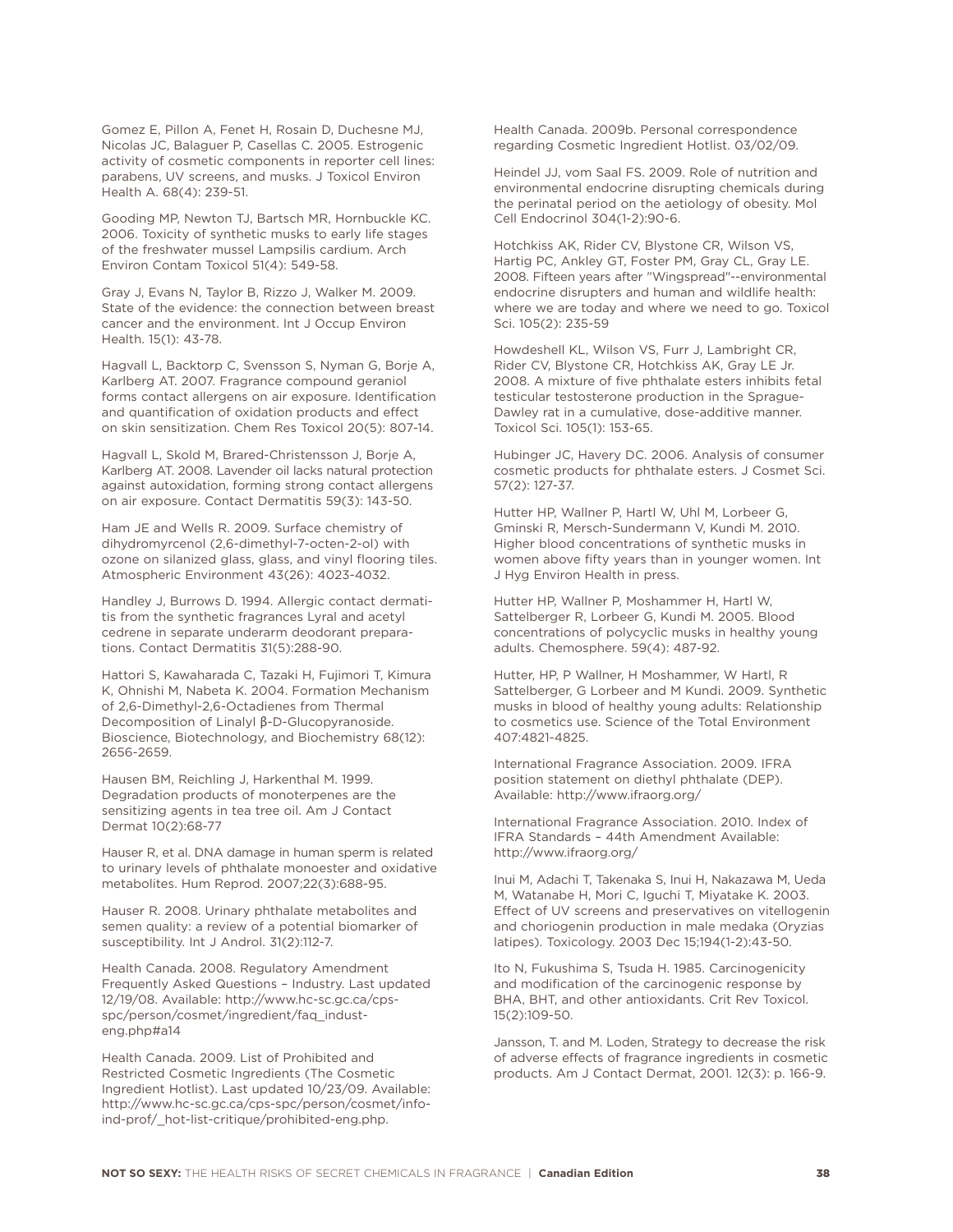Johansen J, Menne T, Christophersen J, Kaaber K, Veien N. 2000. Changes in the pattern of sensitization to common contact allergens in Denmark between 1985-86 and 1997-98, with a special view to the effect of preventive strategies. Br J Dermatol 142(3): 490-5.

Johansen, JD. 2003. Fragrance contact allergy: A clinical review. Am J Clin Dermatol 4(11): 789-798.

Jugan ML, Levi Y, Blondeau JP. 2010. Endocrine disruptors and thyroid hormone physiology. Biochem Pharmacol 79(7):939-47.

Kannan K. Reineer JL, Yun SH. Perotta EE, Tao L, Johnson-Restrepo B, Rodan BD. 2005. Polycyclic musk compounds in higher trophic level aquatic organisms and humans from the United States. Chemosphere 61: 693–700.

Karlberg AT, Dooms-Goossens A. 1997. Contact allergy to oxidized d-limonene among dermatitis patients. Contact Dermatitis 36(4): 201-6.

Karlberg AT, Bergstrom MA, Borje A, Luthman K, Nilsson JL. 2008. Allergic contact dermatitis--formation, structural requirements, and reactivity of skin sensitizers. Chem Res Toxicol 21(1): 53-69.

Kevekordes S, Mersch-Sundermann V, Diez M, Dunkelberg H. 1997. In vitro genotoxicity of polycyclic musk fragrances in the micronucleus test. Mutat Res. 395(2-3):145-50.

Kim SH, Nam GW, Lee HK, Moon SJ, Chang IS. 2006. The effects of Musk T on peroxisome proliferatoractivated receptor [PPAR]-alpha activation, epidermal skin homeostasis and dermal hyaluronic acid synthesis. Arch Dermatol Res. 298(6): 273-82.

Klammer H, Schlecht C, Wuttke W, Schmutzler C, Gotthardt I, Köhrle J, Jarry H. 2007. Effects of a 5-day treatment with the UV-filter octyl-methoxycinnamate (OMC) on the function of the hypothalamo-pituitarythyroid function in rats. Toxicology. 2007 Sep 5;238(2-3):192-9.

Kolicheskia MB, Coccob LC, Mitchell DA, Kaminski M. 2007. Synthesis of myrcene by pyrolysis of β-pinene: Analysis of decomposition reactions. Journal of Analytical and Applied Pyrolysis 80(1): 92-100.

Kunz PY, Galicia HF, Fent K. 2006. Comparison of in vitro and in vivo estrogenic activity of UV filters in fish. Toxicol Sci 90(2): 349-361.

Kwack SJ, Kim KB, Kim HS, Lee BM. 2009. Comparative toxicological evaluation of phthalate diesters and metabolites in Sprague-Dawley male rats for risk assessment. J Toxicol Environ Health A. 72(21-22): 1446-54.

Lalko J, Lapczynski A, McGinty D, Bhatia S, Letizia CS, Api AM. 2007. Fragrance material review on trans-betaionone. Food Chem Toxicol. 45 Suppl 1:S248-50.

Lam HR, Ladefoged O, Ostergaard G, Lund SP, Simonsen L. 1996. Four weeks' inhalation exposure of rats to p-cymene affects regional and synaptosomal neurochemistry. Pharmacol Toxicol. 79(5): 225-30.

Lapczynski A, Isola DA, Christian MS, Diener RM, Api AM. 2006. Evaluation of the developmental toxicity of acetyl cedrene. Int J Toxicol. 25(5): 423-8.

Låstbom L, Boman A, Johnsson S, Camner P, Ryrfeldt A. Increased airway responsiveness of a common fragrance component, 3-carene, after skin sensitisation --a study in isolated guinea pig lungs. Toxicol Lett. 2003; 145(2):189-96.

Li R. and Jiang JT. 2004. Chemical composition of the essential oil of Cuminum cyminum L. from China. Flavour and Fragrance Journal 19 (4): 311–313.

Lignell S, Darnerud PO, Aune M, Cnattingius S, Hajslova J, Setkova L, Glynn A. 2008. Temporal trends of synthetic musk compounds in mother's milk and associations with personal use of perfumed products. Environ Sci Technol. 42(17): 6743-8.

Liu Y, Guan Y, Yang Z, Cai Z, Mizuno T, Tsuno H, Zhu W, Zhang X. 2002. Toxicity of seven phthalate esters to embryonic development of the abalone Haliotis diversicolor supertexta. Ecotoxicology 18(3): 293-303.

López-Carrillo L, Hernández-Ramírez RU, Calafat AM, Torres-Sánchez L, Galván-Portillo M, Needham LL, et al. 2010. Exposure to Phthalates and Breast Cancer Risk in Northern Mexico. Environ Health Perspect in press.

Luckenbach T, Epel D. 2005. Nitromusk and polycyclic musk compounds as long-term inhibitors of cellular xenobiotic defense systems mediated by multidrug transporters. Environ Health Perspect. 113(1): 17-24.

Ma RS, Cotton B, Lichtensteiger W, Schlumpf M. 2003. UV filters with antagonistic action at androgen receptors in the MDA-kb2 cell transcriptional-activation assay. Toxicological Sciences 74(1): 43-50.

Main KH, et al. Human breast milk contamination with phthalates and alterations of endogenous reproductive hormones in infants three months of age. Environ Health Perspect 2006;114(2):270-6.

Marshall AD, Caldwell J. 1996. Lack of influence of modulators of epoxide metabolism on the genotoxicity of trans-anethole in freshly isolated rat hepatocytes assessed with the unscheduled DNA synthesis assay. Food Chem Toxicol. 34(4): 337-45.

Matura M, Sköld M, Börje A, Andersen KE, Bruze M, Frosch P, Goossens A, Johansen JD, Svedman C, White IR, Karlberg AT. 2005. Selected oxidized fragrance terpenes are common contact allergens. Contact Dermatitis 52(6): 320-8

McGinty D, Letizia CS, Api AM. 2010. Fragrance material review on dihydromyrcenol. Food Chem Toxicol. 48 Suppl 3:S70-5.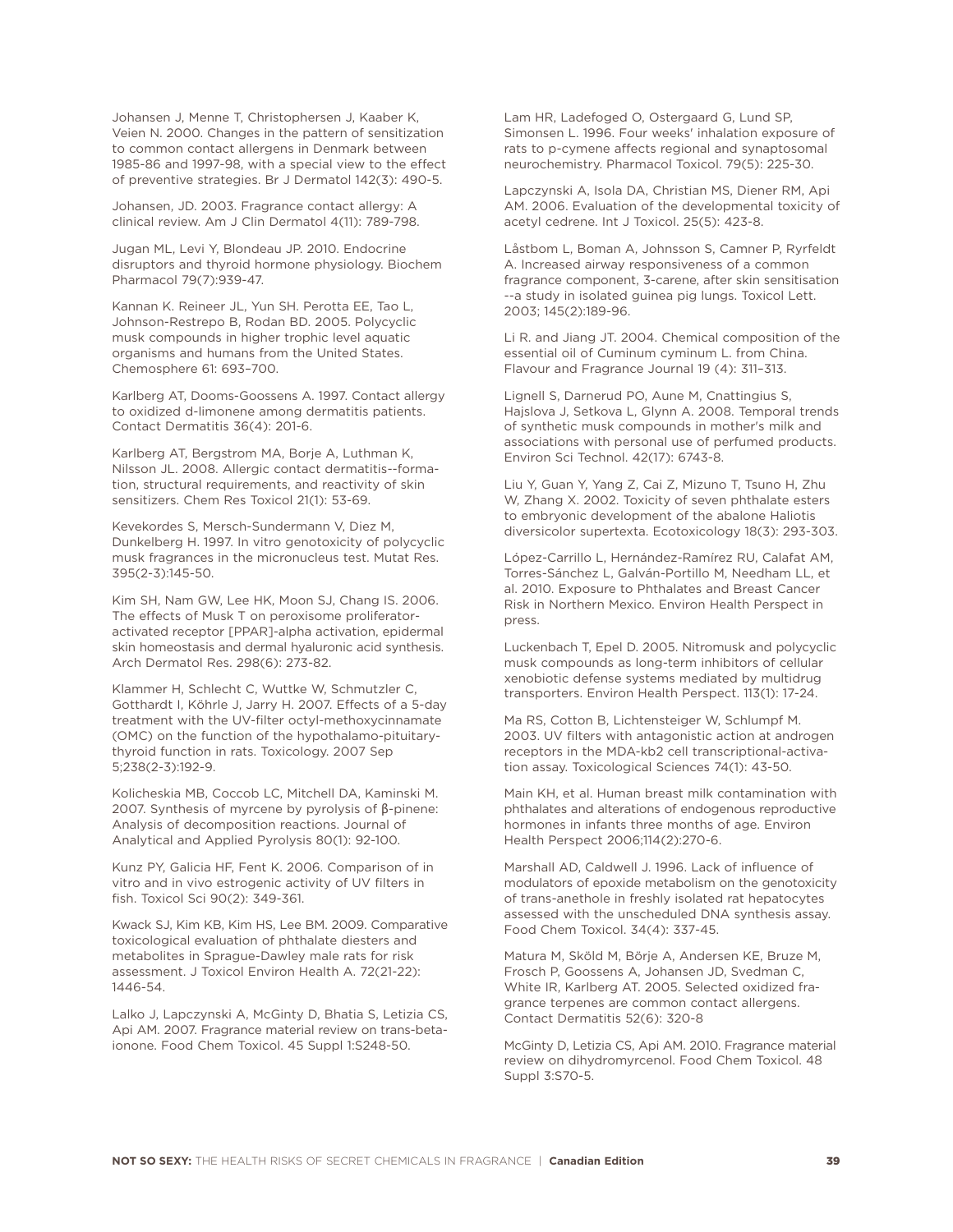Mendell MJ. Indoor residential chemical emissions as risk factors for respiratory and allergic effects in children: a review. Indoor Air. 2007; 17(4):259-77.

Mori T, Iida M, Ishibashi H, Kohra S, Takao Y, Takemasa T, Arizono K. 2007. Hormonal activity of polycyclic musks evaluated by reporter gene assay. Environ Sci. 14(4):195-202.

Nakagawa Y, Suzuki T. 2002. Metabolism of 2 hydroxy-4-methoxybenzophenone in isolated rat hepatocytes and xenoestrogenic effects of its metabolites on MCF-7 human breast cancer cells. Chemico-Biological Interactions 139(2): 115-128.

National Toxicology Program (NTP). 1992. NTP Technical Report on Toxicity Studies of 2-Hydroxy-4 methoxybenzophenone (CAS Number: 131-57-7) Administered Topically and in Dosed Feed to F344/N Rats and B6C3F1 Mice.

National Toxicology Program (NTP). 1993. NTP Toxicology and Carcinogenesis Studies of Benzyl Acetate (CAS No. 140-11-4) in F344/N Rats and B6C3F1 Mice Feed Studies). Natl Toxicol Program Tech Rep Ser. 1993 Sep;431:1-285.

National Toxicology Panel (NTP). 2009. NTP technical report on the toxicology and carcinogenesis studies of β-myrcene (CAS no. 123-35-3) in F344/n rats and B6C3F1 mice (gavage studies). Scheduled Peer Review Date: February 25, 2009. DRAFT Technical Report. NTP TR 557 NIH Publication No. 09-5898. Available:

http://ntp.niehs.nih.gov/index.cfm?objectid=F44C400 D-F1F6-975E-7058AFF96EAA63E2

Nazaroff WW, Weschler CJ. 2004. Cleaning products and air fresheners: exposure to primary and secondary air pollutants. Atmos Environ 38(18):2841–65.

Neuenschwander U, Guignard F, Hermans I. 2010. Mechanism of the aerobic oxidation of alpha-pinene. ChemSusChem. 3(1): 75-84.

Newberne P, Smith RL, Doull J, Goodman JI, Munro IC, Portoghese PS, Wagner BM, Weil CS, Woods LA, Adams TB, Lucas CD, Ford RA. 1999. The FEMA GRAS assessment of trans-anethole used as a flavouring substance. Flavour and Extract Manufacturer's Association. Food Chem Toxicol. 37(7): 789-811.

Nielsen GD, Larsen ST, Hougaard KS, Hammer M, Wolkoff P, Clausen PA, Wilkins CK, Alarie Y. 2005. Mechanisms of acute inhalation effects of (+) and (-) alpha-pinene in BALB/c mice. Basic Clin Pharmacol Toxicol. 96(6):420-8.

Panigrahi L, Pattnaik S, Ghosal SK. The Effect of pH and Organic Ester Penetration Enhancers on Skin Permeation Kinetics of Terbutaline Sulfate From Pseudolatex-Type Transdermal Delivery Systems Through Mouse and Human Cadaver Skins. AAPS PharmSciTech. 2005; 6(2): E167-E173.

Parker RD, Buehler EV, Newmann EA. 1986. Phototoxicity, photoallergy, and contact sensitization of nitro musk perfume raw materials. Contact Dermatitis. 14(2):103-9.

Peck AM, Linebaugh EK, Hornbuckle KC. 2006. Synthetic Musk Fragrances in Lake Erie and Lake Ontario Sediment Cores. Environ Sci Technol. 40(18): 5629–5635.

Placzek M, Frömel W, Eberlein B, Gilbertz KP, Przybilla B. 2007. Evaluation of phototoxic properties of fragrances. Acta Derm Venereol. 87(4): 312-6.

Politano VT, Lewis EM, Hoberman AM, Christian MS, Diener RM, Api AM. 2008. Evaluation of the developmental toxicity of methyl dihydrojasmonate (MDJ) in rats. Int J Toxicol. 27(3):295-300.

Politano VT, Lewis EM, Hoberman AM, Christian MS, Diener RM, Api AM. 2009. Evaluation of the developmental toxicity of dihydromyrcenol in rats. Int J Toxicol. 28(2):80-7.

Prins GS. 2008. Endocrine disruptors and prostate cancer risk. Endocr Relat Cancer. 15(3):649-56.

Rastogi SC, Johansen JD, Menne T. 1996. Natural ingredients based cosmetics. Content of selected fragrance sensitizers. Contact Dermatitis. 34(6): 423-6.

Reiner JL, Wong CM, Arcaro KF, Kannan K. 2007. Synthetic musk fragrances in human milk from the United States. Environ Sci Technol. 41(11): 3815-20.

RIFM Expert Panel, Belsito D, Bickers D, Bruze M, Calow P, Greim H, Hanifin JM, Rogers AE, Saurat JH, Sipes IG, Tagami H. 2007. A toxicologic and dermatologic assessment of ionones when used as fragrance ingredients. Food Chem Toxicol. 45 Suppl 1:S130-67.

Rimkus, G.G. and M. Wolf, Polycyclic musk fragrances in human adipose tissue and human milk. Chemosphere, 1996. 33(10): p. 2033-43.

Rodriguez E, Valbuena MC, Rey M, Porras de Quintana L. 2006. Causal agents of photoallergic contact dermatitis diagnosed in the national institute of dermatology of Colombia. Photodermatol Photoimmunol Photomed 22(4): 189-192.

Rohr AC, Wilkins CK, Clausen PA, Hammer M, Nielsen GD, Wolkoff P, Spengler JD. 2002. Upper airway and pulmonary effects of oxidation products of (+)-alphapinene, d-limonene, and isoprene in BALB/c mice. Inhal Toxicol. 14(7): 663-84.

Roosens L, Covaci A, Neels H. 2007. Concentrations of synthetic musk compounds in personal care and sanitation products and human exposure profiles through dermal application. Chemosphere 69: 1540–1547.

Rüdel H, Böhmer W, Schröter-Kermani C. 2006. Retrospective monitoring of synthetic musk compounds in aquatic biota from German rivers and coastal areas. J Environ Monit. 8(8): 812-23.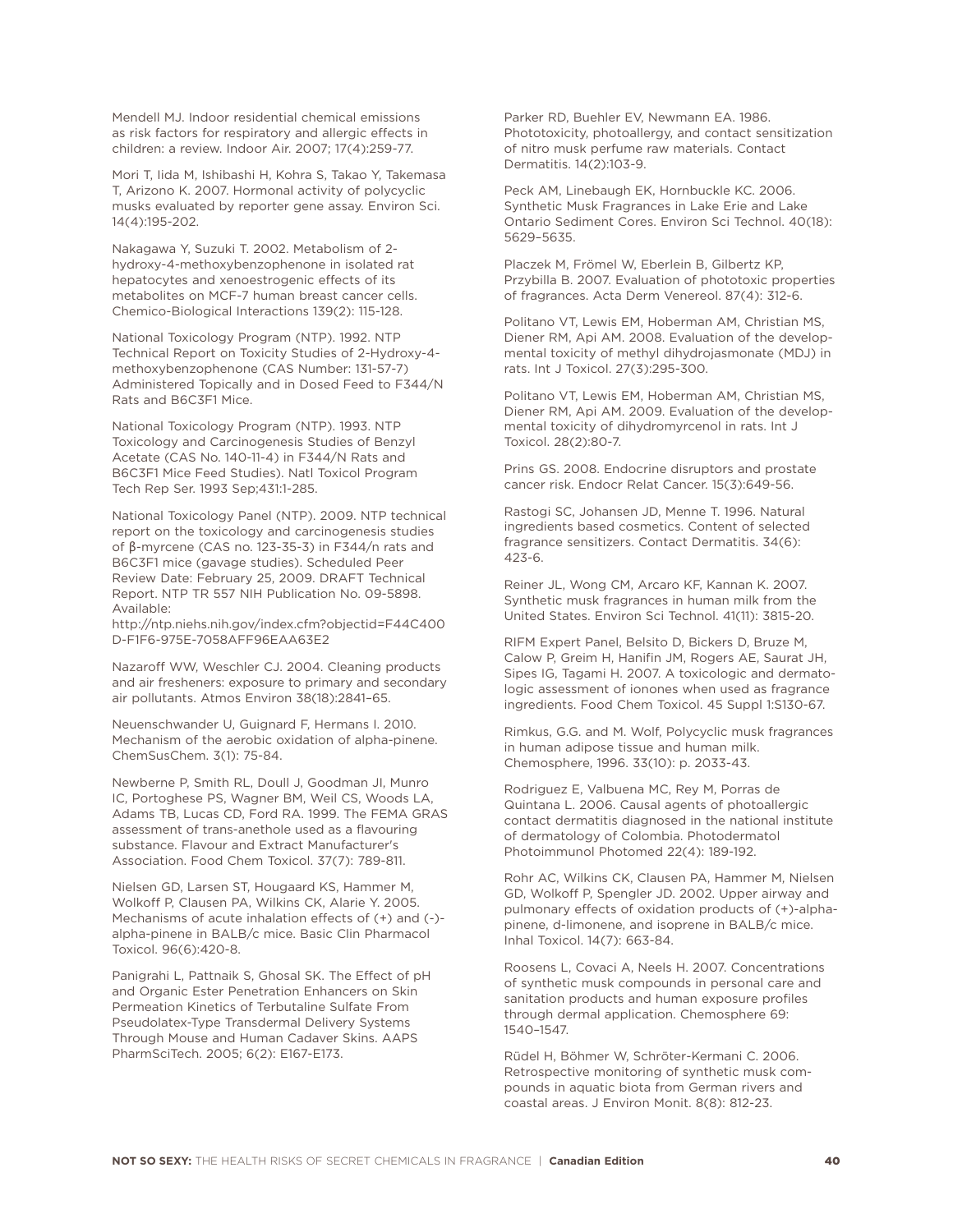Rudel RA, Attfield KR, Schifano JN, Brody JG. 2007. Chemicals causing mammary gland tumors in animals signal new directions for epidemiology, chemicals testing, and risk assessment for breast cancer prevention. Cancer 109(12 Suppl): 2635-66.

Sathyanarayana S, Karr CJ, Lozano P, Brown E, Calafat AM, Liu F, Swan S. 2008. Baby care products: Possible sources of infant phthalate exposure. Pediatrics 121(2): e260-e268.

Scheinman PL. 2001. Exposing covert fragrance chemicals. Am J Contact Dermat. 12(4): 225-8.

Scheinman PL. 2002. Prevalence of fragrance allergy. Dermatology 205(1): 98-102.

Schettler T. 2006. Human exposure to phthalates via consumer products. Int J Androl. 29(1): 134-9.

Schlecht C, Klammer H, Jarry H, Wuttke W. 2004. Effects of estradiol, benzophenone-2 and benzophenone-3 on the expression pattern of the estrogen receptors (ER) alpha and beta, the estrogen receptorrelated receptor 1 (ERR1) and the aryl hydrocarbon receptor (AhR) in adult ovariectomized rats. Toxicology. 205(1-2): 123-30.

Schlecht C, Klammer H, Wuttke W, Jarry H. 2006. A dose-response study on the estrogenic activity of benzophenone-2 on various endpoints in the serum, pituitary and uterus of female rats. Arch Toxicol. 80(10): 656-61.

Schlumpf M, Cotton B, Conscience M, Haller V, Steinmann B, Lichtensteiger W. 2001. In vitro and in vivo estrogenicity of UV screens. Environ Health Perspect 109(3): 239-244.

Schlumpf M SP, Durrer S, Conscience M, Maerkel K, Henseler M, Gruetter M, Herzog I, Reolon S, Ceccatelli R, Faass O, Stutz E, Jarry H, Wuttke W, Lichtensteiger W. 2004. Endocrine activity and developmental toxicity of cosmetic UV filters--an update. Toxicology 205(1-2): 113-122.

Schmutzler C, Hamann I, Hofmann PJ, Kovacs G, Stemmler L, Mentrup B, Schomburg L, Ambrugger P, Grüters A, Seidlova-Wuttke D, Jarry H, Wuttke W, Köhrle J. 2004. Endocrine active compounds affect thyrotropin and thyroid hormone levels in serum as well as endpoints of thyroid hormone action in liver, heart and kidney. Toxicology 205(1-2): 95-102.

Schmutzler C, Bacinski A, Gotthardt I, Huhne K, Ambrugger P, Klammer H, Schlecht C, Hoang-Vu C, Grüters A, Wuttke W, Jarry H, Köhrle J. 2007.The ultraviolet filter benzophenone 2 interferes with the thyroid hormone axis in rats and is a potent in vitro inhibitor of human recombinant thyroid peroxidase. Endocrinology 148(6): 2835-44.

Schmutzler C, Gotthardt I, Hofmann PJ, Radovic B, Kovacs G, Stemmler L, et al. 2007. Endocrine disruptors and the thyroid gland--a combined in vitro and in vivo analysis of potential new biomarkers. Environ Health Perspect 115 Suppl 1: 77-83.

Schnell S, Martin-Skilton R, Fernandes D, Porte C. 2009. The interference of nitro- and polycyclic musks with endogenous and xenobiotic metabolizing enzymes in carp: an in vitro study. Environ Sci Technol. 43(24): 9458-64.

Schnuch A, Oppel E, Oppel T, Römmelt H, Kramer M, Riu E, Darsow U, Przybilla B, Nowak D, Jörres RA. 2010. Experimental inhalation of fragrance allergens in predisposed subjects: effects on skin and airways. Br J Dermatol. in press.

Schnuch A, Uter W, Geier J, Lessman H, Frosch PJ. Sensitization to 26 fragrances to be labeled according to current European regulation: Results of the IVDK and review of the literature. Contact Dermatitis 2007 57: 1-10.

Schreurs RH, Legler J, Artola-Garicano E, Sinnige TL, Lanser PH, Seinen W, et al. 2004. In vitro and in vivo antiestrogenic effects of polycyclic musks in zebrafish. Environ Sci Technol 38(4): 997-1002.

Schreurs RH, Sonneveld E, Jansen JH, Seinen W, van der Burg B. 2005. Interaction of polycyclic musks and UV filters with the estrogen receptor (ER), androgen receptor (AR), and progesterone receptor (PR) in reporter gene bioassays. Toxicol Sci. 83(2): 264-72.

SeinenW, Lemmen JG, Pieters RH, Verbruggen EM, Van der Burg B. (1999). AHTN and HHCB show weak estrogenic – but no uterotrophic activity. Toxicol. Lett. 111, 161–168.

Shibamoto T & Mihara S. 1983. Photochemistry of Fragrance Materials. I. Unsaturated Compounds. Cutaneous and Ocular Toxicology 2(2-3): 153-192.

Shibamoto T. 1983. Photochemistry of Fragrance Materials. II. Aromatic Compounds and Phototoxicity. Cutaneous and Ocular Toxicology 2(4-5): 267-375

Singer BC, Destaillats H, Hodgson AT, Nazaroff WN. 2006. Cleaning products and air fresheners: emissions and resulting concentrations of glycol ethers and terpenoids. Indoor Air 16(3):179–91.

Silva MJ, Barr DB, Reidy JA, Malek NA, Hodge CC, Caudill SP, et al. 2004. Urinary levels of seven phthalate metabolites in the U.S. population from the National Health and Nutrition Examination Survey (NHANES) 1999-2000. Environ Health Perspect 112(3): 331-8.

Silva MJ, Reidy JA, Herbert AR, Preau JL, Jr., Needham LL, Calafat AM. 2004. Detection of phthalate metabolites in human amniotic fluid. Bulletin of Environmental Contamination and Toxicology 72: 1226-1231.

Silva MJ, Malek NA, Hodge CC, Reidy JA, Kato K, Barr DB, Needham LL, Brock JW. 2003. Improved quantitative detection of 11 urinary phthalate metabolites in humans using liquid chromatographyatmospheric pressure chemical ionization tandem mass spectrometry. J Chromatogr B Analyt Technol Biomed Life Sci. 789(2): 393-404.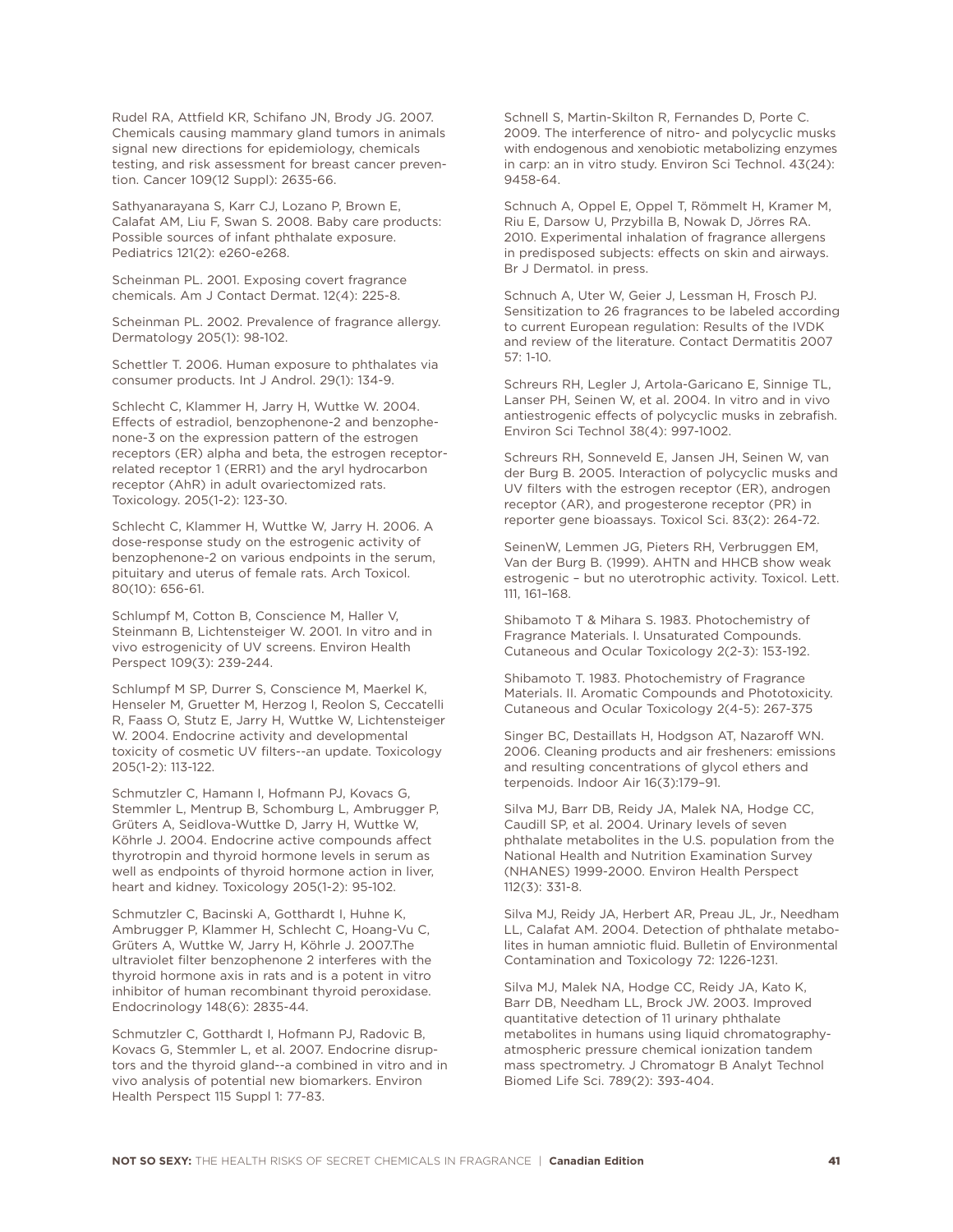Skold M, Hagvall L, Karlberg AT. 2008. Autoxidation of linalyl acetate, the main component of lavender oil, creates potent contact allergens. Contact Dermatitis 58(1): 9-14.

Sonde V, et al. Simultaneous administration of diethyl phthalate and ethyl alcohol and its toxicity in male Sprague-Dawley rats. Toxicology 2000;19:23-31.

Søndergaard D and Olsen P. 1982. The effect of butylated hydroxytoluene (BHT) on the rat thyroid Toxicology Letters 10(2-3): 239-244.

Soto AM, Rubin BS, Sonnenschein C. 2009. Interpreting endocrine disruption from an integrative biology perspective. Mol Cell Endocrinol 304(1-2):3-7.

Steinberg P, Fischer T, Arand M, Park E, Elmadfa I, Rimkus G, Brunn H, Dienes HP. (1999). Acute hepatotoxicity of the polycyclic musk 7-acetyl-1,1,3,4,4,6 hexamethyl-1,2,3,4-tetrahydronaphtaline (AHTN). Toxicol Lett.,111(1-2), pp151-60.

Steinemann AC. 2009. Fragranced consumer products and undisclosed ingredients. Environmental Impact Assessment Review 29: 32-38.

Suzuki T, Kitamura S, Khota R, Sugihara K, Fujimoto N, Ohta S. 2005. Estrogenic and antiandrogenic activities of 17 benzophenone derivatives used as UV stabilizers and sunscreens. Toxicology and Applied Pharmacology 203: 9-17

Swan SH, Main KM, Liu F, Stewart SL, Kruse RL, Calafat AM, et al. 2005. Decrease in anogenital distance among male infants with prenatal phthalate exposure. Environ Health Perspect 113(8):1056-61.

Swan SH. 2008. Environmental phthalate exposure in relation to reproductive outcomes and other health endpoints in humans. Environmental Research 108(2): 177-84.

Takahashi K, Sakano H, Numata N, Kuroda S, Mizuno N. 2002. Effect of fatty acid diesters on permeation of anti-inflammatory drugs through rat skin. Drug Dev Ind Pharm. 28(10): 1285-94.

Tenenbaum S, DiNardo J, Morris WE, Wolf BA, Schnetzinger RW. 1984. A quantitative in vitro assay for the evaluation of phototoxic potential of topically applied materials. Cell Biol Toxicol. 1(1): 1-9.

TNO. Man-made chemicals in maternal and cord blood. 2005, TNO Built Environment and Geosciences: Apeldoorn, The Netherlands.

Topham EJ, Wakelin SH. 2003. D-Limonene contact dermatitis from hand cleansers. Contact Dermatitis. 49(2): 108-9.

U.S. Environmental Protection Agency (USEPA). 2002. Code of Federal Regulation Title 40: Protection of Environment Appendix A to Part 423—126 Priority Pollutants.

U.S. Environmental Protection Agency (USEPA). 2005. Guidelines for Carcinogen Risk Assessment, April 2005, http://cfpub.epa.gov/ncea/cfm/recordisplay.cfm?deid =116283

U.S. Environmental Protection Agency (USEPA). 2007a. Prioritized chronic dose-response values for screening risk assessments, Table 1, June 12, 2007. http://www.epa.gov/ttn/atw/toxsource/summary.html

U.S. Environmental Protection Agency (USEPA). 2007b. Development of Analytical Methods for the Identification of Synthetic Musk Compounds in Environmental Samples. Available: http://www.epa.gov/ppcp/projects/synthetic.html

U.S. Environmental Protection Agency (USEPA). 2009a. Inventory Update Reporting (IUR) Data for 2006. Available: http://www.epa.gov/iur/

U.S. Environmental Protection Agency (USEPA). 2009b. EPA Announces Actions to Address Chemicals of Concern, Including Phthalates: Agency continues efforts to work for comprehensive reform of toxic substance laws. Press Release 12/30/2009. Available: http://yosemite.epa.gov/OPA/ADMPRESS.NSF/d0cf66 18525a9efb85257359003fb69d/2852c60dc0f65c688 525769c0068b219!OpenDocument

United States Patent 4751214. 1988. Use of 2-tert-butyl-4-methylcyclohexanol as a scent and as a component of scent compositions.

van der Burg B, Schreurs R, van der Linden S, Seinen W, Brouwer A, Sonneveld E. 2008. Endocrine effects of polycyclic musks: do we smell a rat? Int J Androl 31(2): 188-93

van Oosten EJ, Schuttelaar ML, Coenraads PJ. 2009. Clinical relevance of positive patch test reactions to the 26 EU-labelled fragrances. Contact Dermatitis 61(4): 217-23.

Venkatachari P, Hopke PK. 2008. Characterization of products formed in the reaction of ozone with alphapinene: case for organic peroxides. J Environ Monit. 10(8): 966-74.

Wolff MS, Engel SM, Berkowitz GS, Ye X, Silva MJ, Zhu C, et al. 2008. Prenatal phenol and phthalate exposures and birth outcomes. Environmental health perspectives 116(8): 1092.

Wollenberger L, Breitholtz M, Ole Kusk K, Bengtsson BE. 2003. Inhibition of larval development of the marine copepod Acartia tonsa by four synthetic musk substances. Sci Total Environ 305(1-3): 53-64.

Yamauchi R, Ishibashi H, Hirano M, Mori T, Kim JW, Arizono K. 2008. Effects of synthetic polycyclic musks on estrogen receptor, vitellogenin, pregnane X receptor, and cytochrome P450 3A gene expression in the livers of male medaka (Oryzias latipes). Aquat Toxicol. 90(4):261-8.

Ziolkowska A, Belloni AS, Nussdorfer GG, Nowak M, Malendowicz LK. 2006. Endocrine disruptors and rat adrenocortical function: studies on freshly dispersed and cultured cells. Int J Mol Med 18(6): 1165-1168.